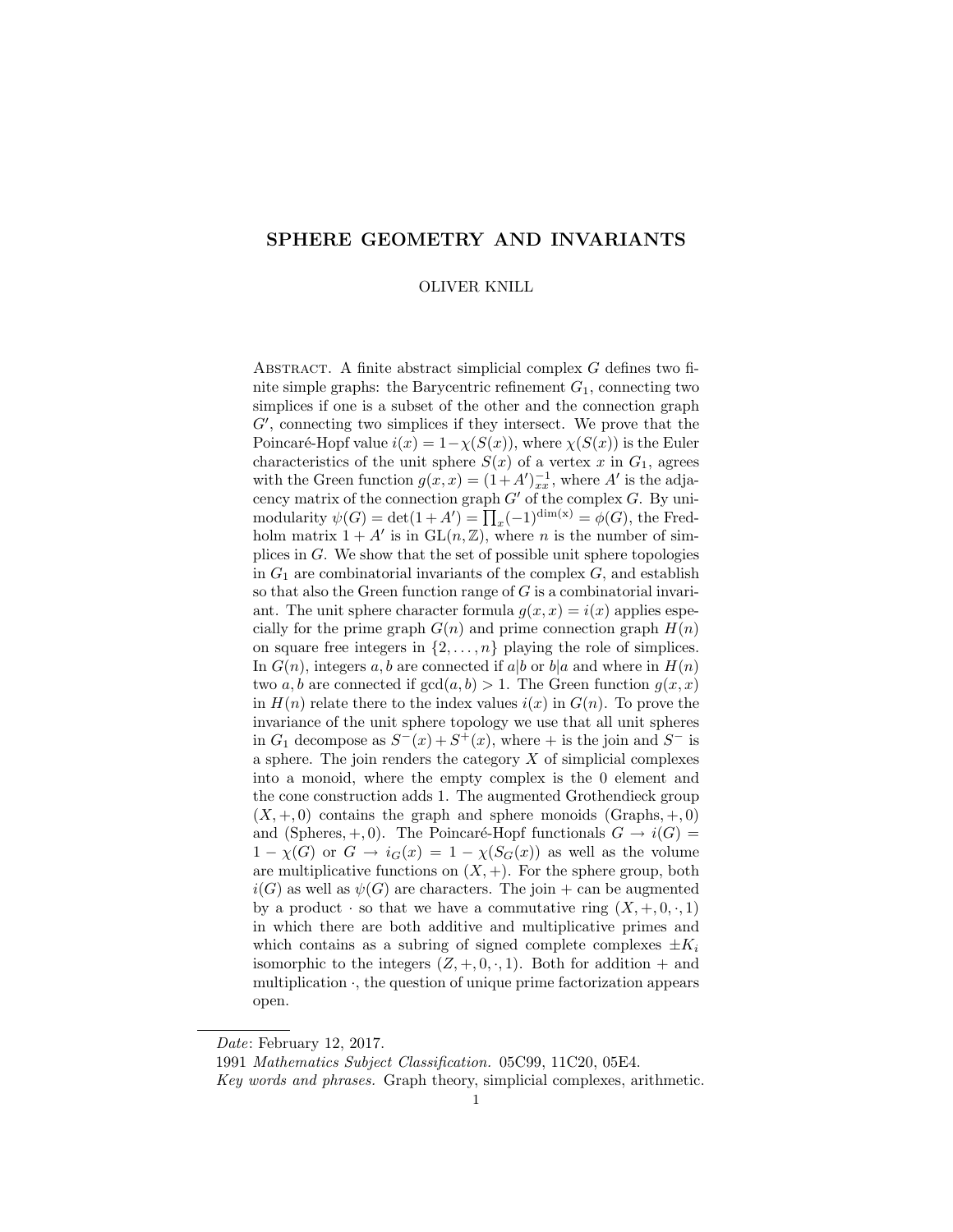# 1. Preface

A finite abstract simplicial complex G has a Barycentric refinement  $G_1$  which is the Whitney complex of a graph. If  $\chi$  denotes the Euler characteristic functional, we identify the values  $i(x) = 1 - \chi(S(x))$ of unit spheres  $S(x)$  in  $G_1$  as Green function values  $g(x, x) = (1 +$  $A(G')_{xx}^{-1}$ , where  $A(G')$  is the adjacency matrix of the connection graph  $G'$  of G. The graph  $G'$  has like  $G_1$  the set of simplices in G as vertex set but connects two if they intersect; in  $G_1$ , two simplices are connected if one is contained in the other. Having established that  $1 + A(G')$  is unimodular [24], the matrix entries  $q(x, y)$  became interesting. We can now look at the connection graph  $G'_{1}$  of  $G_{1}$ . Its Green function values are again related to unit spheres in the Barycentric refinement  $G_2$  of  $G_1$ . We compare the unit sphere topologies in  $G_1$  with the unit sphere topologies of  $G_2$ . We show here that in  $G_2$ , no new topologies appear. It follows that the sphere index spectrum, the set of Green function values is a combinatorial invariant of a simplicial complex



FIGURE 1. We see the triangle  $G$  and two of its Barycentric refinements  $G_1$  and  $G_2$ . A choice of unit spheres in  $G_1$  and  $G_2$  are marked.



FIGURE 2. For the windmill graph  $G$ , unit spheres in  $G_1$ can have topologies different from unit sphere topologies in  $G$ . While all unit spheres in  $G$  are contractible, there is a unit sphere  $S(x)$  in  $G_1$  which as a suspension  $P_2+P_3$ of the 3-point graph  $P_3$  has  $\chi(S(x)) = \chi(P_2) + \chi(P_3)$  –  $\chi(P_2)\chi(P_3) = -1$ . But in  $G_2$ , no new topologies appear in unit spheres.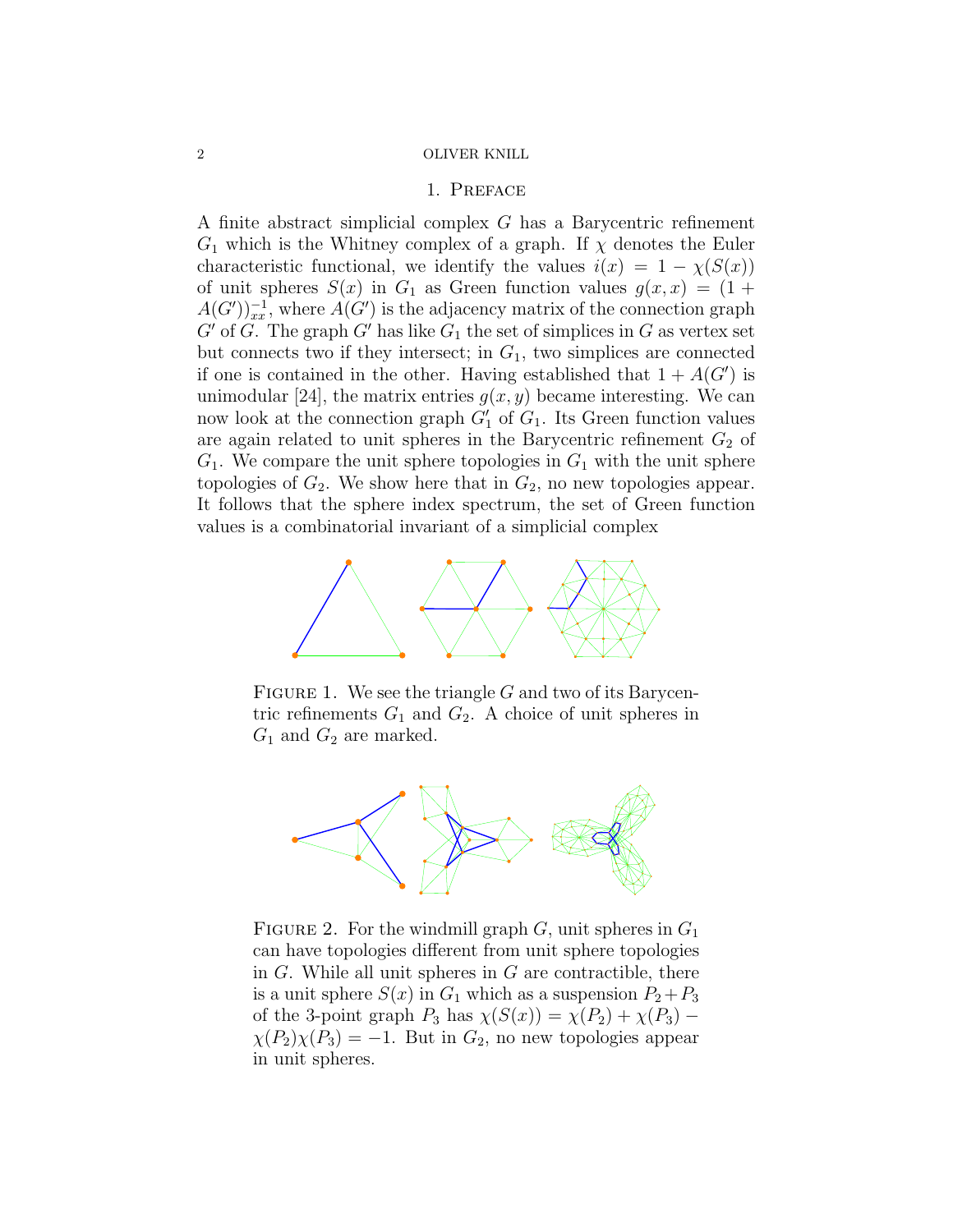# 2. INTRODUCTION

The quest to find invariants of topological spaces is particularly concrete when searching for combinatorial invariants in abstract finite simplicial complexes. These are quantities which do not change when applying a Barycentric refinement [2]. Abstract simplicial complexes have a surprisingly rich geometry despite the fact that they are one of the simplest objects mathematics knows. Every partially ordered set for example defines a complex, the order complex. Besides matroids also graphs are a source for complexes, like subcomplexes of the clique complex or then graphic matroids. Other type of simplicial complexes were introduced by Jonsson in [10]. Graph theory enters naturally as any Barycentric refinement  $G_1$  of an arbitrary abstract simplicial complex is already is the Whitney clique complex of a graph. The faces of G are the vertices of  $G_1$  and two faces connected if one is contained in the other. The complex  $G$  also defines the connection graph  $G'$  on the same vertex set, where two simplices connect if they intersect. Both  $G_1$ and  $G'$  produce aspects of the geometry on  $G$  which are well accessible as graphs are not only intuitive, they also serve well as data structures.

Examples of combinatorial invariants of simplicial complexes are simplicial cohomology, Euler characteristic, homotopy groups (discrete notions of spheres and discrete notions of homotopy allow them to be defined combinatorically), the Bott invariants [2], the clique number (which is 1 plus the maximal dimension), minimal entries of a  $f$ -vector [26, 27], Wu characteristic, as well as connection cohomology attached to Wu characteristic [35, 23] or minimal possible entries in the f-matrix. Examples of quantities which are not combinatorial invariants are the f-vector itself (as it gets multiplied by a fixed upper triangular matrix when applying a refinement), the f-matrix, telling about the cardinalities pair intersections, the chromatic number (it can decrease under refinements but will stabilize already after one step to the clique number) or dimension (it can increase under refinements and will converge to the maximal dimension when iterating the Barycentric refinement process), neither is the Fredholm characteristic  $\psi$  (as it stabilizes to 1 already after one Barycentric refinement).

Focusing on finite simplicial complexes G allows to do geometry on finite sets but still be close to classical topology: the topology of a smooth compact manifold M for example is completely determined by the topology of the simplicial complex  $G$  defined by a triangulation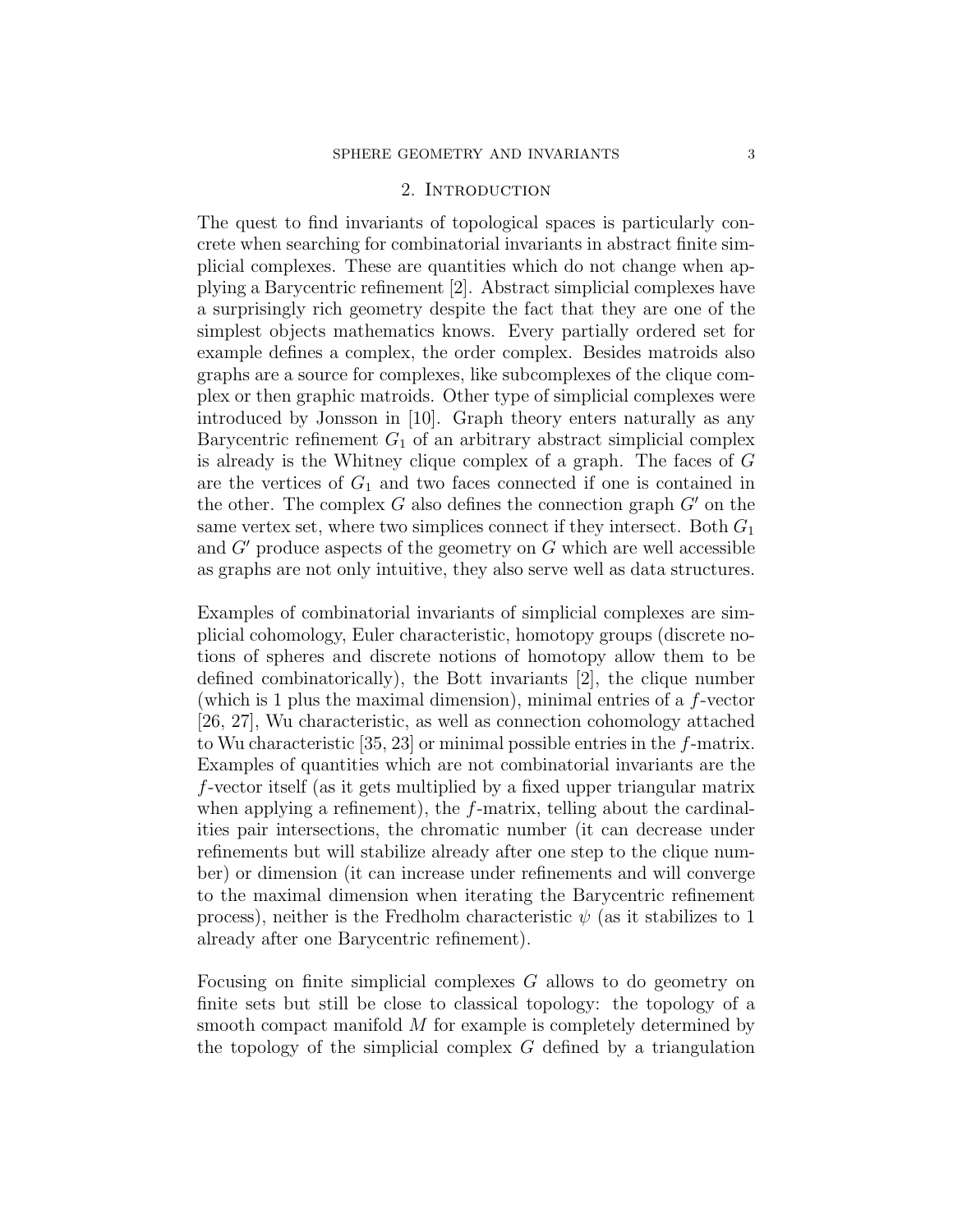

Figure 3. Adenine, Guanine, Cytosine and Thymine graphs with sphere spectrum. These are all 1 dimensional graphs. The Fredholm Characteristic  $\psi$  is 1 for Adenin and −1 for the others. The Euler characteristic  $\chi$  is  $-1$  for Adenine and Guanine and 0 for Cytosine and Thymine. The sphere spectral values  $\sigma$  depend only on vertex degrees as for all 1-dimensional graphs. It is  $\sigma = \{-2, -1, 0\}$  for the first three. Thymine alone has a different sphere spectrum  $\sigma = \{-3, -2, 0\}$ . The values  $\psi, \phi, \sigma$  are different for all. Also the f-vectors  $(15, 16), (16, 17), (13, 13), (15, 15)$  differ. All four graphs are prime in the Zykov monoid of graphs.

of M in the form of a d-graph and the abstract Whitney complex describing it contains all topological information about M. While it is possible to look at topological invariants by embedding the complex into a continuum or by realizing it as a polytop in an Euclidean space, we prefer here to look at invariants defined and computed in a finite combinatorial manner. This is pragmatic computer science point of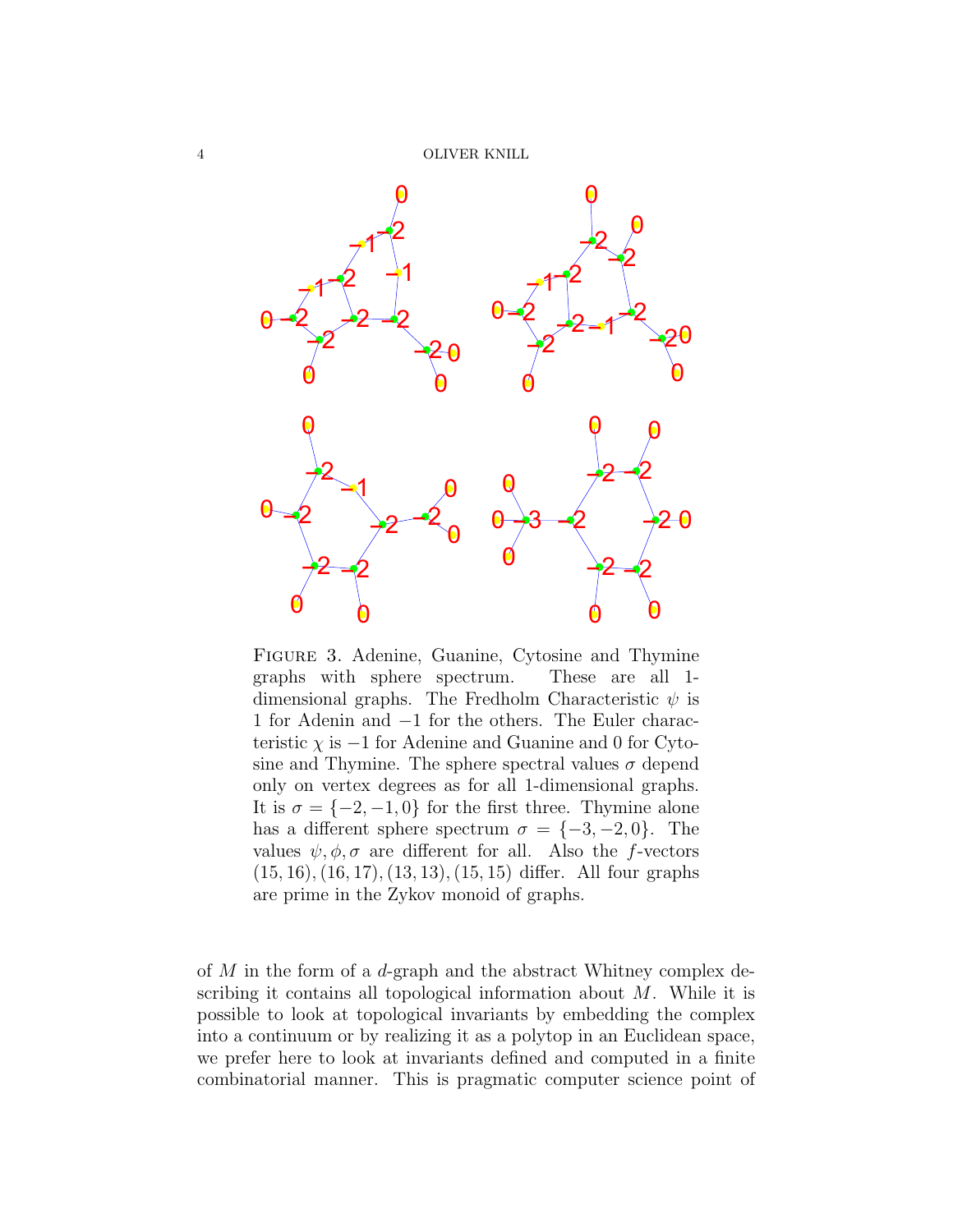view.

Both the set of abstract finite simplicial complexes as well as the set of finite simple graphs form a Boolean lattice: one can intersect and take unions. They both do not form a Boolean ring however as the Boolean addition, the symmetric difference operation,  $A\Delta B = A \cup B \setminus A \cap B$ is no more in the same category. A valuation is a numerical quantity X satisfying  $X(G \cup H) + X(G \cap H) = X(G) + X(H)$ . If we had a Boolean ring, a valuation would satisfy the linearity condition  $X(G\Delta H) = X(G) + X(H)$ . By discrete Hadwiger, any valuation is of the form  $X(G) = f(G) \cdot \chi$ , where  $\chi$  is a fixed vector and  $f(G)$  is the f-vector of G. Since the only eigenvector of the Barycentric operator  $f(G) \to f(G_1)$  is  $(1, -1, 1, -1, ...)$  Euler characteristic is the only combinatorial invariant which is also a valuation. While Euler characteristic  $\chi(G) = \sum_x \omega(x)$  with  $\omega(x) = (-1)^{\dim(x)}$  is pretty unique among valuations, there are other functionals. One is the Fermi characteristic  $\psi(G) = \prod_x \omega(x)$ , a multiplicative cousin of Euler characteristic.

Then there are multi-variate versions like the Wu characteristic  $\omega(G)$  =  $\chi \cdot F(G)\chi$ , where  $F(G)$  is the f-matrix  $F(G)_{ij}$  counting the number of intersections of  $i$  and  $j$ -dimenensional simplices in the complex. Also the Wu characteristic as well as higher order versions are combinatorial invariants. A quadratic valuation  $X(G, H)$  is a map for which  $G \to X(G, H)$  and  $H \to X(G, H)$  are both valuations. Related to this had been a question of Gruenbaum [6], whether higher order Dehn-Sommerville relations exist. We answered this affirmatively in [23]. The analysis there shows that Wu characteristic is the only combinatorial invariant among multi-linear valuations. Connection calculus leads to other combinatorial invariants like the Betti numbers of connection cohomology. That this is useful has already been demonstrated in examples. It allows to distinguish the cylinder and the Moebius strip for example.

Quantities satisfying the multiplicative valuation property  $X(G \cup H)$  $X(G \cap H) = X(G)X(H)$  must be additive valuations after taking logs and indeed, the Fredholm determinant is an example. It is related to the valuation  $f(G)$  counting the number of odd-dimensional simplices in G.

We should point out that cohomology with real-valued cocycles is well defined also for a finitist who does not accept infinity. The reason is that the cohomology groups are determined by Hodge as the nullity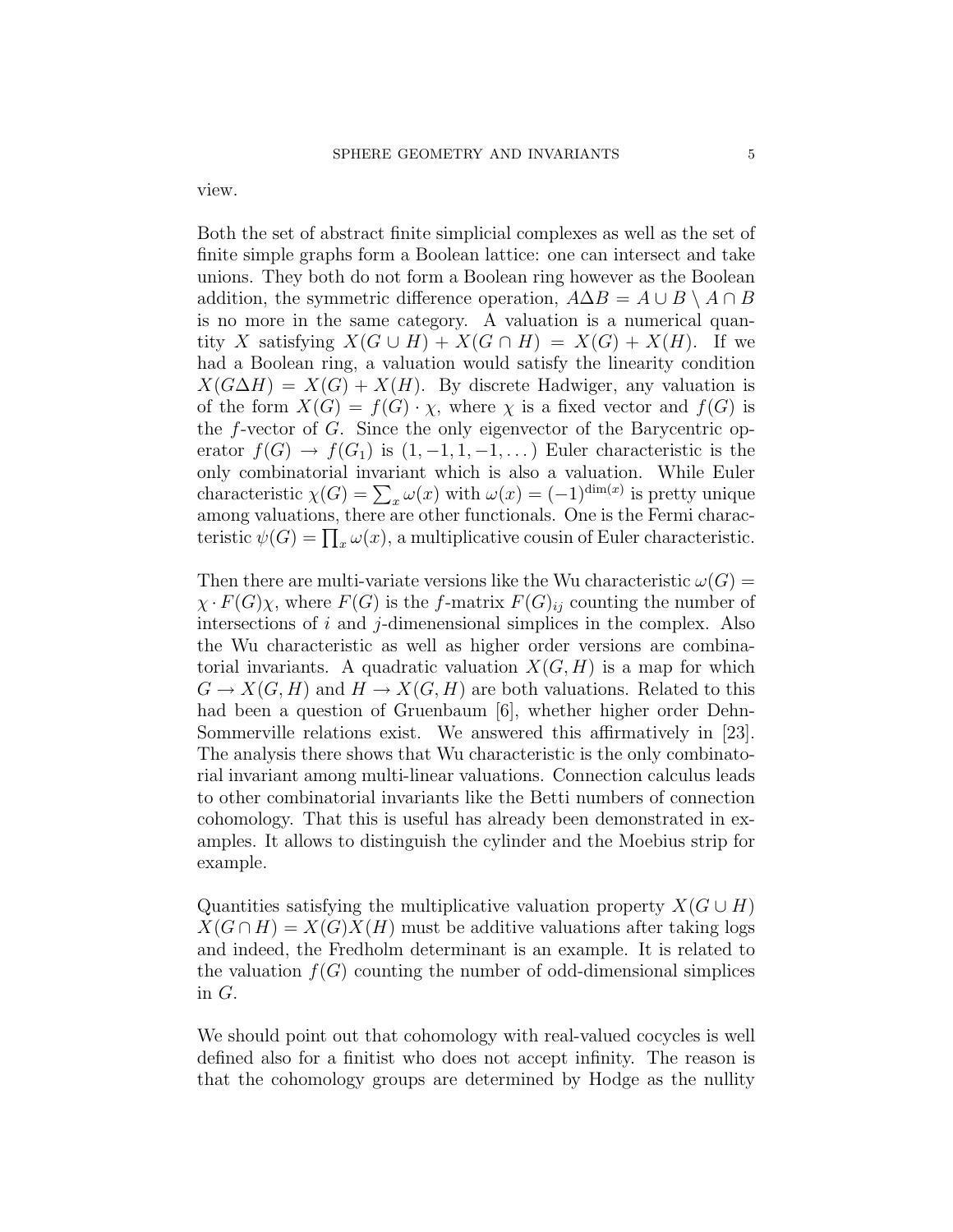$\dim(\ker(L_k))$  of finite integer-valued matrices  $L_k$ , the form Laplacians  $L_k$ . The dimension of the kernel as well as the kernel basis itself can be obtained by row reduction, which is a finite process and done on integer matrices. So, cohomology is an acceptable concept for a finitist. For more about the complexity, see [11]. This happens already when following the lead of Kirchhoff, Betti and Poincaré. In topology however still, Euclidean realizations are used even for definitions like Barycentric refinements. But one perfectly can stay within the realm of simplicial complexes or better in the realm of much the more accessible graph category, on which the complex is a subcomplex of the Whitney clique complex.

How do simplicial complexes relate to traditional topology? The usual approach is to realize the complex in some sufficiently high dimensional Euclidean space and call two complexes  $G, H$  topologically equivalent if their topological realizations  $\overline{G}, \overline{H}$  are homeomorphic in the classical point set topology sense. A topological invariant of the complex is then a quantity produces homeomorphic geometric realizations. For abstract finite simplicial complexes, the notion of topological invariant is equivalent to the notion of combinatorial invariant but the later works in the more restricted axiom system of finite mathematics.

The quest to find a complete finite set of invariants which allow to distinguish an arbitrary pair of simplicial complexes has long shown to be unattainable: it is not possible to build a Turing machine which can distinguish any pair of abstract finite simplicial complexes. Markov used in 1958 the unsolvability of the word problem by Novikov to show that the homeomorphism problem is not solvable. For surveys, see [34, 1, 29].

A constructivist would insist on giving a concrete homeomorphism which establishes the topological equivalence, but this is not so easy, as the Euclidean realizations are piecewise linear pieces of simplices, glued together in some high dimensional space. Also the complexity to decide whether a given pair of finite simplicial complexes are topologically equivalent can be tough. Given two concrete complexes, how do we (by just dealing with finite sets) decide whether they are topologically equivalent? We need other morphism for simplicial complexes in order to mirror topological equivalence. One answer is to use a finite Zariski type topologies which is purely combinatorial. It is conceivable however that we have to go through an exponentially large set of possible admissible finite topologies and check in each case the graph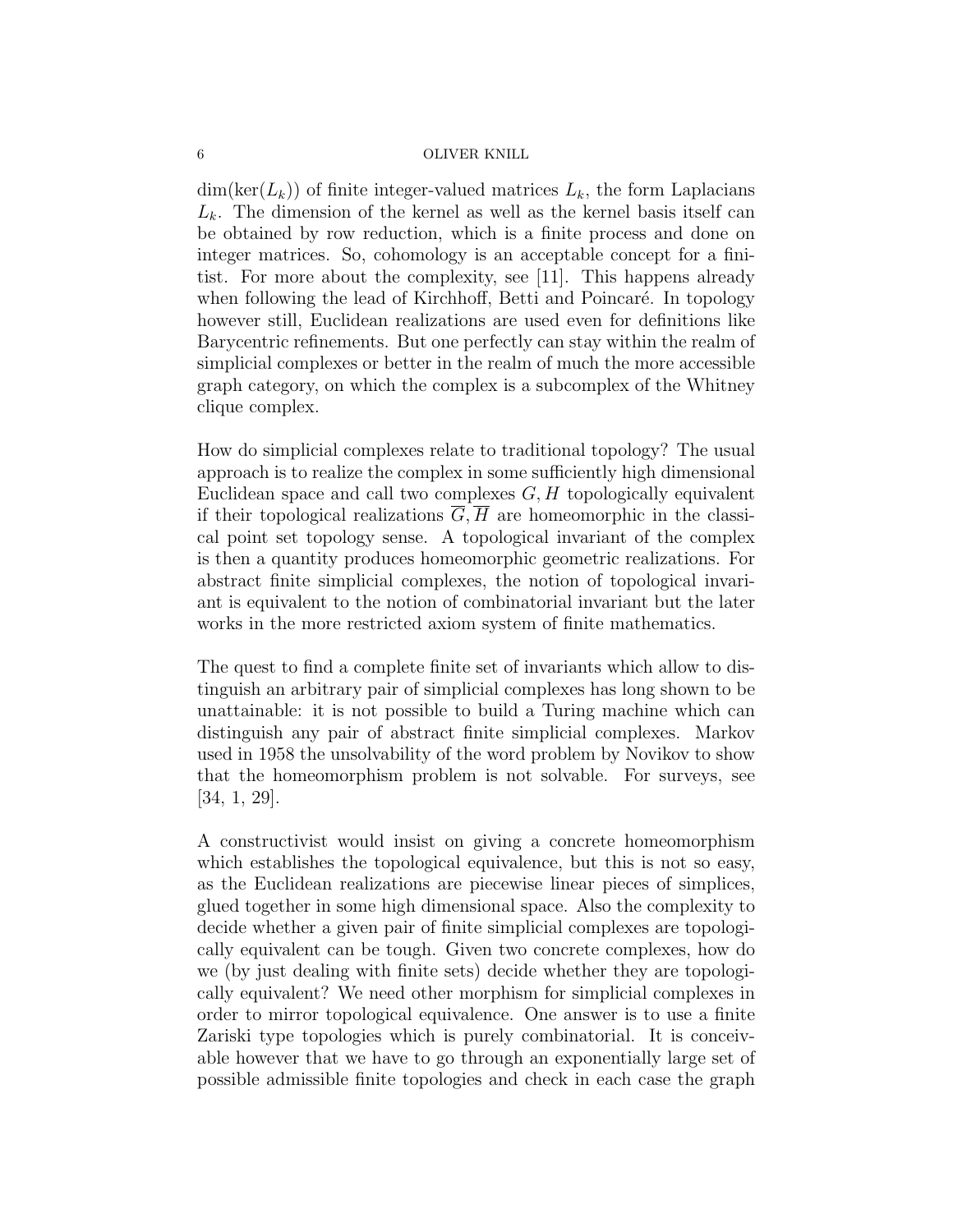isomorphism problem.

Let us assume that the complex is the Whitney complex of a graph. As mentioned already, this is not much of a loss of generality as a Barycentric refinement of an abstract simplicial complex is always the Whitney complex of a graph. Since a graph has a natural metric, the geodesic distance, one could see such a complex as an example of a finite metric space. But since every singleton set  $\{x\}$  is both open and closed in that metric, the topology is the discrete topology and not that interesting. A weaker topology is Zariski like: it the topology on the vertex set of  $G_1$  defined in such a way that the vertex set of  $H_1$  of any subcomplex  $H$  of  $G$  is closed. This defines a finite topology on the vertex set of  $G_1$ , (which is in general not Hausdorff similarly as Zariski topology), the homeomorphisms are still the graph isomorphisms. (The analogy is that subgraphs of G play the role of varieties and homeomorphism the role of regular maps. The algebraic nature of the "varieties" comes from the fact that we only allow subgraphs of G and not subgraphs of  $G_1$ . The later would give the discrete topology.)

The Zariski idea is more flexible as we can use the same definition to form much weaker topologies by starting with a smaller set of subgraphs of G defining a sub-base of the topology. For example, we can get topologies on the second refinement  $G_2$  by taking the set of graphs  $H_2$  as closed, where H is a subgraph of H. We have proposed [19] to insist that a finite topology on a graph should be given by a subbase and have the property that the nerve graph of a sub-base should be homotopic to the graph and that a dimension condition is satisfied for intersections. The reasons are that we want any reasonable notion of cohomology to agree with the natural topology of the graph and insist that any notion of homeomorphism should honor the concept of dimension.

Unlike the quest to find a complete set of invariants for a simplicial complex, the task to find concrete combinatorial invariants of an abstract simplicial complex is more accessible. It is part of what we do here. An example of quantities which are interesting are valuations satisfying  $X(G \cup H) + X(G \cap H) = X(G) + X(H)$ . The discrete Hadwiger theorem [13] has classified all valuations on a complex and identified Euler characteristic as the only combinatorial invariant among them. It states that if the maximal dimension of  $G$  is  $d$ , the space of valuations is  $d+1$  dimensional. More invariants can be obtained by looking a multi-linear valuations or multiplicative invariants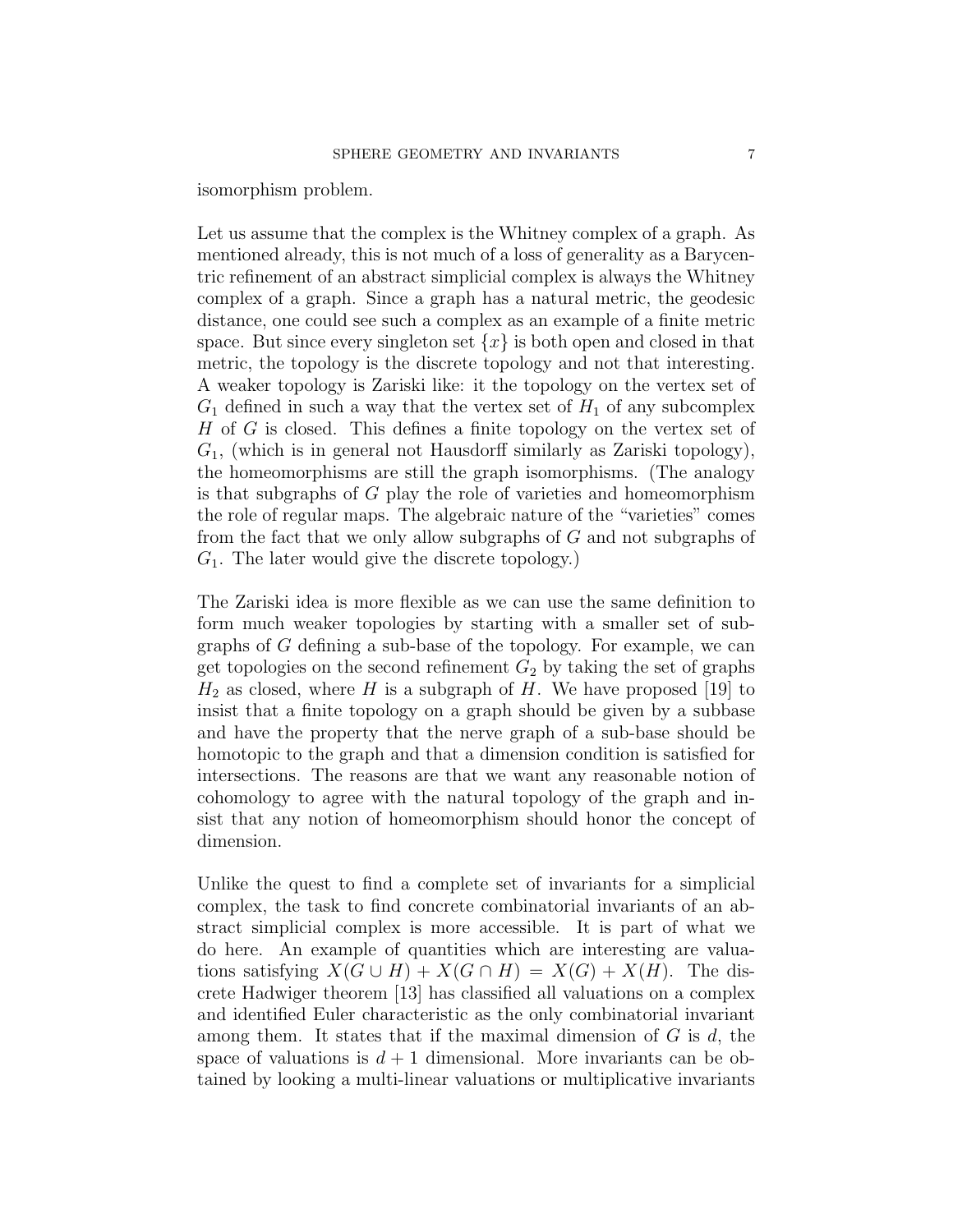$X(G \cup H)X(G \cap H) = X(G)X(H)$  like Fredholm characteristic.

Since Fredholm characteristic  $det(1 + A(G'))$  is  $\{-1, 1\}$ -valued for simplicial complexes we can look at the Green function values  $g(x, y) =$  $(1 + A')_{xy}^{-1}$ . Investigating these integers led to the current paper. It is here related to locally defined combinatorial invariants, the sphere Euler characteristic spectrum, which is defined by the collection of indices  $i(S(x)) = 1-\chi(S(x))$  which unit spheres  $S(x)$  in the complex can have. One could look at higher order versions like the quadratic sphere spectrum  $1-\chi(S(x)\cap S(y))$ , where x, y run both over all the simplices in G. This however does not match the off-diagonal Green function values in general and the off-diagonal values  $(1 + A')_{xy}^{-1}$  with  $x \neq y$  remain at the moment still unidentified. Analogies from physics suggest that all Green function values should have some natural interpretation and are possibly of a dynamical nature. Work like [3] show how close the discrete case can be to the continuum. In the shifted Fredholm case, it is exciting that the Green function values are integers and quantized. There would be other numbers to consider like  $(1 + A')_{xy}^k$  but we seem only get topological invariants for  $k = -1$ .

In the context of doing arithmetic on graphs, the proof uses join operations. In [7] pp.21 the definition is attributed to A.A. Zykov who introduced it in 1949 [37]. There should be no confusion with the notion of "join" used for partially order sets and especially for simplicial complexes [30]. Topologically, the Zykov join of two graphs has the same properties as in the continuum and which appear in textbooks like [31, 8]. In the discrete, the construction does not need to take any quotient topologies: the vertex set of the join of two graphs is the union of the vertex sets and the edge set is the union of the edge sets of the factors together with all pairs belonging to different graphs. The zero element 0 is the empty graph. As in the continuum, the sum of two spheres is a sphere again. Adding 1 to a graph  $G + 1$  is the cone construction.

Unlike for the arithmetic of numbers, where 1 is the only additive prime, there are more additive primes in the join monoid. The 0-dimensional sphere  $P_2$  for example is prime. Adding such a sphere to a graph is the suspension. The maximal dimension of a sum  $G + H$  is the sum of the maximal dimensions plus 1. But there are still mysteries about the Zykov monoid. Unlike in the continuum, we suspect (but do not know nor dare to conjecture) that in the discrete, the join operation is a unique factorization monoid, where the empty graph plays the role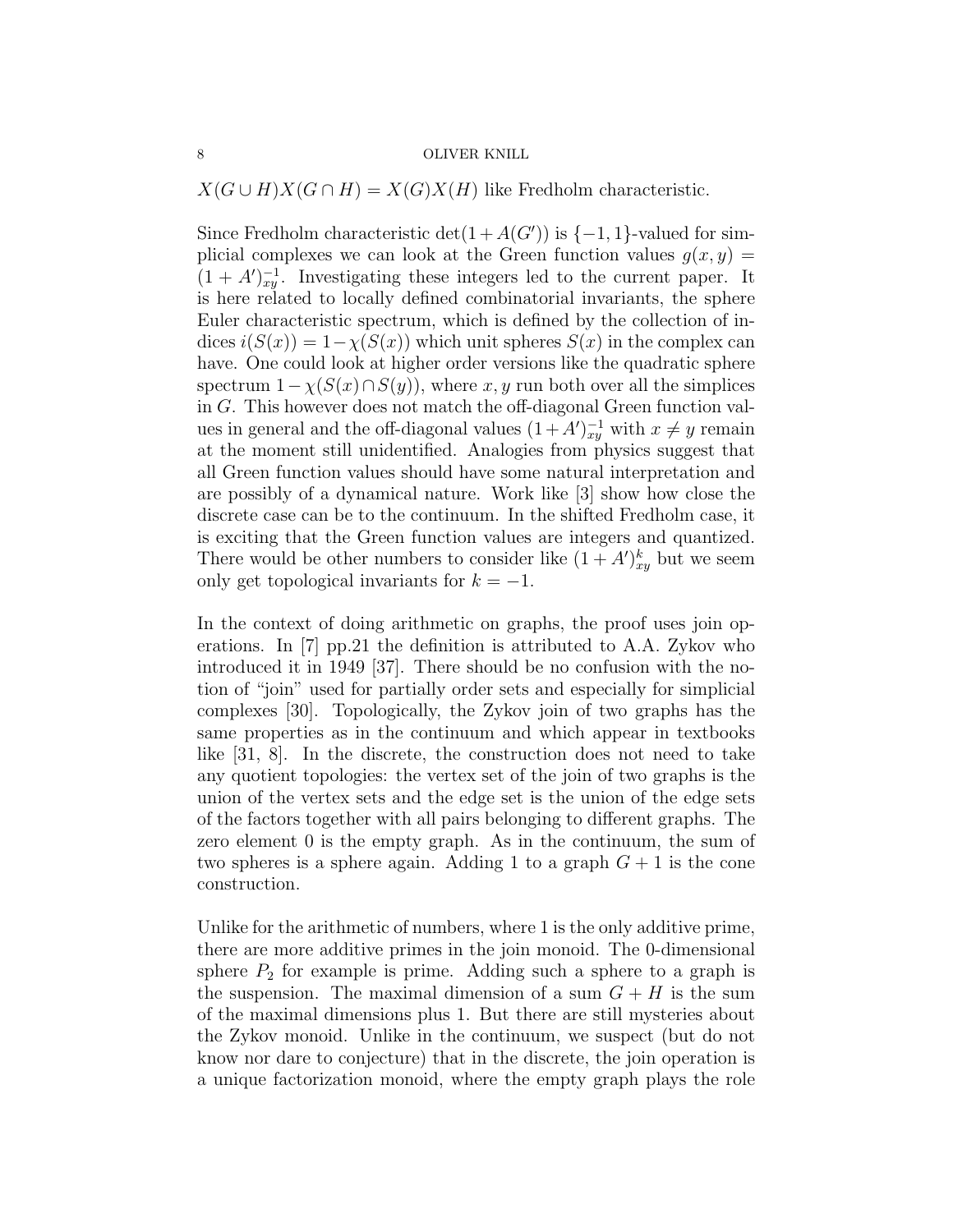of the 0 element and where the 1-point graph  $K_1$  is the smallest example of an additive prime. The complete graph  $K_n$  decomposes as  $K_1 + \cdots + K_1$  and  $C_4$  can be written as  $P_2 + P_2$ . We can how for example that a triangulation of a 2d-surface of positive genus is prime, as the only 2d-surfaces which can be factored are of the form  $C_n + P_2$ which are all 2-spheres which are prism graphs for  $n \geq 2$ .

By looking at the numerical quantity of maximal dimension, we can see that every graph G factors additively into primes  $G = p_1 + p_2 \cdots + p_k$ , but we don't know yet whether the factorization is unique. [I could not get hold yet of the Zykov article [37]. The MathSciNet review of Tutte mentions a unique prime factorization result there. ] We have infinitely many prime graphs, like graphs  $P_n$  without edges, circular graphs  $C_n$  with  $n > 4$  or disconnected graphs. A spectral condition is given at the end of this article. In some sense, our understanding of this arithmetic is on the level of Euclid, who did not prove the fundamental theorem of arithmetic yet. But unique prime factorization might not even hold in the sphere sub-monoid within that graph monoid. The sphere monoid might be the easier one to attack. But already there, for each positive dimension, there are infinitely many prime spheres: the number of maximal simplices of  $G + H$ is the product of the number of simplices of  $G$  and  $H$ . A sphere with a prime number of maximal simplices therefore is an additive prime in the sphere monoid. In general, the Euler generating functions  $f_G(x) = 1 + \sum_{k=0} v_k x^{k+1}$  for the join satisfies  $f_{G+H} = f_G f_H$ , which has as a corollary  $\chi(G+H) = \chi(G) + \chi(H) - \chi(G)\chi(H)$  which follows from  $\chi(G) = 1 - f_G(-1)$ . This formula implies that  $i(G) = 1 - \chi(G)$  is multiplicative and that graphs with zero Euler characteristic, or graphs with even Euler characteristic and graphs with odd Euler characteristic all form sub-monoids.

At the end we point out that there is a multiplication on simplicial complexes which is compatible with the Zykov join addition in the sense that distributivity holds. If the Zykov join monoid is extended to become a group we get so a commutative ring of simplicial complexes. This ring extends naturally the ring of integers as it contains the ring of integers in the form of complete graphs:  $K_n + K_m = K_{n+m}$  and  $K_nK_m = K_{nm}$ . The empty graph 0 is the zero element and the graph  $K_1$  is the 1-element. We originally looked for a ring structure in order to proof the unimodularity theorem. A purely algebraic proof has not worked yet and might not even exist. Indeed, the Fredholm functional  $\psi$  is only multiplicative on the additive subgroup of signed complexes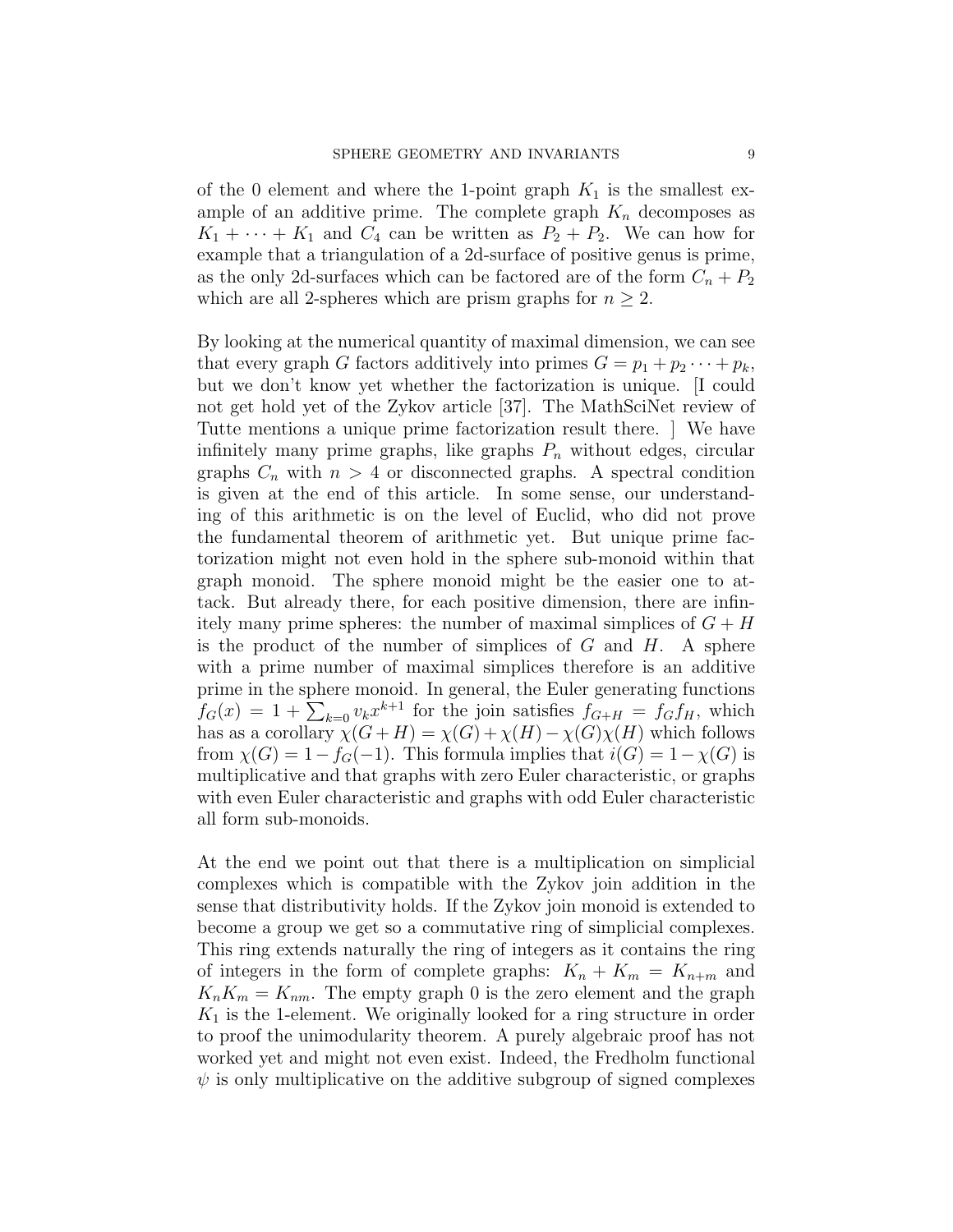which have even Euler characteristic. But  $\psi$  is a character on the sphere subgroup of the additive group similarly as the Poincaré-Hopf functional  $i(G) = 1 - \chi(G)$  which is a character on the sphere group and which plays here an important role.

# 3. Simplicial complexes

A finite abstract simplicial complex is a finite set G of non-empty sets, called simplices, so that  $G$  is invariant under the operation of taking non-empty subsets. The dimension of a simplex  $x$  in  $G$  is defined as the cardinality of  $x$  minus 1. In graph settings, the cardinality is called the clique number. The maximal dimension of  $G$  is the maximal dimension, which a simplex in  $G$  can have. An abstract simplicial complex is sometimes also called hereditary collection [30]. Early references which use finite abstract simplicial complexes are [32, 12]. Before that, textbooks mostly used Euclidean realizations exclusively like [36], a book from 1957.

Having only the subset axiom, simplicial complexes are one of the simplest geometrical structures imaginable, simpler even than algebraic structures, a topology or a measure theoretical structure. Indeed, an abstract simplicial complex is an order structure on a set and every partial ordered set defines a simplicial complex, its order complex. Abstract finite simplicial complexes are therefore closely related to finite posets. In the rest of the paper, we often just say "complex" meaning finite abstract simplicial complex.

The Barycentric refinement  $G_1$  of a complex G is the set of subsets of the simplex sets A which have the property that for any pair  $(a, b)$  in A, either  $a$  is a subset of  $b$  or  $b$  is a subset of  $a$ . This defines a graph  $G_1 = (V_1, E_1)$  where  $V_1$  is the set of simplices in G and  $E_1$  the set of pairs  $(a, b)$  such that a is contained in b or b is contained in b. The Whitney complex of this graph is then the complex  $G_1$ . One can also look at the connection complex  $G'$  of G which is the Whitney complex of the graph where two simplices  $(a, b)$  are connected, if they intersect. It can be easier to work with graphs  $G_1$  and  $G'$  however rather than the simplicial complexes.

# Remarks.

1) There is a more sophisticated dimension of a complex: the inductive dimension dim(x) of a simplex x. It is defined as  $1 + \dim(S(x))$ , where  $S(x)$  is the Whitney complex in the unit sphere  $S(x)$  of x in  $G_1$ , and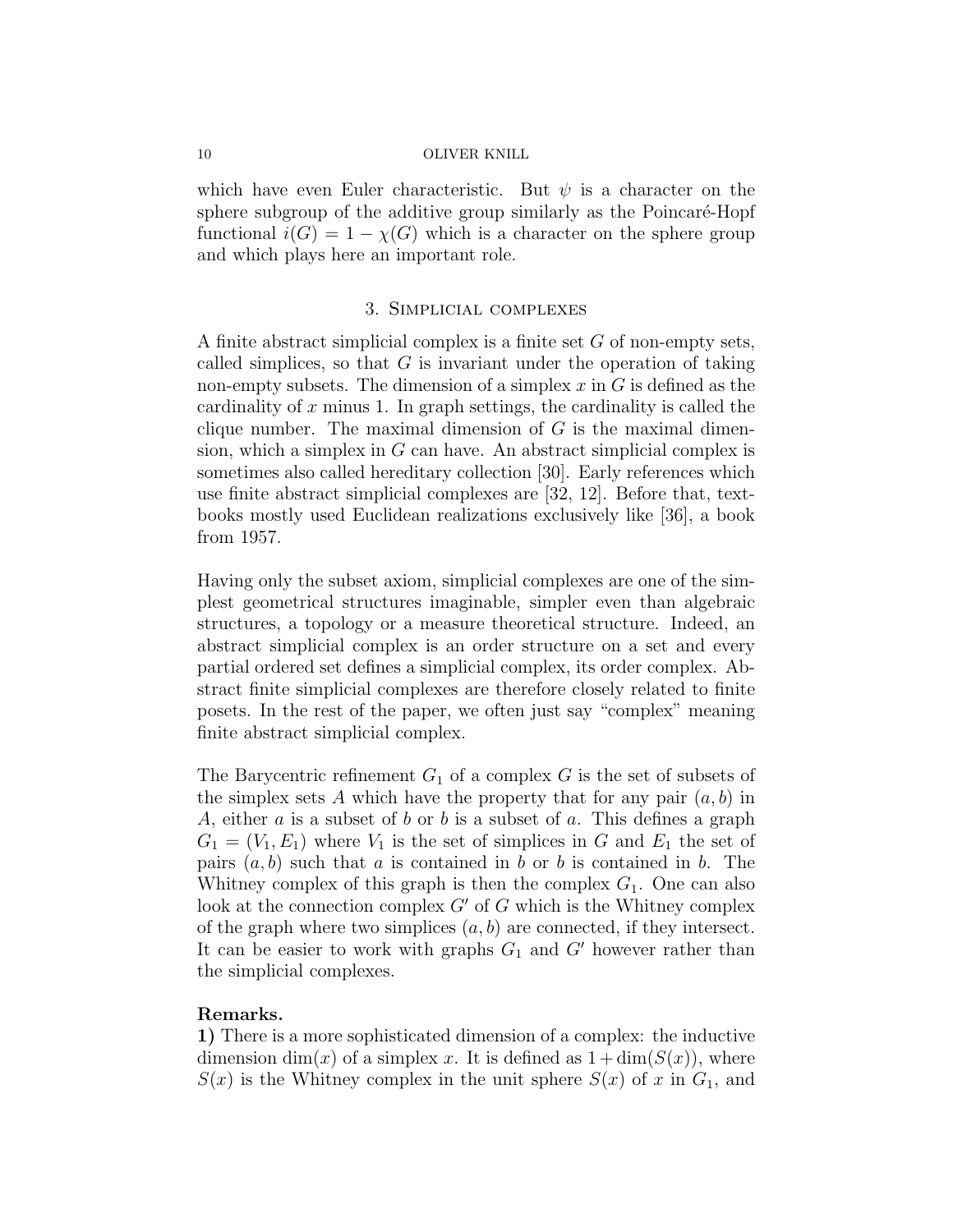$\dim(G) = (1/|V(G_1)|) \sum_x \dim(x)$ . Unlike the maximal dimension, the inductive dimension is a rational number in general. It has some nice properties like satisfying the same dimension inequality than Hausdorff dimension or having computable expectation on Erdős Rényi probability spaces [14].

2) The Barycentric refinement of G can be written as a product  $G \times K_1$ [21]: this simplicial product graph  $G \times H$  of two complexes is the graph for which the vertices are the ordered pairs  $(x, y)$  of simplices x in G and y in H for which two  $(a, b), (c, d)$  are connected if either  $a \subset c, b \subset d$  or  $c \subset a, d \subset b$ . Even if G is a one-dimensional graph, it has no relation with the Cartesian product or tensor product for graphs which both are graphs with vertex set  $V(G) \times V(G)$ . The simplicial product graph  $G \times H$  has a vertex set the product of the simplex sets of G and H. The simplicial product graph can be rewritten as the product in the Stanley-Reisner ring. It is a natural product as the Euler characteristic  $\chi(G \times H) = \chi(G) \times \chi(H)$  is multiplicative and the Künneth formula for cohomology applies [21].

Given a simplicial complex  $G$ , we can look both at the Barycentric refinement  $G_1$  of G as well as the connection graph  $G'$  of G. Both graphs will play a role here. The two graphs  $G'$  and  $G_1$  have the same vertex set as this is the set of simplices of  $G$ . The graph  $G_1$  is a subgraph of  $G'$ . In the theory of simplicial complexes one looks also at the Hasse diagram, which is a subgraph of  $G_1$ .

The unit spheres  $S(x)$  in  $G_1$  have topologies which are interesting. It turns out that the possible topologies which appear as unit spheres in  $G_1$  form a combinatorial invariant of G. While  $G_1$  can feature new unit sphere topologies, there are no new sphere topologies appearing in  $G_2$ .

Note that we work with general simplicial complexes and do not assume any Euclidean structure. Still, there is intuition which leads to the invariance of the unit sphere topology. A Barycentric refinement can produce new sphere types but after having done one refinement, the local sphere geometry does not change any more in the interior. The inside of refined simplices is now Euclidean. The unit spheres in the interior are discrete spheres and space looks there like Euclidean space. It is getting more interesting at singularities, where unit spheres are no topological spheres any more. An example is the figure 8 graph. Most points in that graph have a zero-dimensional sphere as a unit sphere but there is a point, the singularity, where a sufficiently small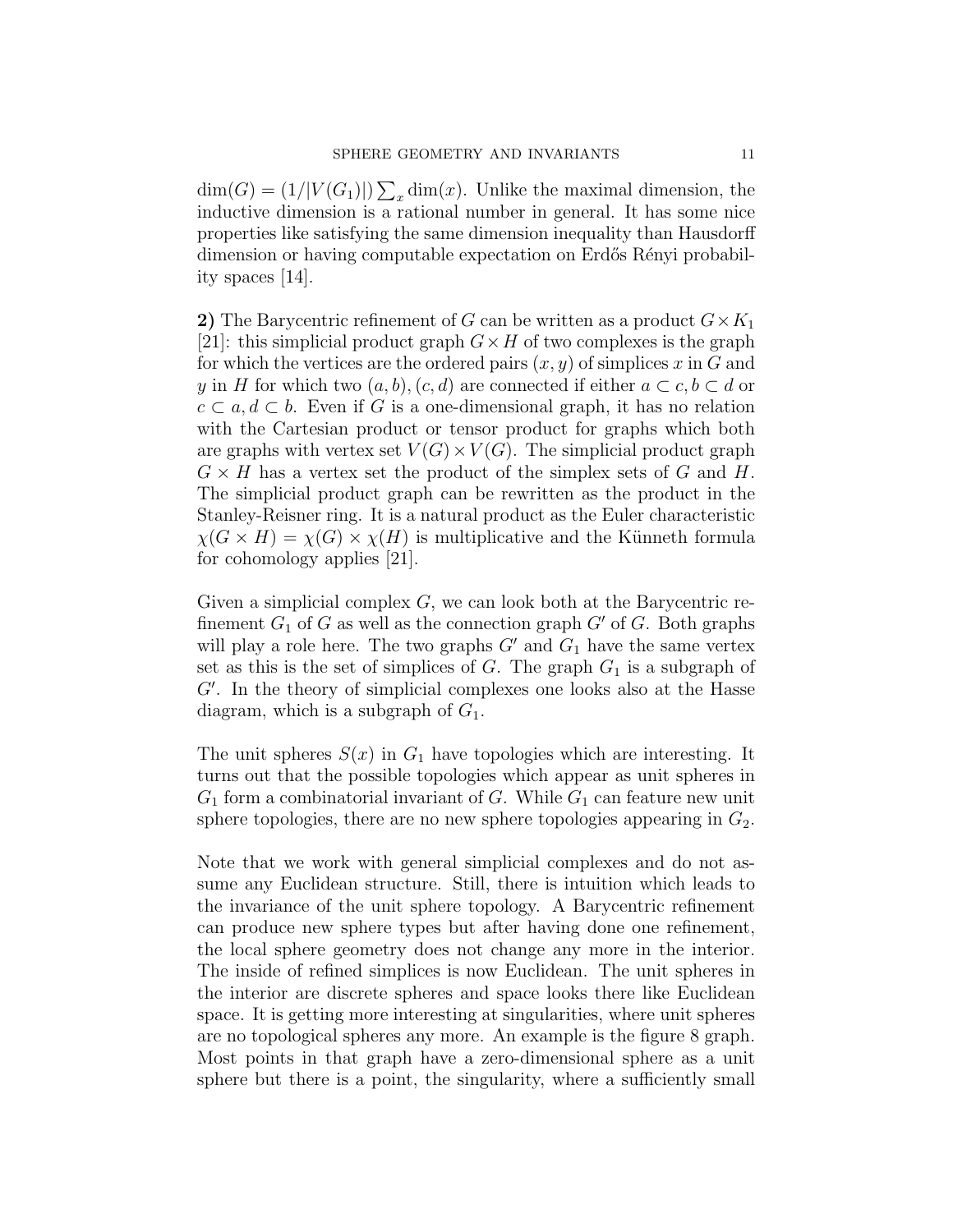sphere consists of 4 points. The value of the Euler characteristic is 4. It is a value does not change under Barycentric refinement.



Figure 4. Examples of graphs and their Barycentric refinement. In each case, we add the sphere spectral values at each vertex.

Let us call the number

$$
i(x) = 1 - \chi(S(x))
$$

the Poincaré-Hopf index of the vertex x, where  $S(x)$  is the unit sphere in the Barycentric refinement  $G_1$  of the complex  $G$ . The name has been chosen because if f is a function taking the maximum at  $x$ , then this is the usual Poincaré-Hopf index  $i_f(x) = 1 - \chi(S^{-}(x))$  [15], where  $S^{-}(x)$  is generated by the set of vertices y, where  $f(y) < f(x)$ . The name character is adequate since on the subgroup of complexes with  $\chi(G) \neq 1$ , it is a multiplicative character on a group constructed by the join operation on complexes. The set of possible values  $\{i(x) | x \in V(G)\}\$ is the Poincaré-Hopf spectrum of the graph. Since  $i_{G+H}(x, y) = i_G(x)i_H(y)$ , they form generalized characters. The set of unit sphere topologies is the sphere topology spectrum. We can quantify this numerically for example by attaching to each vertex x the Betti numbers  $b_k(S(x))$  of the unit sphere. The set  ${b_k(S(x)) \mid x \in V(G_1)}$  for example could be called the  $k$ 'th Betti spectrum of the complex  $G$ .

The invariance of the sphere topology allows to check whether a graph is a Barycentric refinement of a complex. If the unit sphere topology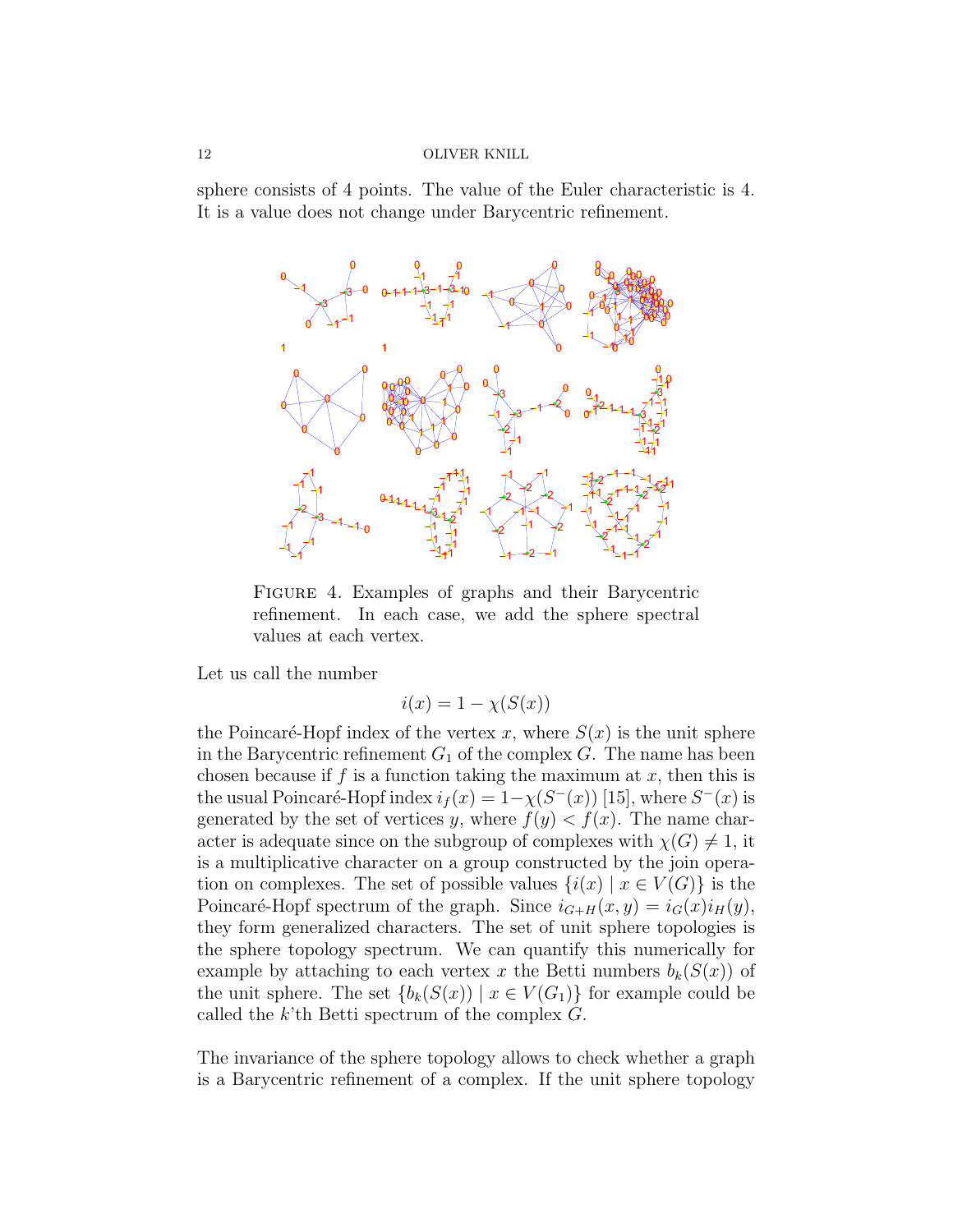changes under Barycentric refinement, then G is not the Barycentric refinement of a complex. An example is the windmill graph obtained by gluing three triangles along a common edge. While all unit spheres of  $G$  are connected, there is a vertex in  $G_1$  with a disconnected unit sphere. We have seen before that if  $\psi(G)$  is not in  $\{-1, 1\}$ , then G is not the connection graph of a complex. An example is a triangle which has  $\psi(G) = 0$ .

# 4. Sphere topology

In this section we look at discrete spheres and unit spheres  $S(x)$  of Barycentric refinements of finite abstract simplicial complexes. Note that since we look at rather general graphs, the unit spheres are rarely spheres but rather general graphs.

Barycentric refined graphs are natural as they are Eulerian [20]. This means that they can be colored with a minimal number of colors, the color being the dimension which the point has when it was a simplex of the complex. This is useful for graph chromatology [18]: one approach to 4-color a planar graph is is to embed it first into a 2-sphere, then fill out the interior 3-ball by cut it up using edge refinements until it is Eulerian and so 4-colorable. Having colored the interior and not cutting anything at the boundary, this colors the boundary with 4 colors.

The unit sphere  $S(x)$  of a simplicial complex is a sub-complex consisting of all simplices in  $G$  which are either contained in  $x$  or which contain x. This is better seen in the Barycentric refinement  $G_1$ , for which the simplices of  $G$  are now vertices and the unit sphere is the geodesic unit sphere with respect to the graph distance.

Given a simplex x, the set of subsets of x is the complex  $S^-(x)$ , the stable or negative part of  $S(x)$ . The set of simplices which contain x define the sub-complex  $S^+(x)$ , the unstable or positive part of  $S(x)$ . More intuitive is the graph theoretical reformulation in the graph  $G_1$ : the unit sphere  $S(x)$  consists of all vertices in  $G_1$  which are connected to x. The function  $f(x) = \dim(x)$  which gives the dimension of x when we look at it as a set in the simplicial complex  $G$ . It defines a coloring in  $G_1$ . The dimension functional dim resembles a Morse function as it allows to partition the unit sphere  $S(x)$  into a stable part  $S<sup>-</sup>(x)$ and unstable part  $S^+(x)$ . As in the continuum, the join of  $S^-(x)$  and  $S^{+}(x)$  is  $S(x)$ , this relation will also hold here in full generality for any simplicial complex. The property  $S^{-}(X) + S^{+}(x) = S(x)$  could serve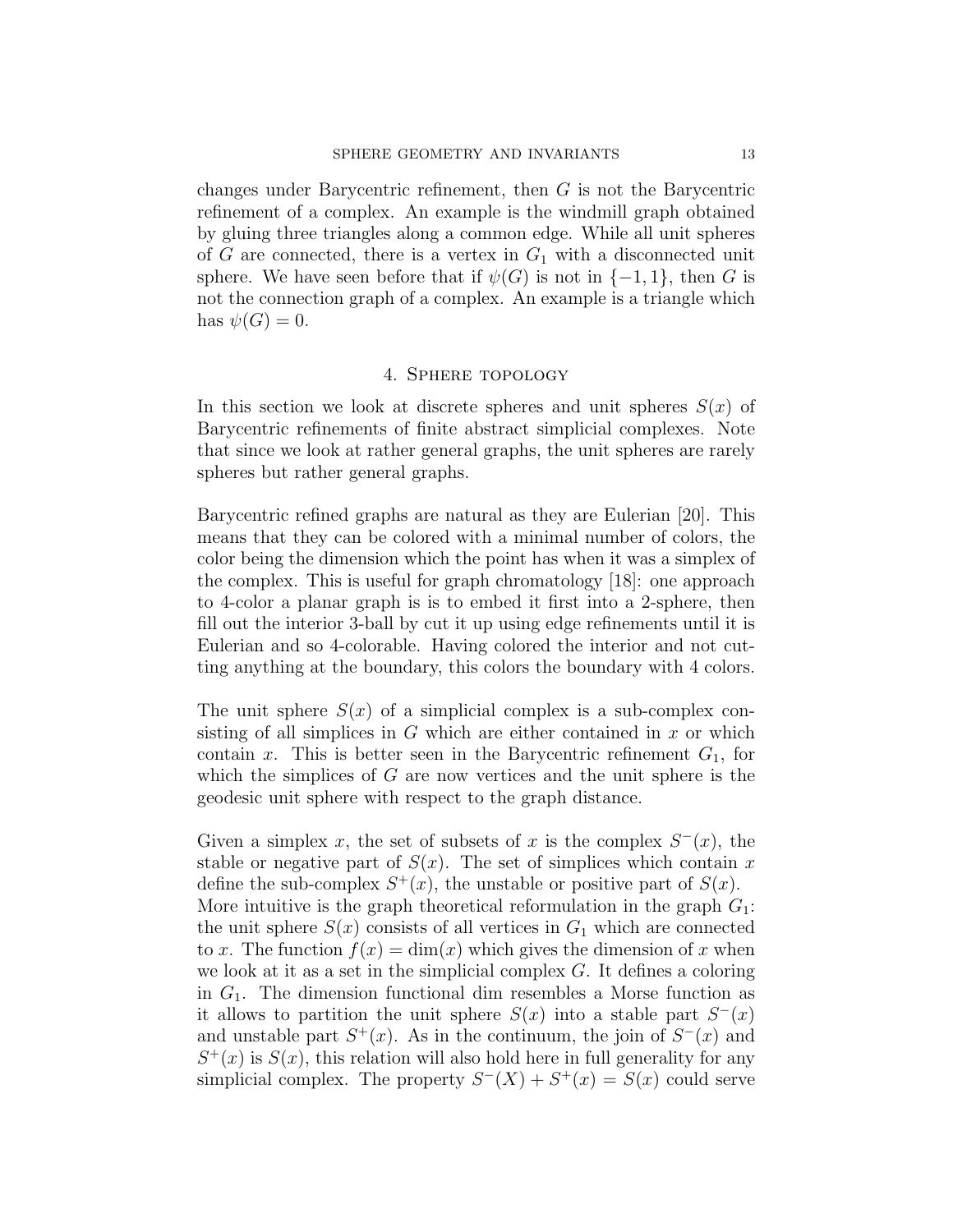as a Morse condition without assuming  $S^+(x)$  or  $S(x)$  are spheres. But here, we don't make any such assumption.

So here is again a formal definition for  $S^{\pm}(x)$  in the case of the function  $f(x) = \dim(x)$ :

$$
S^{-}(x) = \{ y \in S(x) \mid f(y) < f(x) \}
$$

and

$$
S^{+}(x) = \{ y \in S(x) \mid f(y) > f(x) \} .
$$

Despite the fact that the definitions for  $S^-$  and  $S^+$  look similar, there is a difference as we do not have any kind of Poincaré duality in the case of a general complex. The stable sphere  $S<sup>-</sup>(x)$  is always a discrete sphere. It only deals with the inside of a simplex which after Barycentric refinement is of Euclidean structure. The possibly crazy outside world, deals with connections of simplices which are not Euclidean even for very simple examples. For a one-dimensional star graph for example the central vertex x is 0-dimensional and  $S^+(x)$  consists of all edges containing x.

The Zykov join of two graphs  $G, H$  is is the graph  $G + H$  which has as vertex set the union of the vertices of  $G$  and  $H$  and where two vertices are either connected if they were already connected in G or H or then if they belong to different graphs. We simply call  $G + H$  the join of G and H. The join renders the category of graphs into a monoid which can be augmented to an Abelian group on which functionals like  $j(G) = -\psi(G)$  or  $i(G) = 1 - \chi(G)$  are multiplicative.

A d-sphere or shortly d-sphere is a finite simple graph which has the property that every unit sphere is a  $(d-1)$ -sphere and such that removing a vertex from it renders the remaining graph contractible. This inductive definition gets started with the assumption that the empty graph 0 (the zero element in the monoid) is the only  $(-1)$ -sphere. A d-graph is a finite simple graph for which all unit spheres are  $(d-1)$ spheres. A  $d$ -complex is a finite abstract simplicial complex for which its Barycentric refinement is a d-graph.

Remark. The notion of Evako d-sphere and d-graph is equivalent to the notion of d-sphere within combinatorial d-manifolds in the theory of simplicial complexes. Notions as such have been put forward in [9, 4]. Related is the notion of a combinatorial d-manifold which is a connected, pure (every facet has dimension d) finite abstract simplicial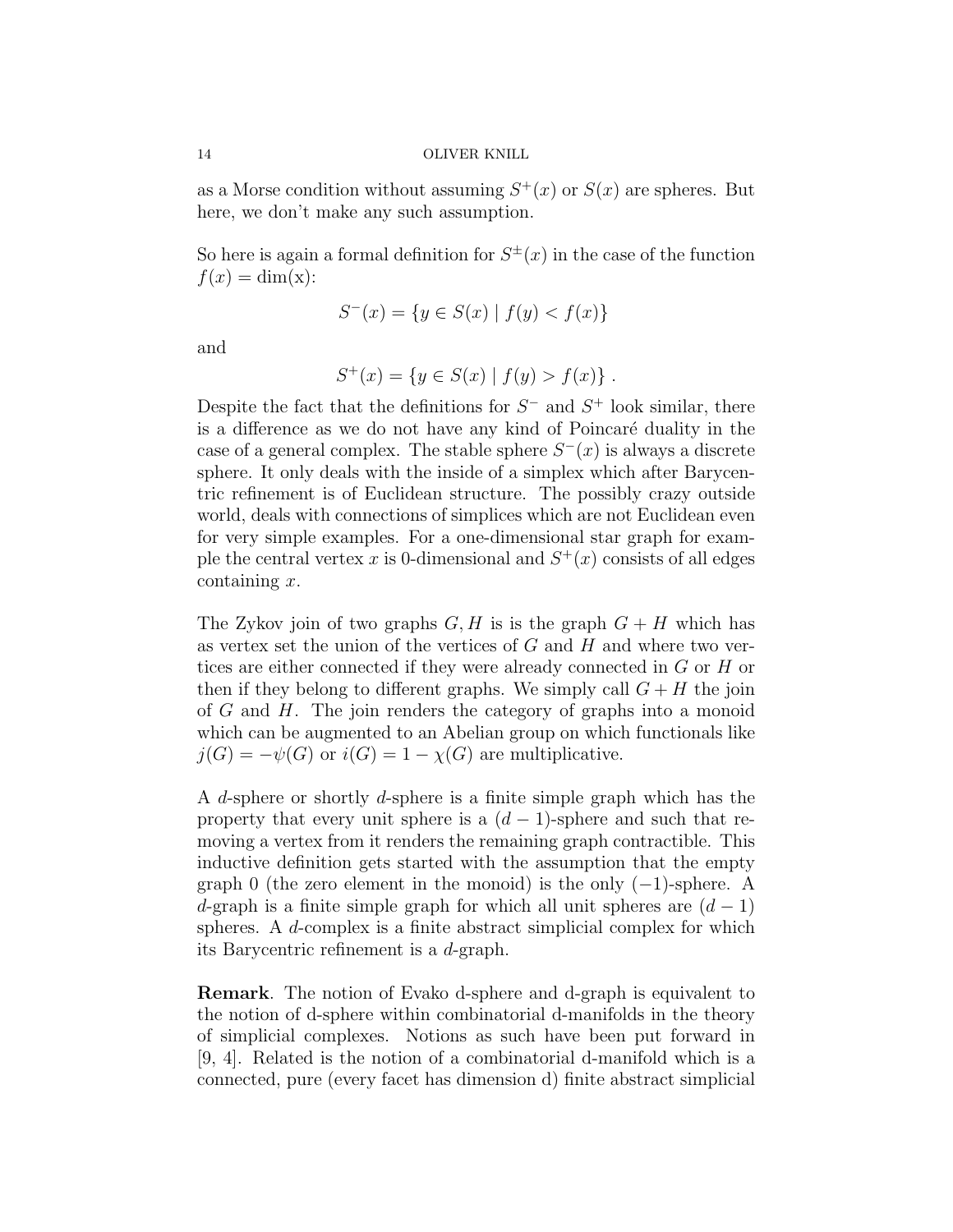complex of maximal dimension d for which each ridge (codimension-1 face) has two facets as a boundary and such that all vertex links are PL-homeomorphic to the boundary of a d-simplex. A combinatorial dmanifold is then a d-sphere if it is PL homeomorphic to the boundary of a d-simplex. These notions rely on Euclidean embddings. Forman's discrete Morse theory remains in the discrete: a combinatorial d-sphere G is PL-homeomorphic to a standard PL-sphere if and only if it is a Reeb sphere: some Barycentric subdivision  $G_n$  admits a discrete Morse function with exactly two critical points [5]. Beeing a Reeb sphere is equivalent to being an Evako sphere (removing one vertex renders the complex contractible). Starting with the notion of Evako sphere has the advantage of avoiding Morse theory. In any case, detecting spheres can be difficult [28].

We start with a lemma which is motivated by an analogue fact in the continuum, where a Morse function at a critical point  $x$  defines two parts  $S^{\pm}(x)$ , the stable and unstable part of the sphere. They are obtained by intersecting a small geodesic sphere  $S(x)$  with the stable or unstable manifolds  $W^{\pm}(x)$ . The sphere  $S(x)$  itself is then  $S^{-} + S^{+}$ . This is the picture for the gradient flow of a Morse function  $f$ . In the discrete, in full generality, the dimension function  $f(x) = \dim(x)$  can serve as a Morse function as we have a stable and unstable part at every point. As pointed [25], the Morse cohomology in  $G_1$  in this setting is directly equivalent to the simplicial cohomology of G. This gives hope for a more general Morse setting for functions with possibly much fewer critical points allowing to compute cohomology more efficiently than with incidence matrices defined by the simplicial complex.

**Lemma 1** (Unit sphere decomposition). If  $G_1$  is the Barycentric refinement of a finite abstract simplicial complex  $G$ , then for any vertex x in  $G_1$ , the unit sphere  $S(x)$  is the join of  $S<sup>-</sup>(x)$  and  $S<sup>+</sup>(x)$ .

*Proof.* Both  $S^{\pm}(x)$  are subgraphs of the unit sphere  $S(x)$ . The union of the vertex sets of  $S^{-}(x)$  and  $S^{+}(x)$  is the vertex set of  $S(x)$ . If  $a \in S^{-}(x)$  and  $b \in S^{+}(x)$ , then  $(a, b)$  is an edge in  $S(x)$  because as simplices, a is a sub simplex of x and x is a sub simplex of b.  $\square$ 

We can rephrase that also by saying that the unit sphere of a vertex  $x$ for which the simplex  $x$  is not prime as a complex in  $G$  (which is always the case if the dimension is positive) is not prime in  $G_1$  but splits as  $S(x) = S<sup>-</sup>(x) + S<sup>+</sup>(x).$ 

Lets now look at the structure of the stable unit sphere: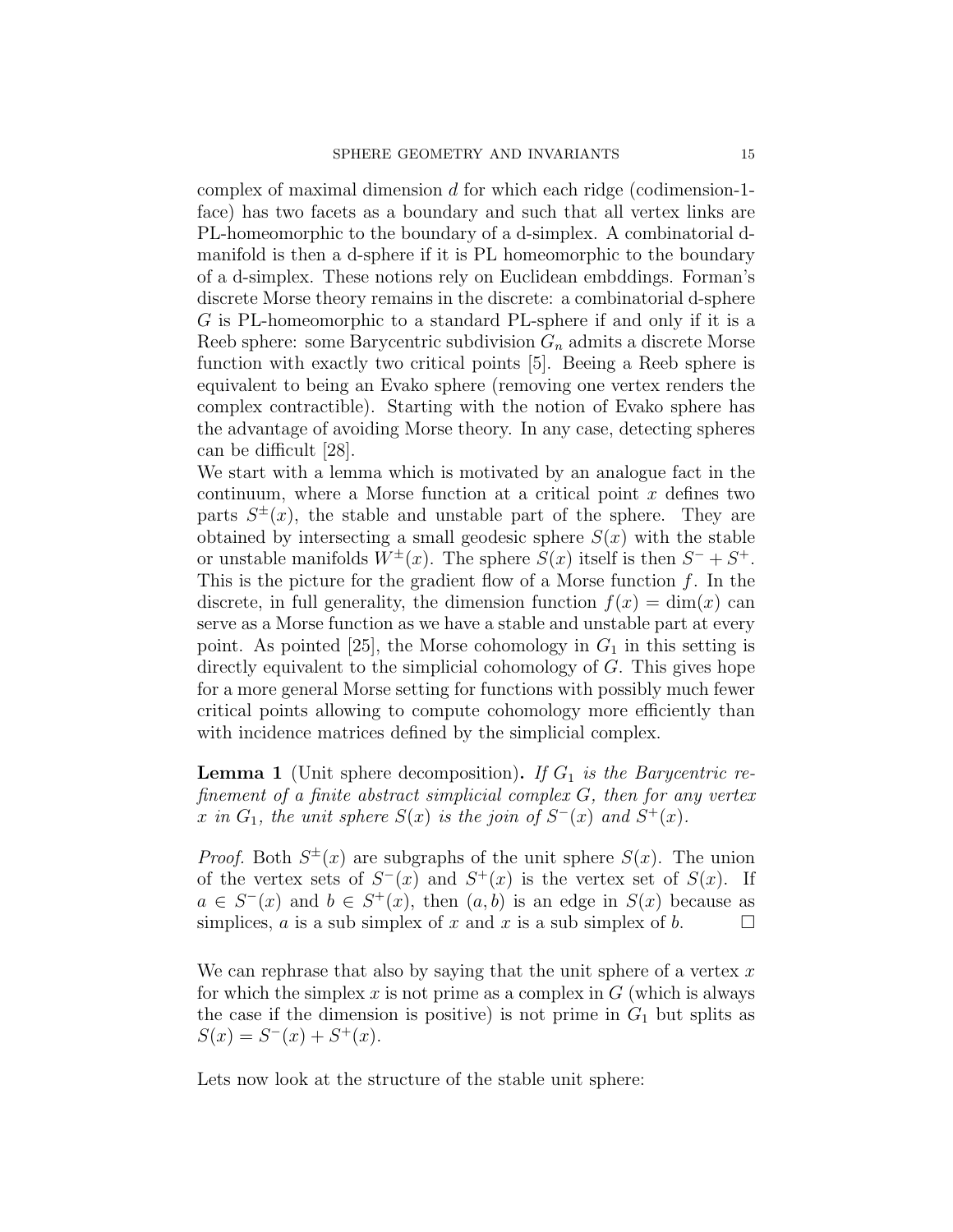**Lemma 2.** The stable unit sphere  $S^-(x)$  of a vertex x in the Barycentric refinement  $G_1$  of an abstract simplicial complex is always a d-sphere for  $d = \dim(x) - 1$ .

*Proof.*  $S^{-}(x)$  is the boundary of the Barycentric refinement of the simplex X in G which belongs to the vertex x in  $G_1$ . We can show by induction in the dimension  $d$  that this is a sphere. When looking at the intersection with a sphere  $S(y)$  of a vertex y in  $S<sup>-</sup>(x)$  the dimension is reduced by 1, so that by induction, the unit sphere of a vertex  $y \in S^{-}(x)$  is a  $(d-1)$ -sphere. Also the second condition for a dsphere, the collapsibility is satisfied by induction. Take away a vertex y of  $S^{-}(x)$ . Then every intersection of  $S^{-}(x)$  with an other sphere  $S(z)$  which has contained y becomes contractible so that  $S^{-}(x) \setminus y$  is contractible.  $\hfill \square$ 

# Examples:

1) If x belongs to a 0-dimensional vertex  $\{x_0\}$  in G, then  $S^-(x)$  is empty so that it is a  $d = (-1)$ -dimensional sphere.

2) If x belongs to a 1-dimensional simplex  $(x_0, x_1)$  in G, then  $S<sup>-</sup>(x)$ consists of two isolated points  $\{x_0, x_1\}$  which is  $d = 0$ -dimensional sphere.

3) If x belongs to a two-dimensional simplex  $(x_0, x_1, x_2)$  in G, then  $S<sup>-</sup>(x)$  is a cyclic graph  $C<sub>6</sub>$  with 6 elements:

 ${x_0, x_0x_1, x_1, x_1x_2, x_2, x_2x_3, x_3, x_3x_4, x_4, x_4x_0}.$ 

We will need a generalization of this which we can see as a higher order version of the just said. Given a vertex  $x$  in the second Barycentric refinement  $G_2$ , this corresponds to a simplex  $(x_0, x_1, \ldots, x_d)$  in  $G_1$ . We can assume without loss of generality that the vertices are ordered so that  $x_0 \subset x_1 \subset \cdots \subset x_k$ , where  $x \subset y$  means that as a simplex in  $G$ , the simplex  $x$  is contained in the simplex  $y$ . Now define the second stable sphere

$$
S^{-}(x) = \{ z \subset x \mid z \neq x_0, z \neq x_1 \dots, z \neq x_k \}.
$$

These second stable spheres are of interest because they appear as unit spheres in the interior of the second Barycentric refinement  $G_2$  of  $G$ .

**Lemma 3.** The second stable unit sphere  $S^-(x)$  of a vertex  $x = (x_0, \ldots, x_k)$ in the Barycentric refinement  $G_2$  of an abstract simplicial complex G is always a  $(l - k)$ -sphere if  $\dim(x_k) = l$ .

Proof. We can see this in two different ways: first we can see it as an intersection of k unit spheres  $S(x_j)$  in the stable sphere  $S^{-}(x_k)$ . Each intersection reduces the dimension by 1.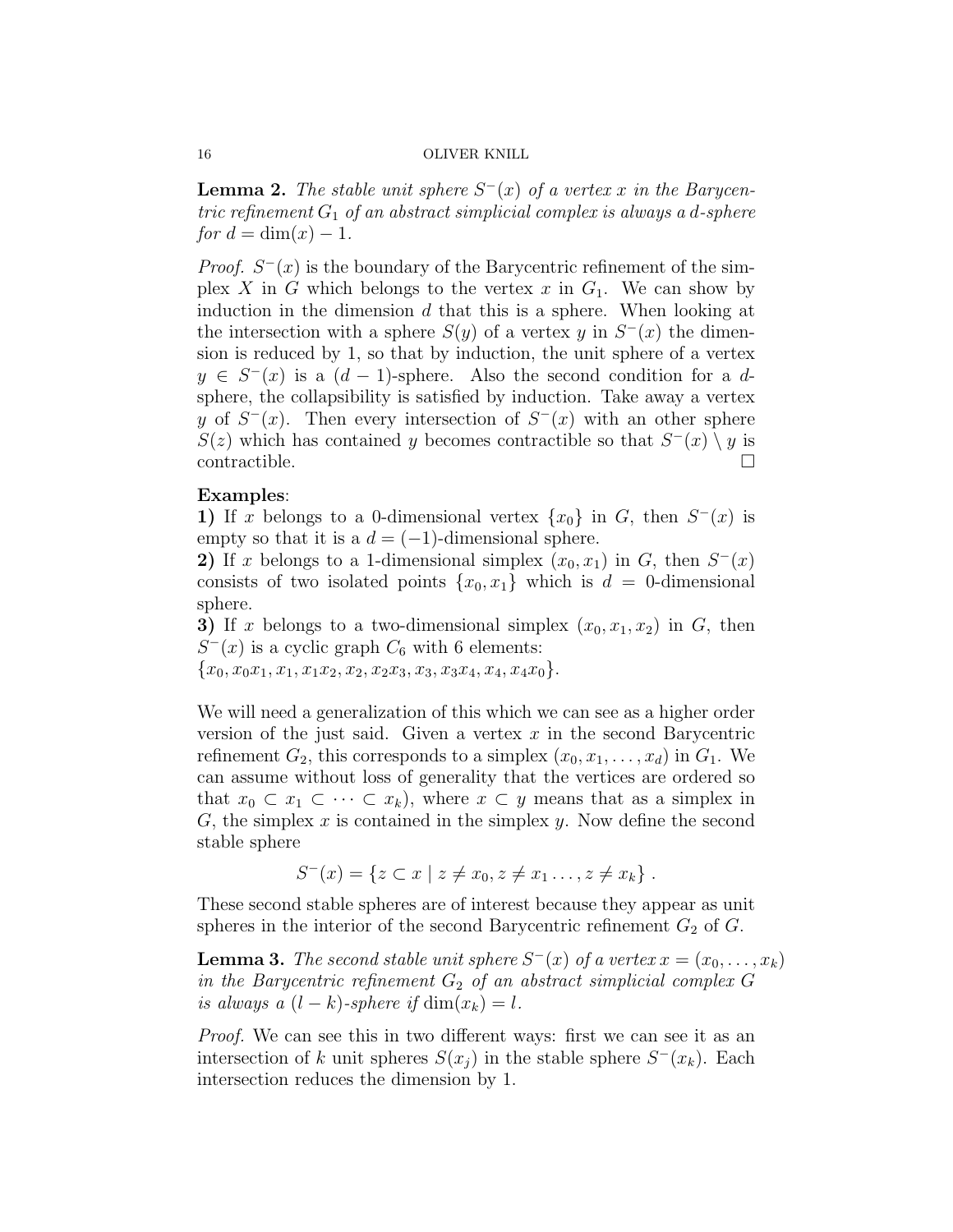If we mark the set of dimensions  $k_i = \dim(x_i)$  in the integer interval  $\{0, \ldots, l\}$ , then the set of simplices which belong to a gap of dimension values  $[a, b]$  which are omitted, then this is a sphere of dimension  $b$  $a-1$ . We call this the gap sphere belonging to [a, b]. The second stable unit sphere is now the join of all these gap spheres:

$$
S^{-}(x) = S_{[a_1,b_1]} + \cdots + S_{[a_m,b_m]}.
$$

# Examples:

1) The set of simplices in the complex of all complete subgraphs of  $K_4$  which are between a vertex p and the tetrahedron x itself can be seen as the virtual stable sphere  $S^{-}(\lbrace x, p \rbrace) = S(x) \cap S(p)$  which is a stable sphere in the Barycentric refinement. These are all the edges and triangles which contain  $p$  are contained in  $x$ . This is a cyclic graph  $S_6$ . In this case, there is only one gap  $[a, b] = [1, 2]$ .

2) The set of simplices in the complex of all complete subgraphs of  $K_5$ which are different from a fixed vertex  $p$  and a fixed triangle  $t$ . In this case there are two gaps  $[a_1, b_1] = [1, 1]$  and  $[a_2, b_2] = [3, 3]$ . The two gap spheres are 0-dimensional spheres  $P_2$  and their join is  $C_4 = P_2 + P_2$ . Again this can be seen as a stable sphere  $S^{-}(\lbrace x, p \rbrace)$  of a refinement, where the edge  $\{x, p\}$  has become a vertex.

# 5. The sphere group

In the continuum the monoid of spheres with join operation is not that interesting as two spheres of the same dimension are topologically equivalent. The map dim from (Topological spheres,  $+, 0$ ) to N is an isomorphism of monoids.

This changes completely in a combinatorial setting. The sphere group is now interesting as there is a countable set of non-isomorophic spheres of each positive dimension. First of all we have to establish that the property of being a sphere is invariant under addition given by the Zykov join operation.

The join operation has the same properties as in the continuum: it is associative, commutative and preserves spheres. For associativity, note that the graph  $A + B + C$  has the union of the vertex sets as vertices. Two vertices  $x, y$  are connected if they were connected in one of the three components  $A, B, C$  or then are in different components. The join of two simplices of dimension n and m is a simplex of dimension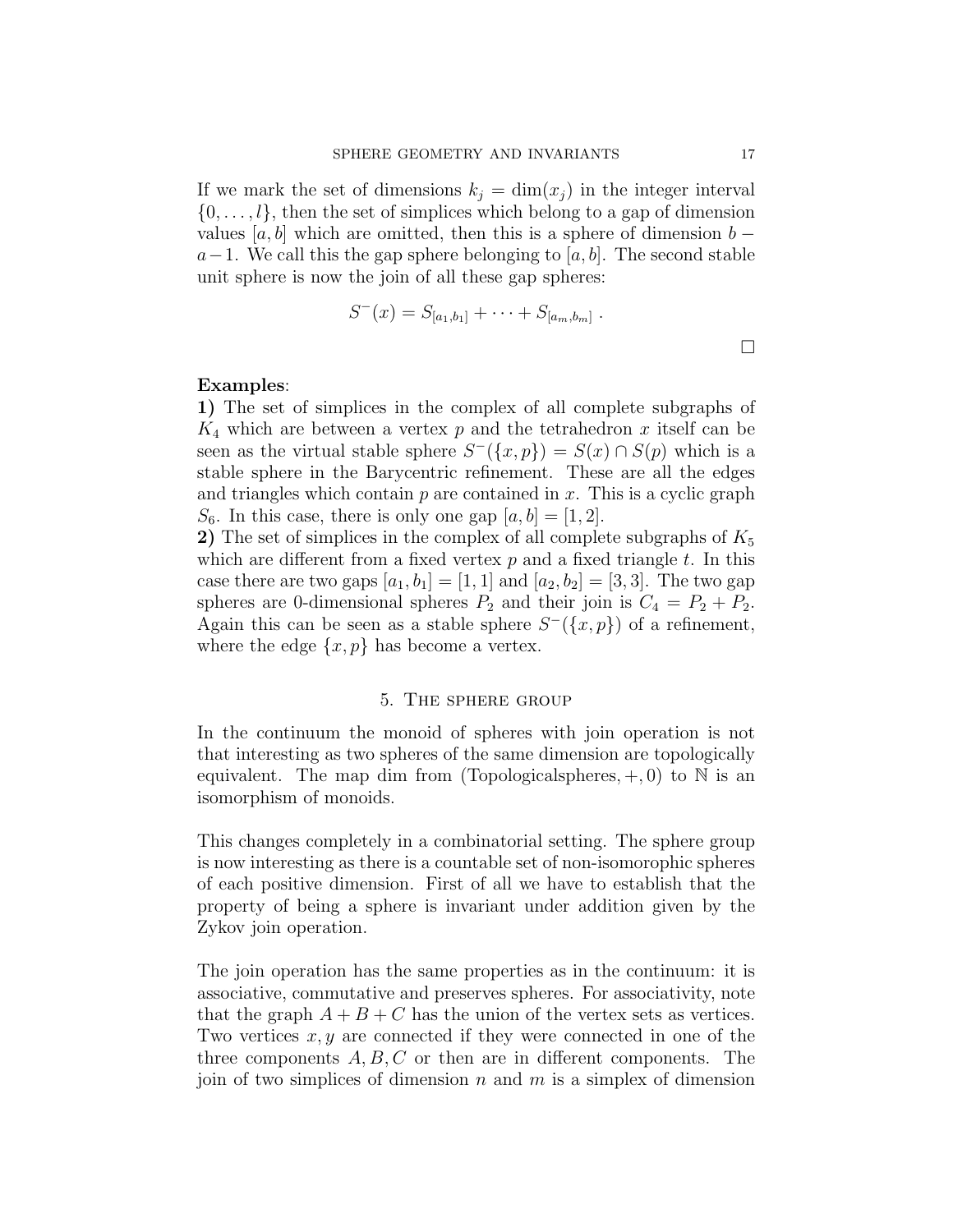$n+m+1$ : shortly  $K_n+K_m=K_{n+m}$ . The join of two spheres is again a sphere:

**Lemma 4** (Joins preserve Spheres). The set (Spheres,  $+$ ) is a monoid, a groupoid with a neutral element given by the  $(-1)$ -sphere 0. The join of n-sphere and a m-sphere is a  $n + m + 1$ -sphere.

*Proof.* Start that the join of two  $(-1)$ -spheres is again a  $-1$  sphere. Then use induction with respect to the sum  $n + m$  of the dimensions. We have to show that every unit sphere of  $G + H$  is a sphere and that removing a vertex of  $G + H$  renders the remaining graph contractible. Given a vertex x in  $G+H$ . Assume it is in G. Its unit sphere is the join of  $S_G(x) + H$  which by induction assumption is a sphere. The case when x is in  $H$ , is analog. If we remove the vertex x in  $G$ , then by definition the graph  $G \setminus x$  is contractible because the join of a contractible graph with any other unit sphere graph is contractible.  $\Box$ 

The Grothendieck construction produces then a group from this monoid. Lets call it the sphere group. Elements in this groups are equivalence classes of pairs  $A - B$  of spheres, where  $A - B \sim C - D$  if there exists a sphere K such that  $A + D + K = B + C + K$ . The group element  $O - C_4$  with octahedron O for example is  $P_2$ . One can see this also because the octahedron is  $O = 3P_2$  and the cyclic graph  $C_4$  is  $2P_2$  so that  $3P_2 - 2P_2 = P_2$ .

A d-graph is a graph for which every unit sphere is a  $(d-1)$ -sphere. A d-complex is a finite abstract simplicial complex G for which its Barycentric refinement  $G_1$  is a d-graph.

**Corollary 1** (Geometric invariance). The Barycentric refinement  $G_1$ of a d-complex G is a d-complex.

*Proof.* Every unit sphere  $S(x)$  is the join of two spheres  $S^{-}(x)$  and  $S^+(x)$ .  $S^-(x)$  is always a sphere. The fact that  $S^{\{x\}}$  is a sphere follows in the case of an original vertex by the assumption and for a simplex  $(x_0, \ldots, x_d)$  from the fact that  $S^+(x)$  is the intersection of the spheres  $S(x_k)$  which by definition is a sphere. By the previous corollary, also  $S(x)$  is a sphere.

While  $S^{-}(x)$  is always a sphere as we have seen before, the unstable sphere  $S^+(x)$  is not a sphere in general. For the central vertex p in the star graph G with n spikes for example, the stable sphere  $S^+(p)$  is  $P_n$ , the graph with *n* vertices and no edges, which is only a sphere if  $n = 2$ . In the case of a d-complex G, all unstable spheres  $S^+(x)$  are spheres too. The unit sphere decomposition  $S(x) = S<sup>-</sup>(x) + S<sup>+</sup>(x)$  is then the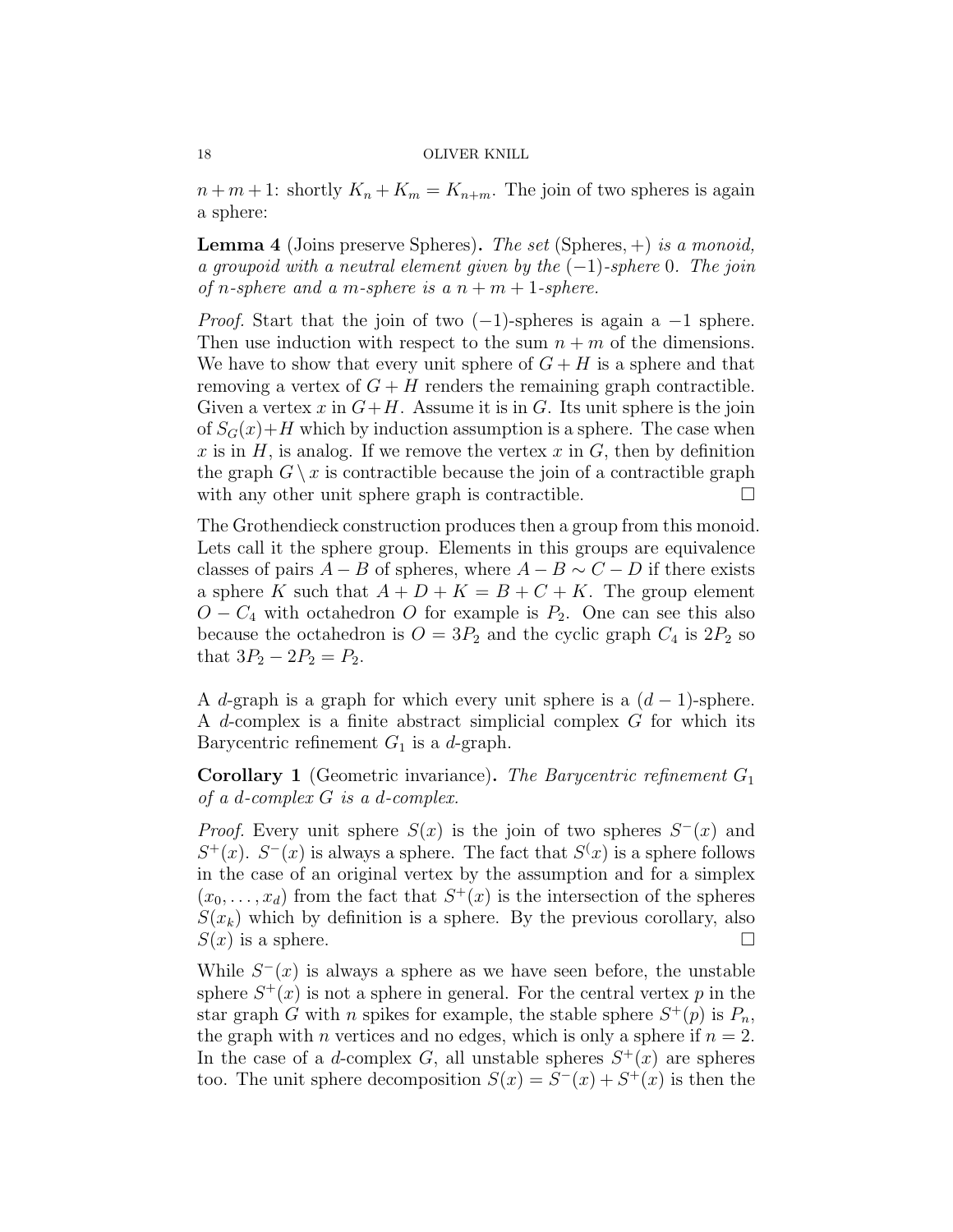addition of two spheres.

But in general, the structure of the stable sphere  $S^+(x)$  also can be described by unit spheres.

**Lemma 5** (The positive sphere lemma). If  $G_1$  is the Barycentric refinement of a simplicial complex G and if  $x = (x_0 \dots x_k)$  with G-vertices  $x_i$  is a vertex in  $G_1$ , then  $S^+(x) = \bigcap_{j=0}^k S(x_j)$ .

*Proof.* We only have to show  $S^+(x) = \bigcap_j S(x_j)$ . Given a vertex  $y \in$  $S^+(x)$ , then  $y = x_0 \dots x_k y_1 \dots y_l$ . But this is in the intersection. On other other hand, if we are in the intersection, then we have to be a super simplex of  $x_0, \ldots, x_k$ . In other words, we have to be in  $S^+(x)$ .  $\Box$ 

**Example:** Let G be the octahedron and  $G_1$  its Barycentric refinement. Now, if  $x = x_0$  is a vertex in  $G_1$  which was an original vertex, then  $S(x) = 0 + S(x)$  where 0 is the empty graph. If  $x = (x_0 x_1)$  belonged to an edge, then  $S^{-}(x)$  is a 0-sphere and  $S^{+}(x)$  is a 0-sphere, as an intersection of two spheres. Now  $S^+(x) = S(x_0) \cap S(x_1)$ .

Given a vertex x in  $G_2$  we define the second positive sphere  $S^+(x)$  as part of the unit sphere  $S(x)$  consisting of vertices z in  $G_2$  which when written as a simplex  $Z$  in  $G_1$  contains the simplex  $X$  corresponding to x.

**Lemma 6** (Second positive sphere). Given a vertex  $x = (x_0, \ldots, x_k)$ in  $G_2$  with  $x_0 \leq \cdots \leq x_k$ . The second positive sphere  $S^+(x)$  in  $G_2$ is graph isomorphic to the Barymetric refinement of  $S^+(y)$  in  $G_1$  with  $y = x_k$ .

*Proof.* Given  $z \in S^+(x)$ , then  $x_k \leq z$  and  $z = (x_0, \ldots, x_{k+1}, \ldots, x_l)$ . This point z is in  $S^+(y) = \bigcap_j S(x_j)$ .

On the other hand, given  $w \in S^+(y)$ , then this is a simplex containing y so that  $(x_0, \ldots, x_k, w)$  this defines a new vertex z in  $G_2$  which is connected to y. It belongs therefore to  $S(x)$ .

Let x be a vertex in  $G_2$  with  $x = (x_0, \ldots, x_k)$  in  $G_1$  with  $\dim(x) = k$ so that  $S(x)$  is the join of a  $(k-1)$ -sphere  $S^{-}(x)$  and  $S^{+}(x)$ . We have defined  $S^+(x)$  and  $S^-(x)$  for vertices x. Assume the vertex x in  $G_2$  belongs to the simplex  $x = (x_0 \dots x_k)$  in  $G_1$ . Define  $S_1^-(x)$  as the simplex  $(x_0 \ldots x_k)$  equipped with the  $(k-1)$ -skeleton complex structure, so that it is a sphere. Define also the virtual positive sphere  $S^+(x) = \bigcap_j S(\lbrace x_j \rbrace)$  in  $G_1$ . The graph  $S^-_1(\overline{x}) + S^+_1(\overline{x})$  is the virtual unit sphere of the simplex  $x$  in  $G_1$ . It is topologically equivalent to  $S(x)$  in  $G_2$ . We will see in a moment that it is equivalent to an actual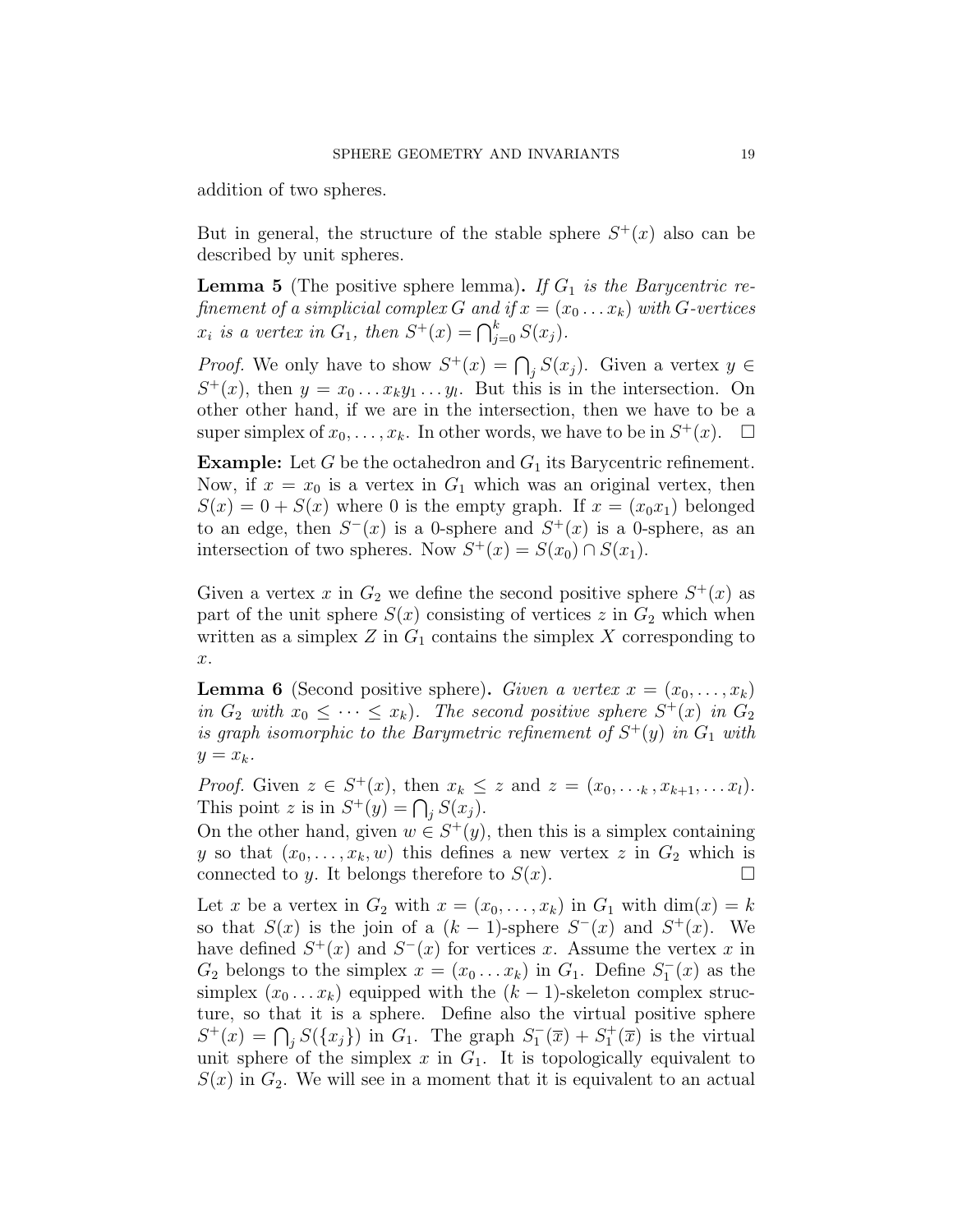unit sphere  $S(y)$ , where  $y = x_k$ .

First a simple property of Barycentric refinement:

**Lemma 7** (Intersection complexes). Let  $H, K$  be subcomplexes of G so that  $H_1, K_1$  are subgraphs of  $G_1$ . Then  $(H \cap K)_1 = H_1 \cap K_1$ .

*Proof.* Given a simplex x in  $H \cap K$ . This means  $x = \{x_0, ..., x_k\}$  is a set which is both in H and K and all are connected. Now, also  $(x_0, ..., x_k)$ is a simplex in  $H_1$  as well as in  $K_1$ . The simplex is in the intersection. on the other hand, given a vertex x in  $H_1 \cap K_1$ . Then x is both in  $H_1$ and  $K_1$ , meaning that  $x = \{x_0, \ldots, x_k\}$  is a face in H and in K.

For every vertex x in  $G_2$  corresponding to a vertex  $(x_1, \ldots, x_k) \in G_1$ , each of the elements  $x_j$  are vertices in  $G_1$ . The following lemma makes a step to relate  $(x)$  with a new unit sphere  $S(y)$ .

**Lemma 8.**  $S^+(x)$  with  $G_2$  is the Barycentric refinement of a virtual positive sphere in  $G_1$  which agrees with the positive sphere  $S^+(y)$  in  $G_1$ .

*Proof.*  $(x_0, x_1, \ldots, x_k) \subset G_1$ . The positive sphere  $S_2^+(x)$  is the Barycentric refinement of  $\bigcap S(x_k)$  in  $G_1$ . Each  $x_k$  corresponds to a simplex  $X_k$  in G. We have now to find a vertex  $y \in G_1$  such that  $\bigcap S(x_j)$  is equivalent to  $S^+(y)$ . Such an y corresponds to a simplex  $(y_0, y_1, \ldots, y_k)$  in G. We can construct that k-simplex from the simplices  $X_0, \ldots, X_k$  inside G. The simplices  $X_k$  are all contained in each other since the  $x_i$  are all connected. Assume without loss of generality that things are numbered so that  $X_0 \subset X_1 \cdots \subset X_k$ . We can now pick  $y_0 \in X_0, y_1 \in X_1 \setminus X_0, y_2 \in X_2 \setminus X_1, \ldots X_k \setminus X_{k-1}$ . Now  $S^+(y)$  is a subgraph of  $G_1$  containing all vertices which belong to simplices in G containing all the  $y_j$ .  $S^+(y)$  is  $\bigcap S({y_j})$  which is the Barycentric refinement of  $\bigcap_j S(y_j)$ .  $S^+(x)$  is  $\bigcap S(x_j)$  whose Barycentric refinement is  $S^+(x)$  in  $G_2$ .

# Examples.

1) If  $x = (x_0)$  is 0-dimensional and  $(x_0)$  is the vertex in  $G_1$  which belongs to x, then we can take  $y = x_0$ . The sphere  $S(y) = S^{+}(y)$  has as a Barycentric refinement the sphere  $S(x) = S^{+}(x)$ .

2) If  $\dim(x) = 1$  and  $x = (x_0, x_1)$  then we get the virtual unit sphere  $S((x_0, x_1)) = P_2 + S^+(x)$  in  $G_1$ . The graph  $S^+(x)$  in  $G_2$  is isomorphic to the refinement of  $S(x_0) \cap S(x_1)$ .

# 6. The twin propositions

Given a connection graph  $G'$  of a complex  $G$ , we can either remove a vertex x in  $V(G') = V(G_1)$  or we can add a vertex x. We have seen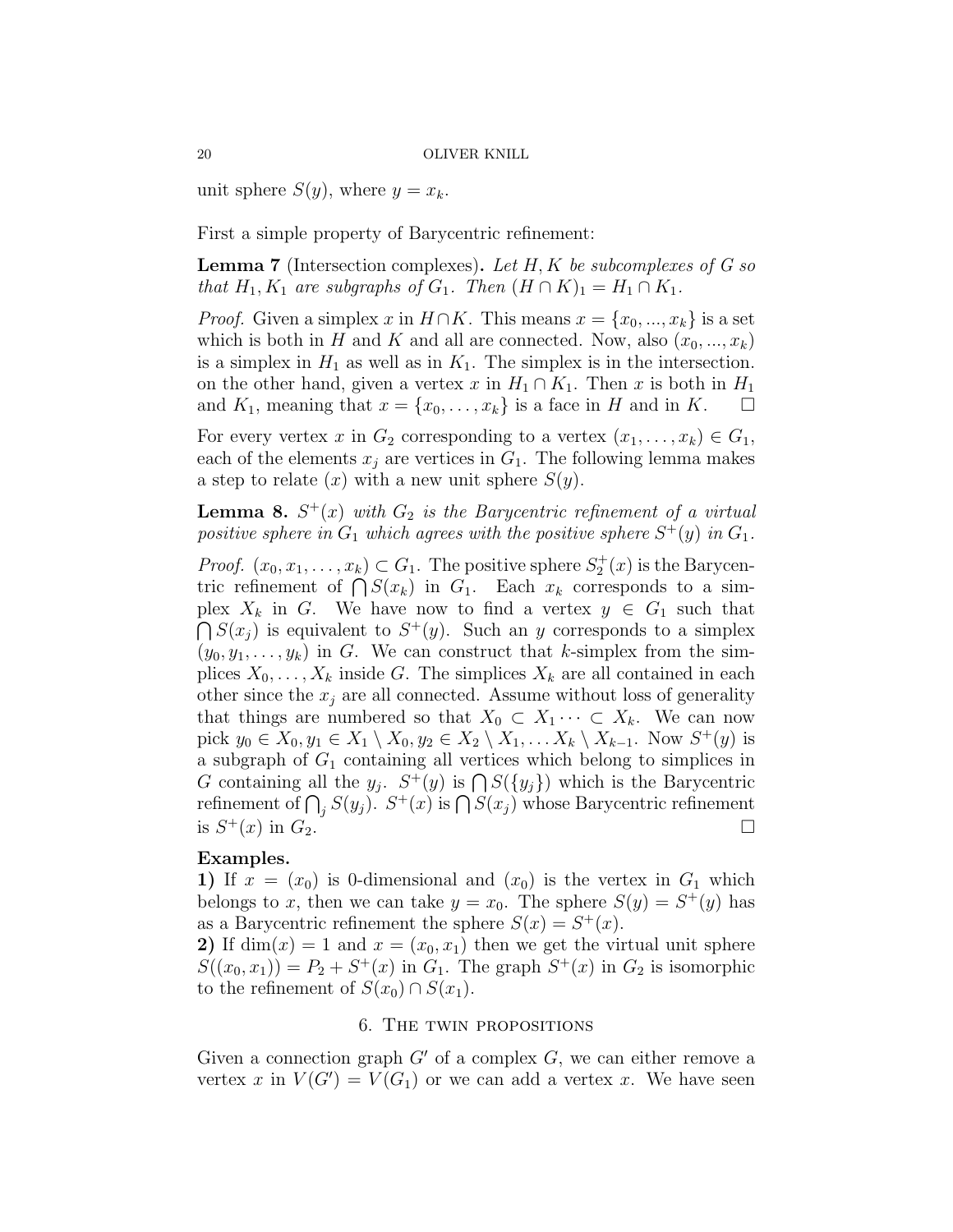already that adding a vertex changes the Fredholm determinant by a factor  $i(x)$ . It is a bit surprising but in both cases, the Fredholm characteristic  $\psi(G) = \det(1 + A'(G))$  gets multiplied by an integer.

Here is again the case when adding a cell. It is a bit more general than before as we now do not insist that the new cell has a unit sphere smaller dimensional cells only. The proof is the same as before and uses the concept of a valuation on simplicial complexes. This is a functional  $X$  on subcomplexes, which satisfies the linearity condition  $X(H \cup K) + X(H \cap K) = X(K) + X(H)$  (we can not write  $X(H\Delta K) = X(K) + X(H)$  as  $H\Delta K = H + K$  is not a complex any more but it explains the name linearity as the symmetric difference  $\Delta$ is the addition in a larger Boolean ring of structures). The prototype of a valuation is the Euler characteristic. As in the continuum, where valuations are defined on convex subsets of Euclidean space (which naturally come with a simplicial complex structure). It is important to see that a valuation is not a functional on subsets like in measure theory and indeed valuations do not extend to the measure theory level except in geometric measure theory, but where we deal with a Fermionic analogue of valuations.

In the discrete also, it is not just a functional on subsets. The Euler characteristic for example depends on the choice of simplicial complex structure. The Euler characteristic is the prototype of a valuation. Actually there is a  $(\dim(G) + 1)$ -dimensional space of valuations by discrete Hadwiger and the Euler characteristic is up to a scaling factor the only which is a combinatorial invariant: the Barycentric operator on f-vectors has only one eigenvalue 1 and eigenvector  $(1, -1, 1, \dots)$ . Repeating the Barycentric refinement leads to a central theorem [22]. In the proof, we again make use of the fact that the only valuation which assumes the value 1 on all simplices must be the Euler characteristic.

**Proposition 1** (Attaching cells). Let G be a simplicial complex and  $G'$  its connection graph. If we chose a sub-complex  $H$  of  $G$  leading to a subgraph  $H'$  of  $G'$  and attach a new cell x to it, leading to a new complex  $G' \cup_H x$ , then the Fredholm characteristic  $\psi$  of  $G + x$  gets multiplied by a factor  $i(x) = 1 - \chi(H)$ :

$$
\psi(G \cup_H x) = (1 - \chi(H))\psi(G) .
$$

*Proof.* (i) The map  $H \to X(H) = \psi(G \cup_H x) - \psi(G)$  is a valuation. The reason is geometric: as this is a super count of the number of new paths which are allowed when adding the vertex  $x$ . Since  $x$  is a single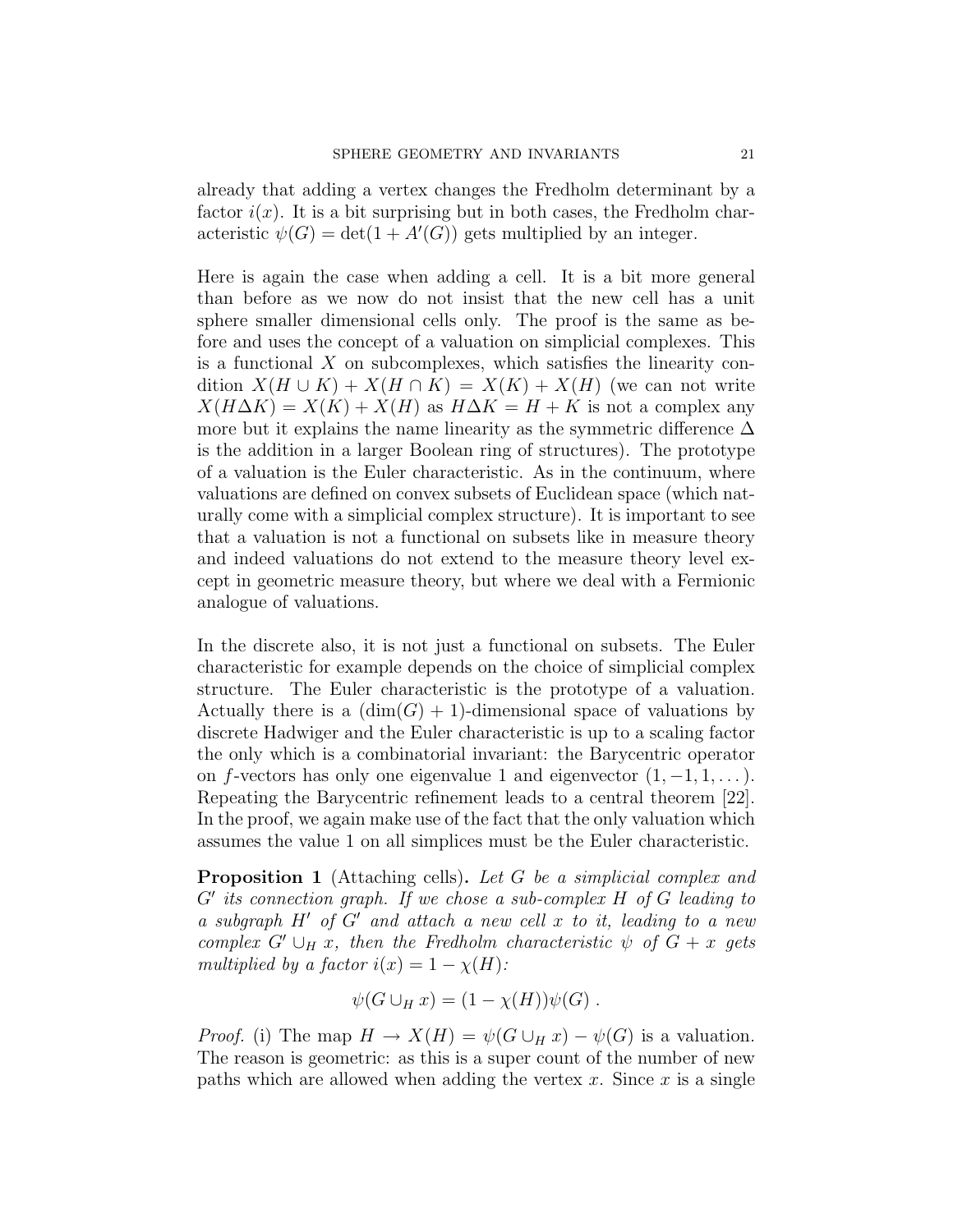vertex and only one path can occupy it, the linearity condition is satisfied.

(ii) Also the map  $H \to Y(H) = X(H)/(-\psi(G))$  is an integer valued valuation. The reason is that by unimodularity (or induction assumption if we want to use this proposition as a proof),  $\psi(G)$  is  $\{-1,1\}$ valued and because when looking at a function of  $H$ , the complex  $G$  is fixed.

(iii) The map  $H \to Y(H)$  takes the value 1 on simplices H. The reason is that  $H \cup \{x\}$  is again a simplex and that we look now at the collection of all Leibniz paths in  $G' \cup_H \{x\}$  which go through x. Now  $Y(H) = 1$  is equivalent to  $X(H) = -\psi(G)$  and so  $\psi(G \cup_H x) = 0$ . The reason why this is zero is because  $\psi(K_n)$  is zero for every complete graph  $K_n$  with  $n > 1$ . every path in  $G \cup_H x$  can now be paired with an other path of different parity.

(iv) Because all valuations which take the value 1 on simplices must be the Euler characteristic, we have  $Y(H) = \chi(H)$ .

In the new CW complex,  $S(x)$  is the unit sphere in the Barycentric refinement graph of  $G + x$ .

Now lets start with a complex and write  $G - x$  for the complex, where the cell x has been removed. Now what matters is the sphere  $S(x)$  in  $G_1$  and not the sphere in  $G'$ . The reason is that if we remove the cell x, we remove all links to sub-simplices and super simplices. The proof is very similar. We write it again down so that we see the difference.

**Proposition 2** (Removing cells). If G is a simplicial complex and  $G'$ its connection graph. If we chose a vertex x in  $G'$  and remove x, leading to the new complex  $G'-x = (G-x)'$ , then the Fredholm characteristic of  $G - x$  is the Fredholm characteristic of G multiplied by a factor  $i(x) = 1 - \chi(S(x)).$ 

$$
\psi(G - x) = (1 - \chi(S(x)))\psi(G) .
$$

*Proof.* (i) The map  $H \to X(H) = \psi(G) - \psi(G - x)$  is a valuation. (ii) Scale it to  $Y(H) = X(H)/\psi(G)$ . Again this is integer valued complete subgraphs.

(iii) The valuation  $Y$  takes the value 1 on complete subgraphs. (iv) As any valuation taking the value 1 on complete subgraphs is Euler characteristic, we get  $Y = \chi(H)$ . This implies  $\chi(S(x)) = X(S(x))/\psi(G)$  $(\psi(G) - \psi(G - x))/\psi(G) = 1 - \psi(G - x)/\psi(G)$  and so  $\chi(S(x)) - 1 =$  $-\psi(G-x)/\psi(G)$  which is equivalent to the claim.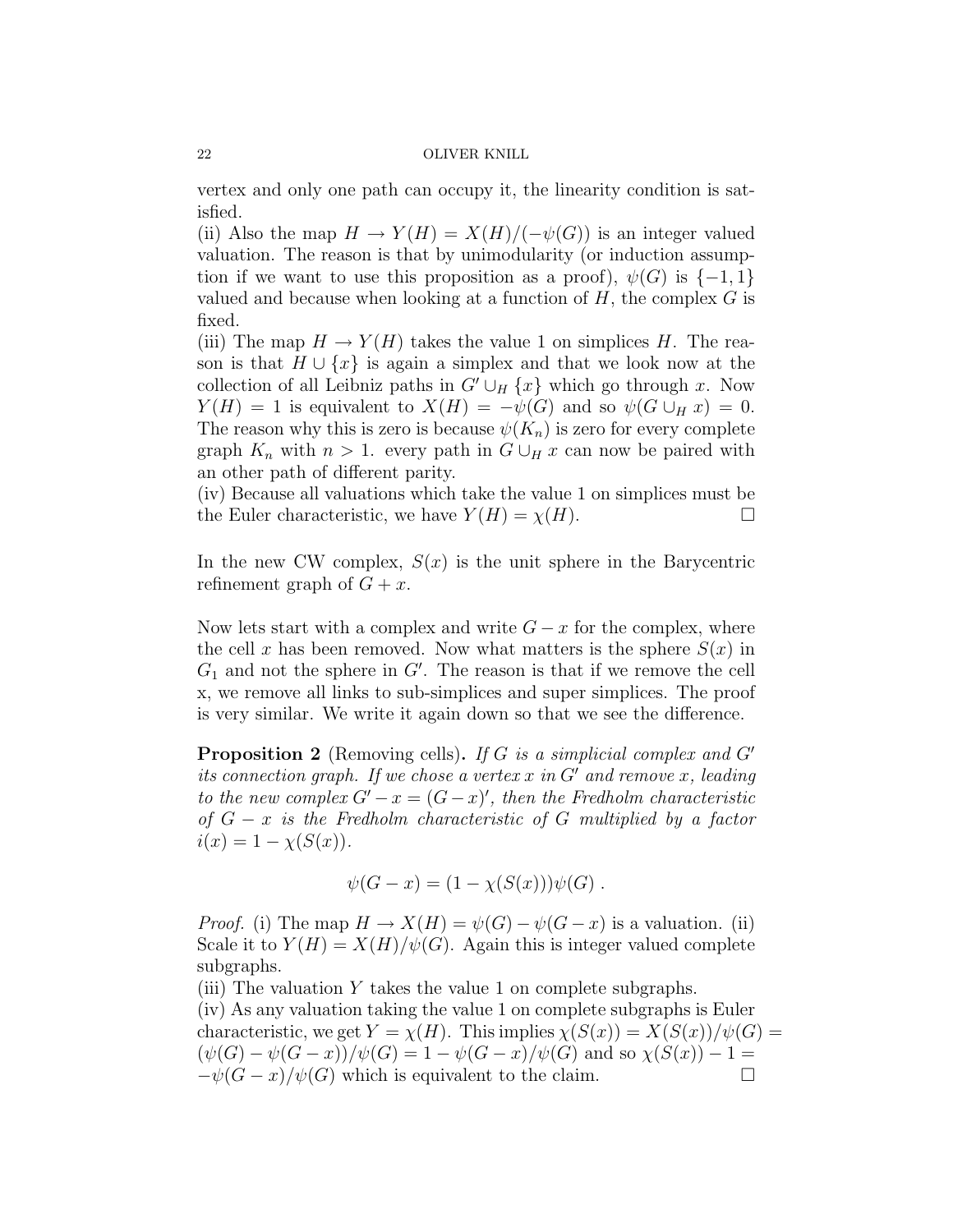# 7. Unit sphere topology

We establish now that the set of unit sphere topologies is stable from  $G_1$  on. Further Barycentric refinements do not produce new sphere topologies:

**Theorem 1.** a) Every unit sphere  $S(y)$  in  $G_1$  is topologically equivalent to a sphere  $S(x)$  in  $G_2$ .

b) Every unit sphere  $S(x)$  in  $G_2$  is topologically equivalent to a sphere  $S(y)$  in  $G_1$ .

*Proof.* a) The Barycentric refinement  $S(x)_1$  is isomorphic to  $S((x))$  in  $G_2$ , if  $(x)$  is the vertex in  $G_2$  which corresponds to the singleton vertex  $(x).$ 

b) Given now a unit sphere  $S(x)$  in  $G_2$ . It can be decomposed as  $S^-(x) + S^+(x)$ . If  $x = (x_0, \ldots, x_k)$  is the simplex in  $G_1$  which belongs to the vertex x in  $G_2$ , take  $y = x_k$ . We have seen that  $S^-(y)$  is a sphere of the same dimension than  $S<sup>-</sup>(x)$ . It is therefore topologically equivalent. Furthermore, we have seen that  $S^+(x)$  is the Barycentric refinement of  $S^-(x)$ . It is also topologically equivalent.

# Examples:

1) If G is a one dimensional graph, then the set of unit spheres of G and the set of unit spheres of  $G_1$  agree as we have  $S(x) = P_{d(x)}$  with  $d(x)$  meaning the vertex degree. But this is special as the Barycentric refinement of a graph without edges is the graph itself.

2) If G is a graph with only one dimensional spheres, then this is true too for  $G_1$ . For an octahedron or icosahedron from example, the unit spheres are cyclic graphs. After parametric refinement, this remains so.

The next lemma assures that the join operation honors topological equivalence. Now this is obvious if we look at topological realizations in some Euclidean space. Since we don't want to use the functor of topological realizations of abstract simplicial complexes to actual simplicial complexes, and since we don't need topological equivalence in the sense of topology [19], lets for the following just take a weaker notion of equivalence. We only look at the Euler characteristic because this is the only thing we really need for establishing the Barycentric invariance of the Green function diagonal values.

So, we say that two finite abstract simplicial complexes are topologically equivalent if their Euler characteristic agree:

**Lemma 9.** Given two pairs of simplicial complexes  $A, B$  and  $C, D$ . If  $\chi(A) = \chi(C)$  and  $\chi(B) = \chi(D)$ , then  $\chi(A+C) = \chi(B+D)$ .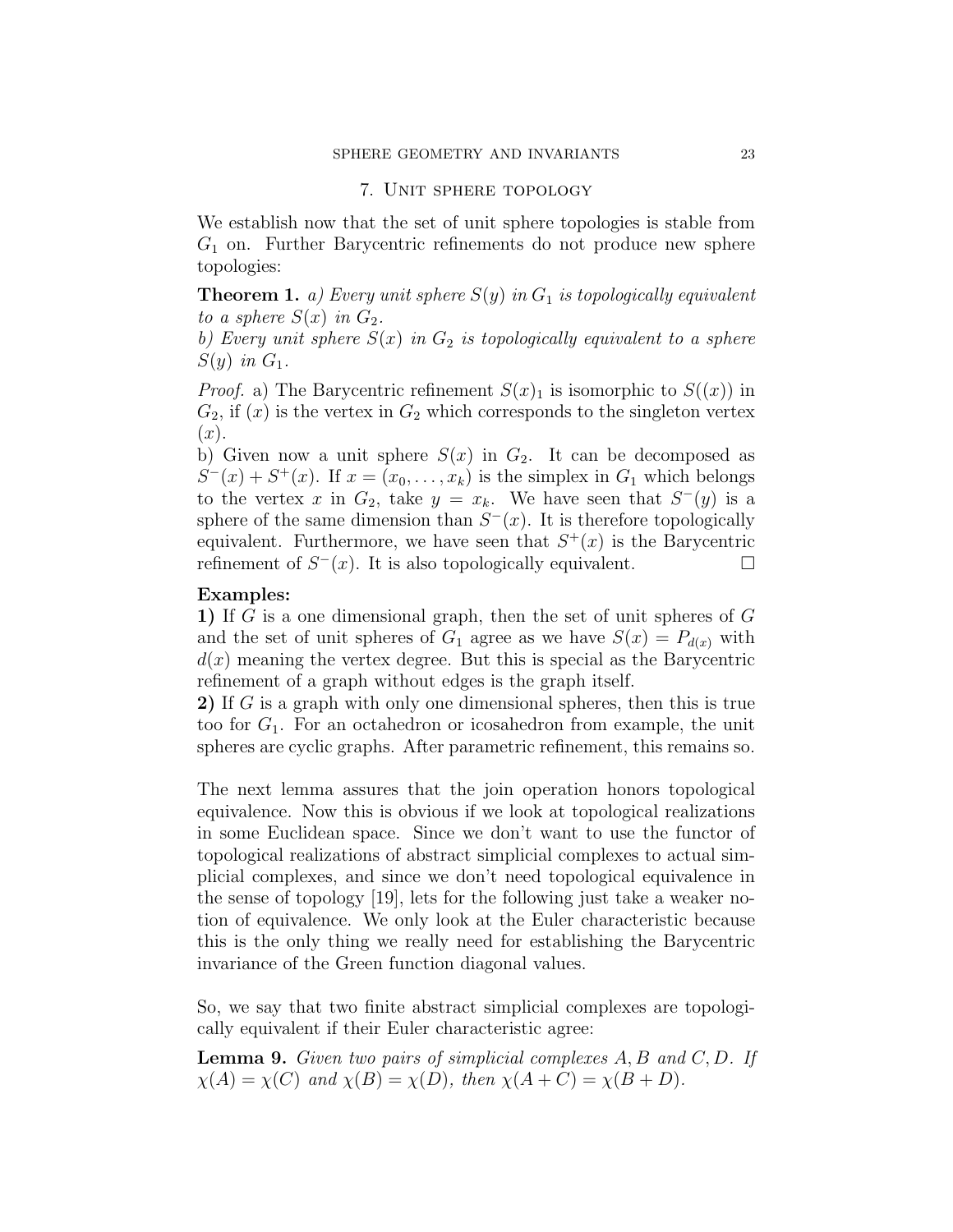*Proof.* This follows from fact that  $G \to 1 - \chi(G)$  is a group homomorphism.  $1 - \chi(A + C) = (1 - \chi(A))(1 - \chi(C)).$ 

Note however that the join does not commute with the Barycentric refinement:

# Examples.

1) The Barycentric refinement  $(C_4 + C_4)_1$  of the join  $C_4 + C_4$  is a graph with 80 vertices. It is larger than the join of the refinements  $C_8 + C_8 = (C_4)_1 + (C_4)_1$  which is a graph with 16 vertices. Still, both are 3-spheres.

2) The Barycentric refinement  $(P_3 + P_3)_1$  of the utility graph  $P_3 + P_3$ is a graph with 15 vertices and 18 edges. The join of the Barycentric refinements is the utility graph itself:  $(P_3)_1 + (P_3)_1 = P_3 + P_3$ .

# Remarks:

1) More generally if  $H \sim H'$  and  $K \sim K'$ , then  $H \sim K$  is equivalent to  $H' \sim K'$ . This could be shown most conveniently using an embedding. 2) It is not true that  $H_1 + K_1 = (H + K)_1$  as the example of  $H_1 =$  $C_4, K_1 = P_2$  shows. In this case both are equivalent 2-spheres.

# 8. Prime and prime connection graphs

Given an integer  $n \geq 2$ , we can look at two graphs  $G_n$  and  $H_n$ . Both have the vertex set set  $\{2, \dots, n\}$ . In the **prime graph**  $G_n$  case, vertices are connected, if one divides the other. In the prime connection graph  $H_n$ , two vertices are connected, if they have a common divisor larger than 1. The graph  $G_n$  is part of the Barycentric refinement of the complete graph on the set of primes and the graph  $H_n$  is part of the connection graph of the complete graph on the set of primes.

We can now express the sphere spectrum of  $G_n$  in terms of the adjacency matrix  $A'$  of  $H_n$ . It is an application of the connection we have built between the Green function values, the diagonal values of the inverse of the Fredholm matrix, and the Euler characteristic of the corresponding sphere.

# Corollary 2.  $1 - \chi_{G_n}(S(x)) = (1 + A_{H_n})_{xx}^{-1}$ .

*Proof.* Given n, let  $P = \{p_1, \ldots, p_k\}$  be the primes which appear as factors of square free integers in  $V_n = \{2, \ldots, n\}$ . This defines now a abstract finite simplicial complex  $G$ . The sets are the subsets of  $G_n$ such that their product is in  $V_n$ . Because for any given A and any nonempty subset B of A also the product of the elements in B is in  $V_n$ ,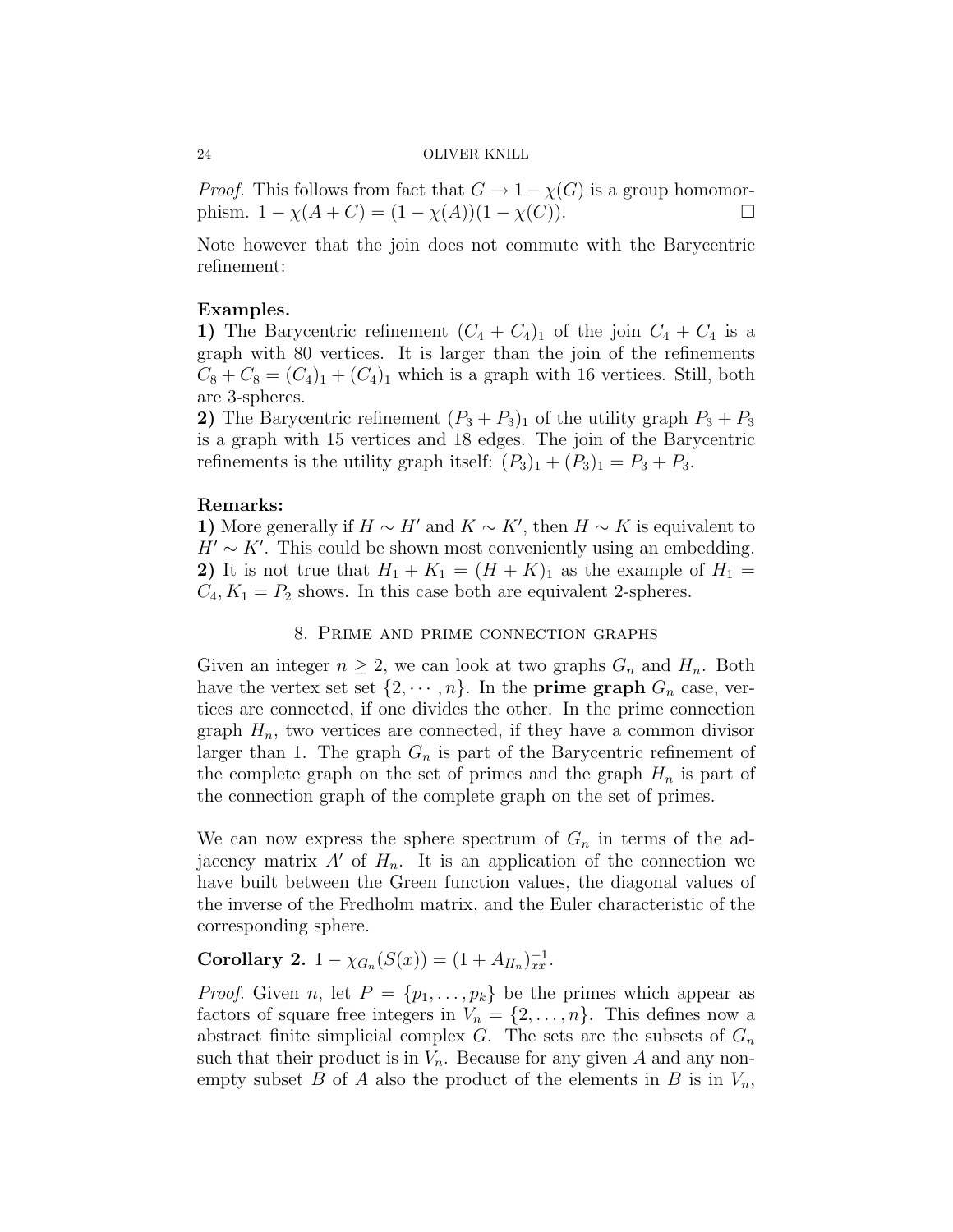this is indeed an abstract finite simplicial complex. The Barycentric refinement  $G_1$  of G is now the graph  $G_n$  (there should be no confusion since  $n > 1$  prevents the Barycentric refinement  $G_1$  to be mixed up with  $G_n$ ). The connection graph  $G'$  is the graph  $H_n$ .



FIGURE 5. We see the prime graph  $G_{100}$ , first with the vertex labels given by square free integers. In the picture to the right we see the sphere spectrum  $i(x) = 1 \chi(S(x))$ . For primes x, we have  $i(x) = 1$ . The unit sphere of  $x = 2$  is a graph with vertex set  $\{6, 10, 14, 22, 26, 30, \ldots\}$ 34, 38, 42, 46, 58, 62, 66, 70, 74, 78, 82, 86, 94}, which has  $v_0 = 10$  connectivity components. There is furthermore a nontrivial loop  $6, 42, 14, 70, 10, 30, 6$  in the unit sphere which gives a non-trivial fundamental group and  $b_1 = 1$ . There are no triangles in  $S(x)$  so that  $\chi(S(x)) =$  $1 - (10 - 1) = -8.$ 

We can wonder now how to estimate the Green function values from above or from below for the graphs  $G_n$ .

# 9. Graph arithmetic

The multiplicative monoid  $(N, \cdot) = (\{1, 2, 3, \ldots, \}, \cdot)$  has the unique factorization property, telling that every non-unit can be factored uniquely into a product of prime numbers. It is a unique factorization monoid. More generally, the multiplicative group of any unique factorization domain is a unique factorization monoid. The additive monoid of  $\{0, 1, 2, 3, \ldots\}$  also has unique prime factorization but it is trivial since only 1 is an additive prime and any number  $n$  naturally can be decomposed as  $n = 1 + 1 + 1 + \cdots + 1$ . The question of prime factorization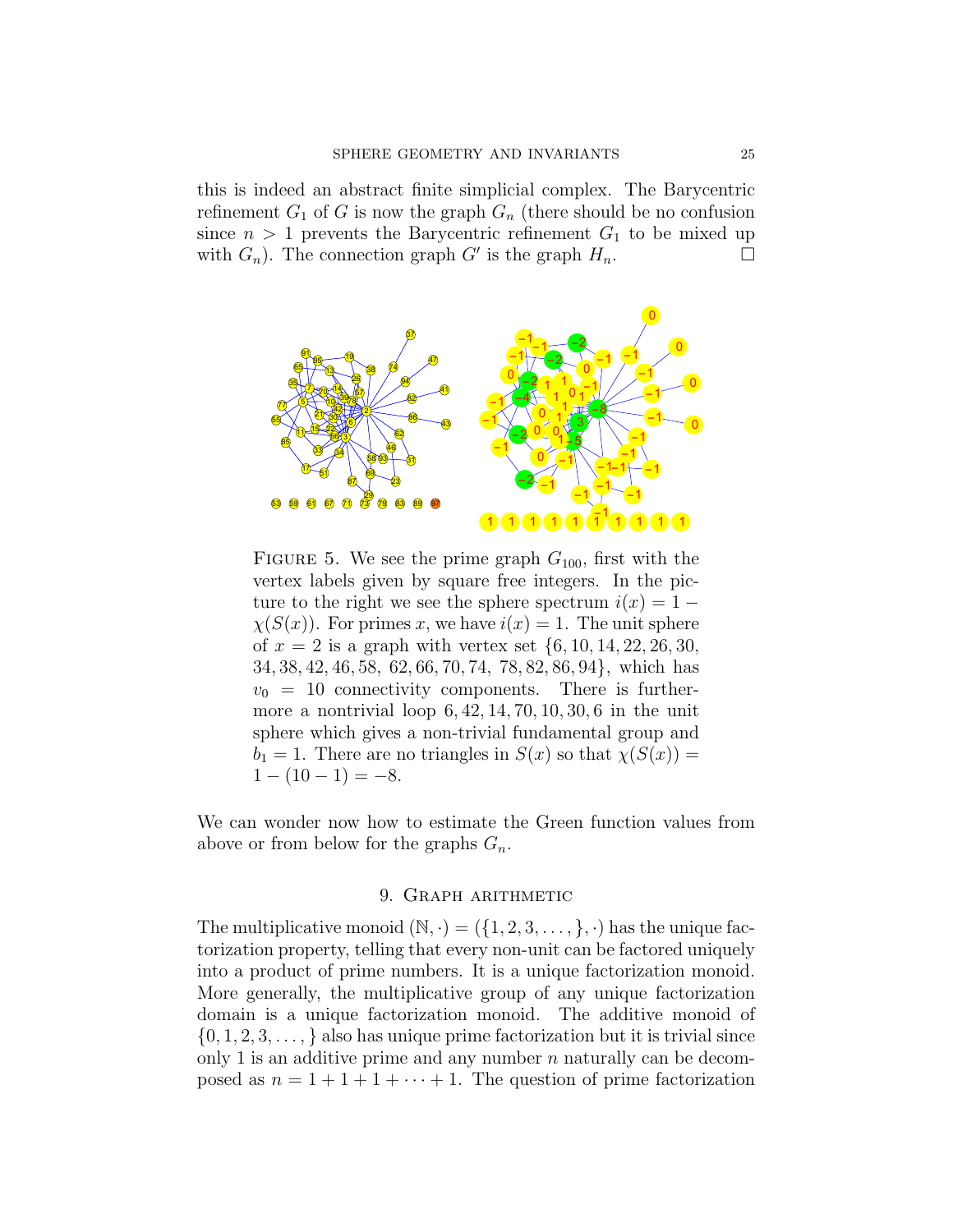can be extended to networks. It turns out that there is both an addition and multiplication which are compatible by distributivity. We work here with graphs even so one can take more general simplicial complexes.

The set G of finite simple graphs  $G = (V, E)$  becomes an additive monoid with the join operation  $G + H$ . The definition is as follows: we have  $V(G + H) = V(G) \cup V(H)$  and  $E(G + H) = E(G) \cup E(H) \cup$  $\{(a, b) \mid a \in V(G), b \in V(H)\}.$  The 0 element is the empty graph  $(\emptyset, \emptyset)$ . Adding one to G is the cone over G and adding the 0-sphere  $P_2$ to  $G$  is the suspension of  $G$ .

The maximal dimension  $dim(G)$  of a graph G is the dimension of the largest complete subgraph  $K_{d+1}$  which appears in G. The number  $\dim(G)+1$  is also called the clique number. The relation  $\dim(H+K)$  $\overline{\dim}(H) + \overline{\dim}(H) + 1$  follows from  $K_n + K_m = K_{n+m}$ .

(Less obvious is the same inequality for the inductive dimension  $\dim(G)$  $\sum_{v \in V(G)} [1 + \dim(S(x))]/|V|$ :

$$
\dim(G+H) \ge \dim(G) + \dim(H) + 1.
$$

Lets call a graph  $G$  an additive prime graph if it can not be written as  $G = H + K$  with H, K different from the 0 element. An example of an additive prime graph is  $K_1$ . All the  $K_n$  can be factored as  $K_n =$  $K_1 + K_1 + K_1 = K_1^n$  and are therefore not prime. A star graph  $S_n$  can be factored as  $P_n + K_1$  where  $P_n$  is the graph with n vertices and no edges.

Lemma 10. Every finite simple graph G can be decomposed into additive prime factors  $G = p_1 + \cdots + p_n$ , where  $p_i$  are prime graphs.

*Proof.* If there is a factor  $H$ , then its maximal dimension has to be smaller. By induction, we can then break up every factor into smaller factors or leave it if it if it is an additive prime.

Lemma 11. There are many additive prime graphs: every disconnected graph is an additive prime, every non-contractible graph with a prime volume is an additive prime.

Proof. The join of two graphs is connected so that a disconnected graph must be prime. Every circular graph  $C_n$  with  $n > 4$  or every point graph  $P_k$  is prime. For the circular graph, one can see that if  $C_n =$  $K + H$ , then both  $K, H$  have to have maximal dimension 0. But we can list  $P_1 + P_1 = K_2$ ,  $P_1 + P_2 = L_3$ ,  $P_2 + P_2 = C_4$ . Any other  $P_k + P_l$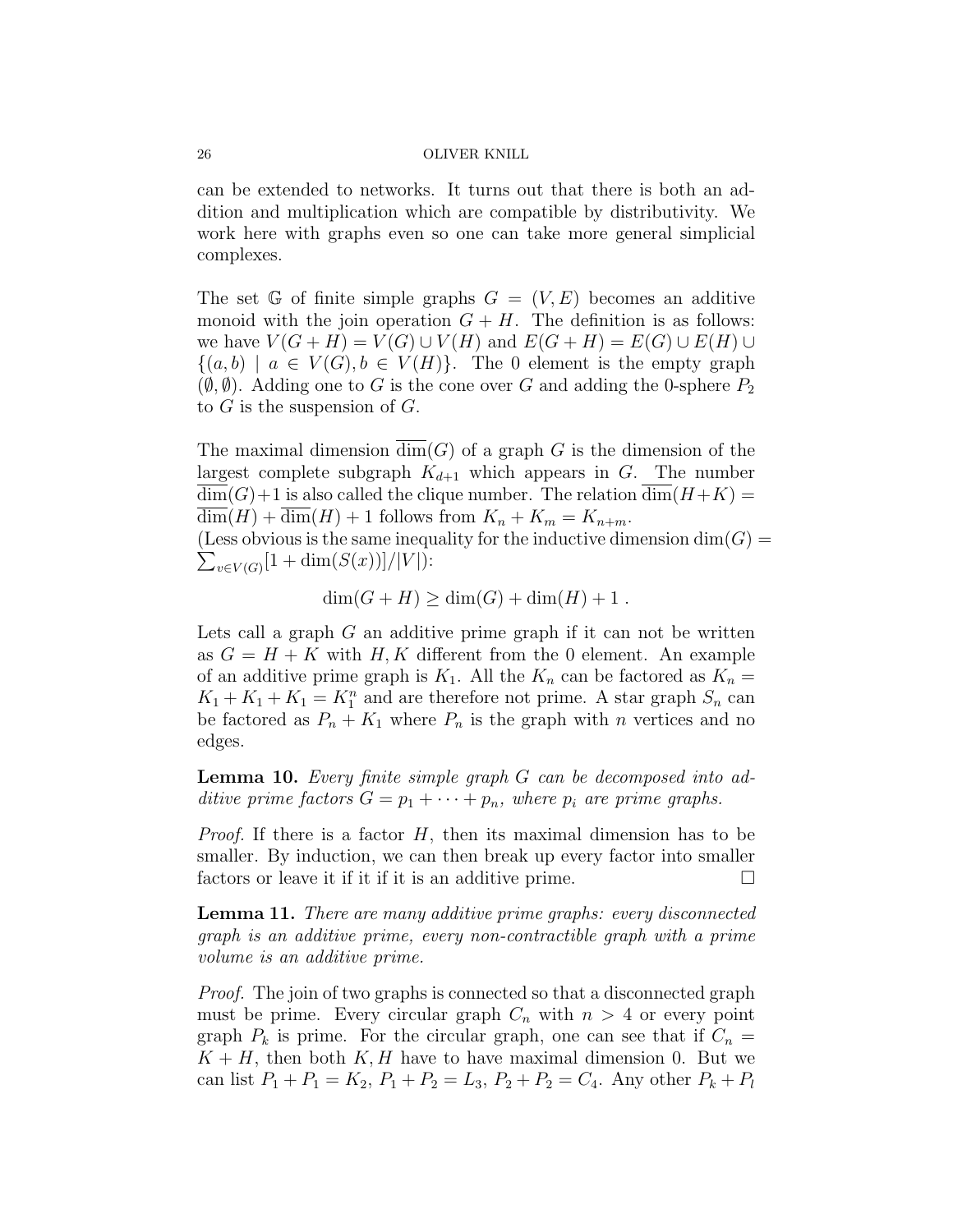contains a star graph  $S_k$  or  $S_l$ . If both  $k, l > 2$ , then this is incompatible with  $C_n$ .

As we can list all one-dimensional graphs which are not prime we see that most one dimensional graphs are prime. For example, every tree which is not a star graph is prime.

As in the case N, the question about unique prime factorization is more difficult than the question of the existence of a factorization. Experiments indicate that graphs form a unique factorization monoid: still the question remains: is it true that every graph has a unique factorization  $G = p_1 + \cdots + p_n$  into prime graphs  $p_k$ .

Note that this is not true for the join in the standard topology case as if we take the join of a k-sphere and a m-sphere, we get a  $k+m+1$  sphere. So, we can for example take a 3-sphere and add a 4-sphere, which gives topologically the same than adding a 2-sphere to a 5 sphere. In each case, we get a 8-sphere. In the discrete  $C_4 = P_2 + P_2$  but  $C_5$  can not be written as a sum.

Here is a formula which gives the f-vector for the join of two complexes. Given a simplicial complex with  $v_k$  simplices of dimension k. Define the extended f-vector generating function = extended Euler polynomial of G as

$$
f_G(x) = 1 + \sum_{k=0} v_k x^{k+1} .
$$

The empty graph has the generating function  $f<sub>G</sub>(x) = 1$ . (Originally, I had defined  $f_G(x) = 1/x + \sum v_k x^k$  and defining the multiplication as  $x f_G(x) g_G(x)$  but June-Hou Fung pointed out to me that a multiplication with  $x$  simplifies the generating function.)

**Proposition 3.** The join  $G+H$  of two complexes has the f-generating function of the form

$$
f_{G+H}=f_Gf_H.
$$

*Proof.* Given a simplex x in G and a simplex y in H, this produces a simplex  $x + y$  of dimension  $\dim(x) + \dim(y) + 1$ .

This formula can shed light on the unique prime factorization problem. If  $G + H$  can be factored, then its rational function can be factored in the above sense. We have then for example

$$
f_{p_1+p_2+p_3}=f_{p_1}f_{p_2}f_{p_3}.
$$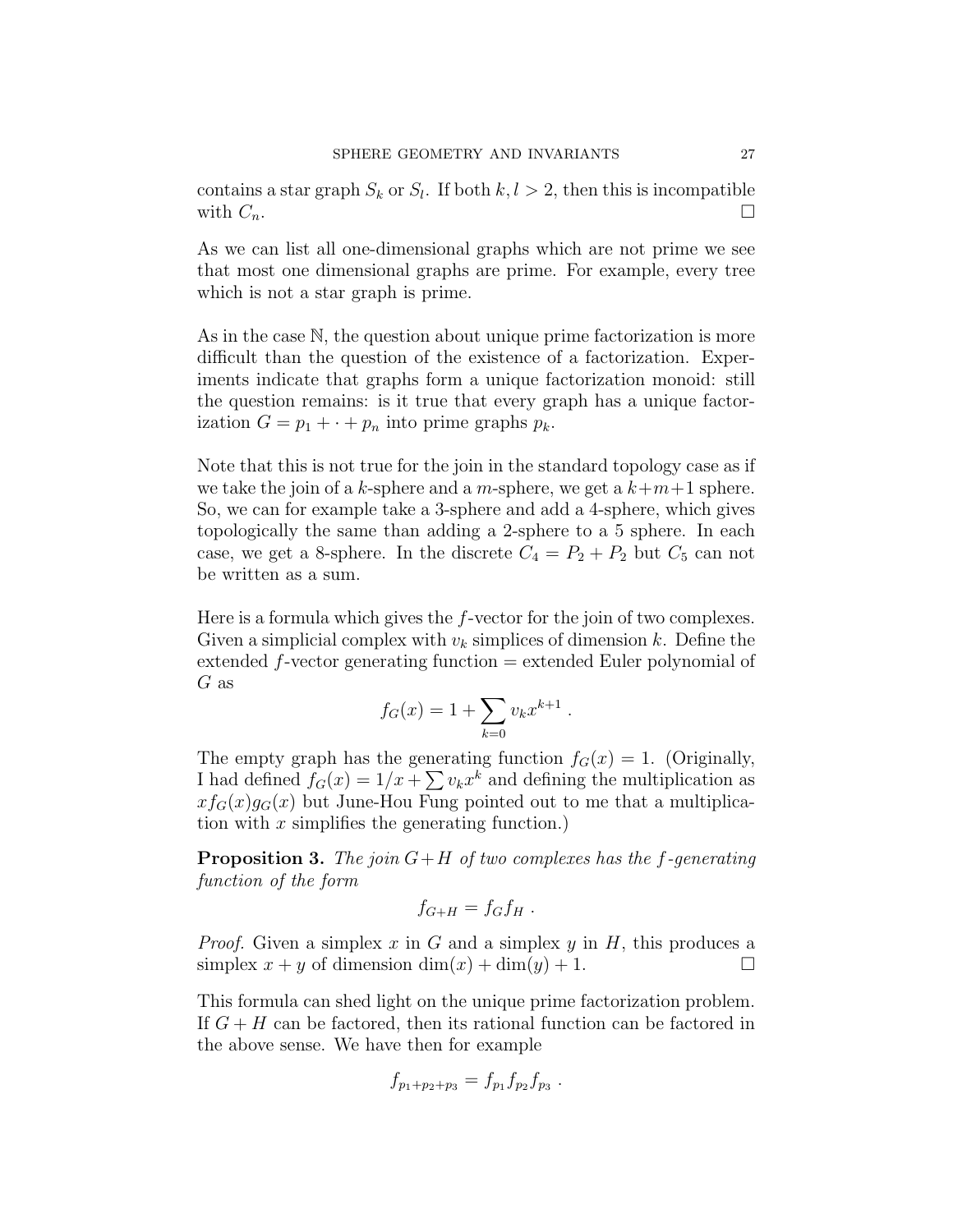But even if we have a unique factorization algebraically in the polynomials with multiplication  $fg(x) = f(x)g(x)$ , we still have the problem to see whether the factors can be realized as simplicial complexes and furthermore require that the factors have positive entries.

Since  $\chi(G) = 1+f(-1)$ . We have  $\chi(G+H) = 1+(-1)f_G(-1)f_H(-1) =$  $1 - (\chi(G) - 1)(\chi(H) - 1) = \chi(G) + \chi(H) - \chi(G)\chi(H)$ :

Corollary 3. The Euler characteristic of the join of two complexes satisfies

$$
\chi(G+H) = \chi(G) + \chi(H) - \chi(G)\chi(H) .
$$

Of especial interest is the Euler-Poincaré functional  $i(G) = -f(-1) =$  $1 - \chi(G)$ . (Again, it was June-Hou Fung who pointed out to me that the above corollary implies that  $1 - \chi(G)$  is multiplicative). From the above formula we see that it behaves like a multiplicative character on the group of graphs. However, since we have to define  $i(-G) = 1/i(G)$ to extend it to the entire group, we can not define  $i(-G)$  for graphs G which have  $i(G) = 0$ . We see especially that i is not defined on the "integers"  $\mathbb Z$  given by the graphs  $K_n$  and their negatives  $-K_n$  as  $i(K_n) = 0.$ 

**Corollary 4.** For any two simplicial complexes  $G, H$ , the functional  $i(G) = 1 - \chi(G)$  satissfies

$$
i(G+H) = i(G)i(H) .
$$

While  $i(G)$  can be zero, we can look at the subgroup of the join group for which  $i(G) \neq 0$ . This is still a group.

**Corollary 5.** The monoid of graphs with join  $+$  has the following submonoids:

- a) the submonoid of graphs with even  $\chi(G)$
- b) the submonoid of graphs with odd  $\chi(G)$
- c) the submonoid of graphs with zero  $\chi(G)$
- d) the submonoid of graphs with  $\chi(G) \in \{0,2\}$

e) the submonoid of sphere graphs

f) the submonoid of graphs with  $i(G) \neq 0$ .

*Proof.* This all follows from the sum formulas for  $\chi$  and i as well as the fact that the join leaves spheres invariant.  $\Box$ 

**Corollary 6.**  $i(G)$  can be extended to a multiplicative character on the additive group of spheres.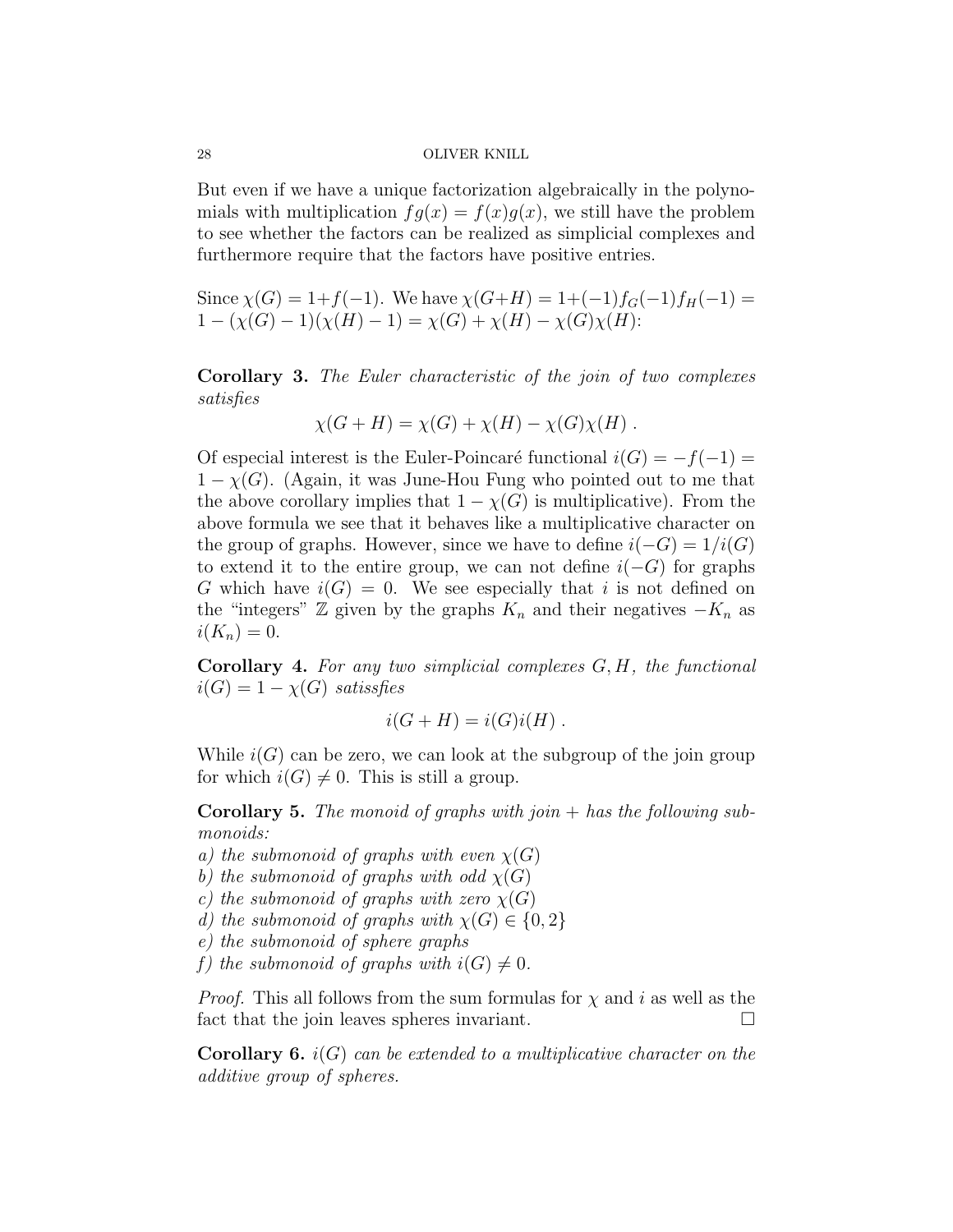*Proof.* It takes there the values  $\pm 1$  on the monoid. Define  $i(-G)$  =  $i(G)$ . Now  $i(G - H) = i(G)/i(H)$ . The functional i takes values in  $\{-1, 1\}.$ 

# Examples.

1) If  $\overline{F} = P_n, G = P_m$  are both 0-dimensional point graphs, then  $f(P_n)f(P_m) = (1 + nx)(1 + mx) = 1 + nx + mx + nmx^2$  showing that the graph  $F + G$  has nm edges and  $n + m$  vertices and Euler characteristic  $n + m - nm$ . Looking at the number of edges, we see immediately that a 1-dimensional graph with a prime number of edges must be prime. More generally, any graph with prime volume must be prime.

2) If  $G + H$  is 2-dimensional, then one of the graphs, say G has to be 0-dimensional and so  $f_G(x) = 1 + nx$ . If  $f_H(x) = 1 + mx + kx^2$  is the extended Euler polynomial of a 1-dimensional graph. There are  $f = kn$ triangles and  $e = k + mn$  edges and  $v = m+n$  vertices. We see also the Euler formula confirmed as  $\chi(G+H) = \chi(G) + \chi(H) - \chi(G)\chi(H) =$  $n + (m - k) - n(m - k)$  which agrees with  $v - e + f$ .

3) If G, H are two spheres, where at least one has Euler characteristic 2, then their product has Euler characteristic 2. Only if both have Euler characteristic 0, it is possible that the product has Euler characteristic 2. We can define the monoid of all graphs with Euler characteristic in  $\{0, 2\}$ . We could also look at the sub-monoid of all graphs with even Euler characteristic, or the monoid with odd Euler characteristic, or the set of graphs with 0 Euler characteristic. These graphs do not change the Euler characteristic of the graph it is multiplied with.

4) Lets look at two 1-spheres  $C_n$  and  $C_m$ . Their product is a 3-sphere with  $f_{C_n+C_m}(x) = (1 + nx + nx^2)(1 + mx + mx^2)$ . The new f-vector therefore is  $(m + n, m + n + mn, 2mn, mn)$  which has zero Euler characteristic as  $\sum_{k} (-1)^{k} v_k = 0$ .

A special case of the unique prime factorization problem in the sphere monoid is the question whether any 3-sphere is either prime or then a unique sphere of two 1-spheres. In this simple case, we can answer unique factorization: it boils down to the question whether  $a + b =$  $m + n$ ,  $ab = mn$  implies  $m = a$ ,  $n = b$  or  $m = b$ ,  $n = a$  which is true. But this could be a case for the Guy law of small numbers. We could imagine for example that there would be a 7-sphere which can be written as  $p_1 + p_2 + p_3$  with prime 2-spheres  $p_i$  but also be able to write it as  $q_1 + q_2$  as a sum of two prime 3-spheres. We have just not seen such an example yet and it probably does not exist.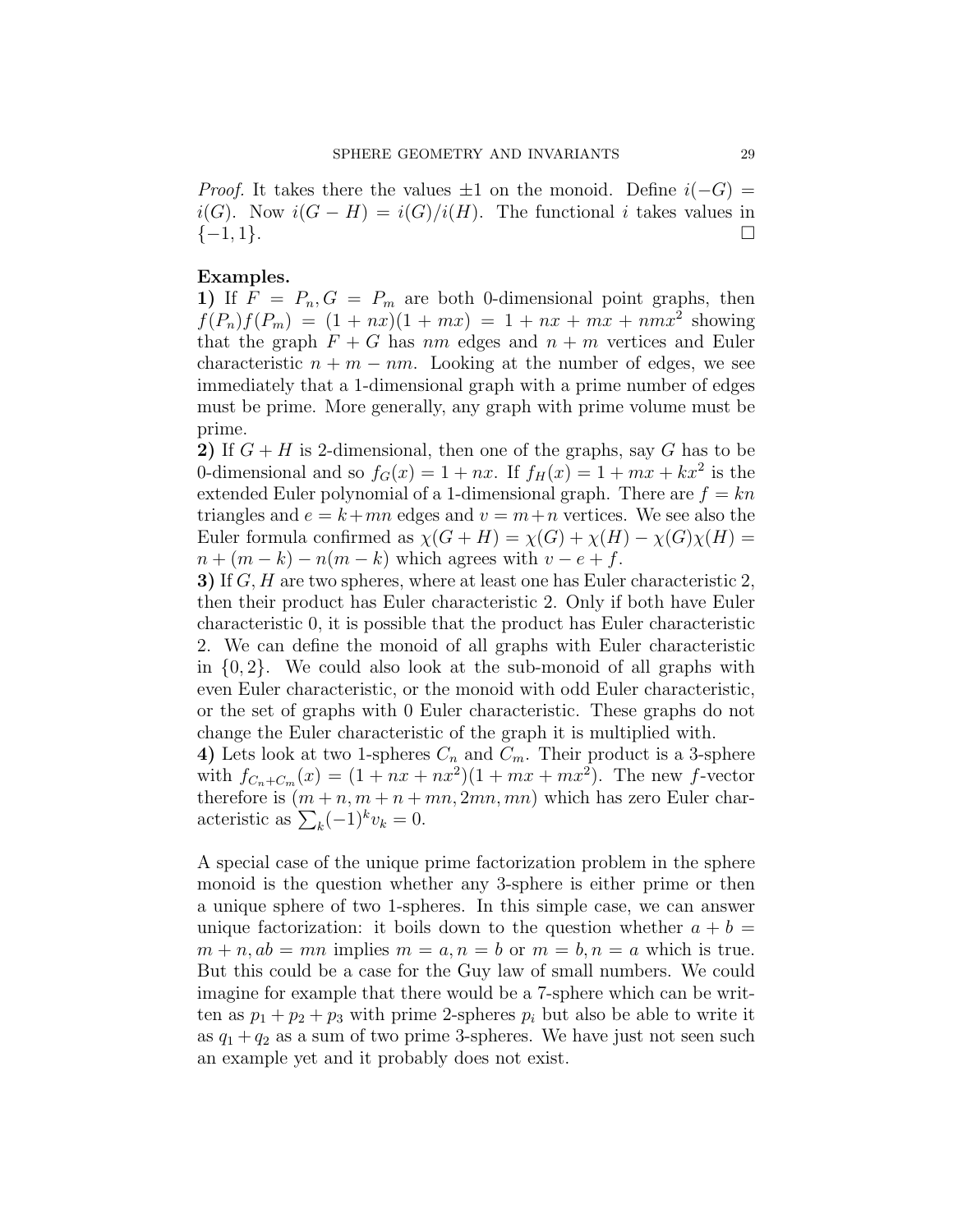As class field theory in rings of integers like  $\mathbb{Z}[\sqrt{\ }$ −5] shows, many monoid belonging to rings of integers in function fields do not have a unique prime factorization and this could be the case here too.

# Remarks.

1) The join  $G+H$  can be obtained within an extended Stanley-Reisner ring as follows. If  $V = \{x_1, \ldots, x_n\}$  and  $W = \{y_1, \ldots, y_n\}$  represent the vertices of the graph G and H and  $f = 1 + \sum_I a_I x^I$ ,  $g = 1 + \sum_J b_J x^J$ represent the complex for  $G$  and  $H$ , then  $fg$  represents the complex for  $G + H$ . For example, if  $f = 1 + x + y + z + xy + yz + xz + xyz$ represents the Whitney complex of  $G = K_3$  and  $g = 1 + a + b + ab$ represents the complex for  $H = K_2$ , then  $fg = 1 + x + y + z + a + b +$  $xa + xb + ya + yb + za + zb + xyza + xyb + xza + xzb + yza + yzb + xyza$ represents the complex  $G + H$ .

2) Trying to generalize a modular arithmetic, one could try to modify the join operation to subgraphs of a given background graph P and define the graph with  $V(G + H) = V(G)\Delta V(H)$  and  $E(G + H)$  containing all edges contained in  $V(G)\Delta V(H)$  or then connecting two different vertices  $a \in V(G) \cap V(G) \Delta V(H)$  with  $b \in V(H) \cap V(G) \Delta V(H)$ . Mathematically we would look at a Stanley-Reisner ring with  $Z_2$  valued coefficients over a fixed number of variables. We have not succeeded to get finite rings like that.

3) Any bipartite graph is a subgraph of  $P_n + P_m$  as by definition, we can split the vertices into two disjoint subsets. The graph  $P_n + P_m$  is the most extreme case. The utility graph  $P_3 + P_3$  is the most famous example.

Finally, lets look at the relation between the Fredholm characteristic:

Corollary 7. On the sub monoid of graphs with even Euler characteristic, the Fredholm characteristic is multiplicative: Then  $\psi(G+H)$  =  $\psi(G)\psi(H)$ . This happens especially on spheres so that on that group  $\psi$ becomes a character when extended to negative graphs with  $\psi(-G) =$  $1/\psi(G)$ .

Proof. Check cases: If  $\psi(G) = \psi(H) = 1$ , then  $\psi(G * H) = 1$ . If  $\psi(G) = \psi(H) = -1$ , then  $\psi(G * H) = 1$ . If  $\psi(G) = -\psi(H) = 1$ , then  $\psi(G * H) = -1$ .

Corollary 8. In the sub-monoid of graphs with odd Euler characteristic, then  $\psi(G+H) = -1$ . This implies that if  $\psi(G) = 1$ , then G is prime in that monoid.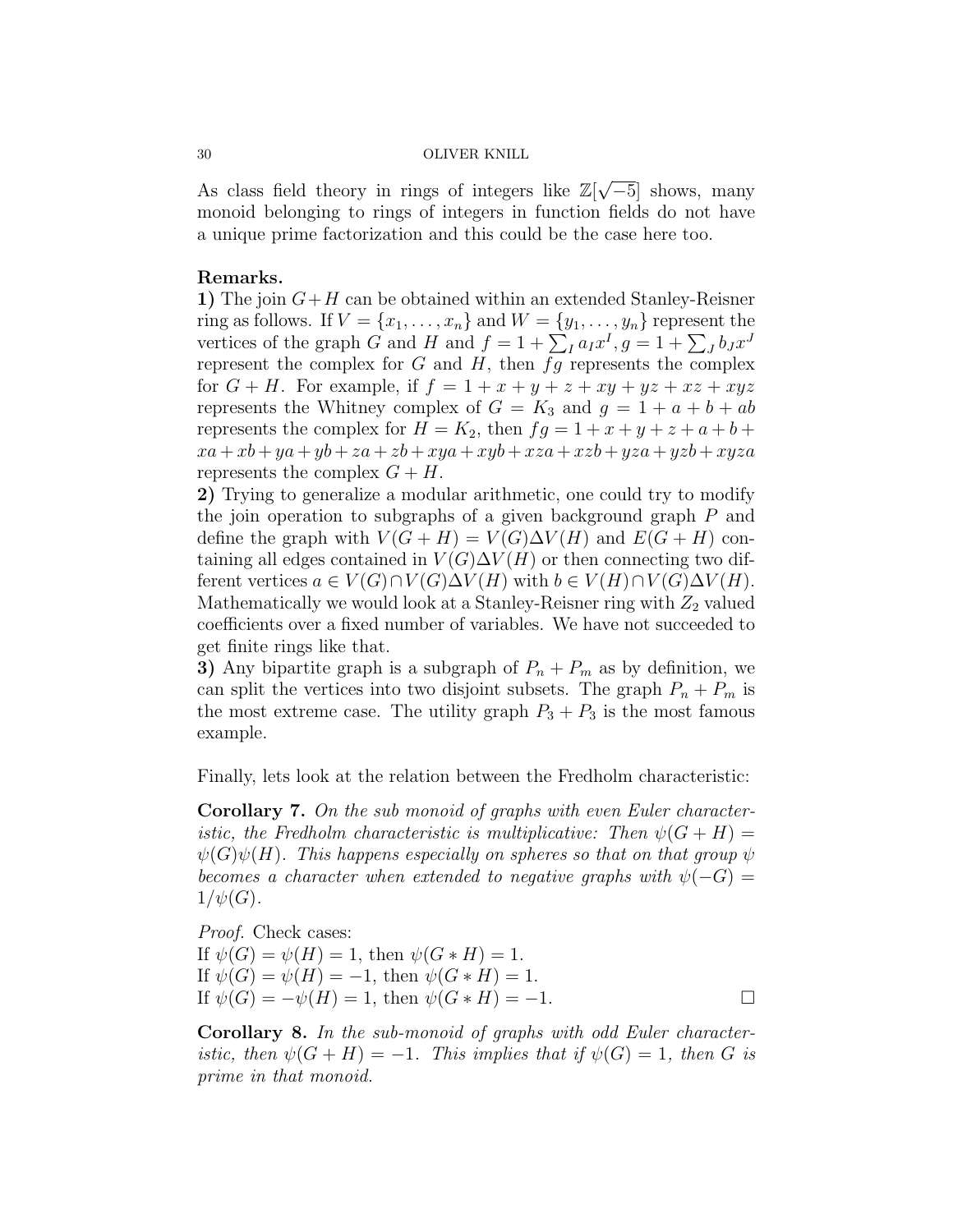

FIGURE 6. We see the addition of a star graph  $S_7$  and an octahedron graph. Since the star graph is a cone  $S_7 = P_7 + K_1 = P_7 + 1$  and the Octahedron graph factors into Oct =  $K_2 + C_4 = K_2 + K_2 + K_2 = K_3 \cdot K_2$ , the graph to the right has the additive prime decomposition  $P_7 + K_1 + K_2 + K_2 + K_3$ . In this case, the additive prime decomposition is unique. In all cases we have seen so far, the composition is unique, indicating that  $(\mathbb{G}, +)$  could be a unique factorization monoid.

Proof. Check cases:

If  $\psi(G) = \psi(H) = 1$ , then  $\psi(G + H) = -1$ . If  $\psi(G) = \psi(H) = -1$ , then  $\psi(G + H) = -1$ . If  $\psi(G) = -\psi(H) = 1$ , then  $\psi(G + H) = -1$ .

# Examples.

1) Among complete graphs only  $K_1$  has Fredholm characteristic 1. All others have Fredholm characteristic −1 and can therefore not be prime. 2) There is a two dimensional graph G with the topology of the projective plane. Its f-vector is  $(15, 42, 28)$  so that  $\psi(G) = 1$ . Its Euler characteristic is 1 too. Therefore, G must be prime.

3) A tree with an even number of edges must be prime in the monoid of odd Euler characteristic graphs.

When mentioning the arithmetic of graphs to An Huang, he asked me about relations of the spectrum of the join and the individual components. Here are three remarks:

**Lemma 12.** If  $G = H + K$  then there is an eigenvalue  $|V(H)| + |V(K)|$ of the scalar Laplacian L. Consequently, any graph G for which there is no eigenvalue  $v_0(G)$  for L is prime.

*Proof.* If  $m = |V(H)|$  and  $n = |V(K)|$ , then the vector which is constant n on H and constant m on K is an eigenvector to the Laplacian L with eigenvalue  $n + m$ . The eigenvector is perpendicular to the constant.  $\Box$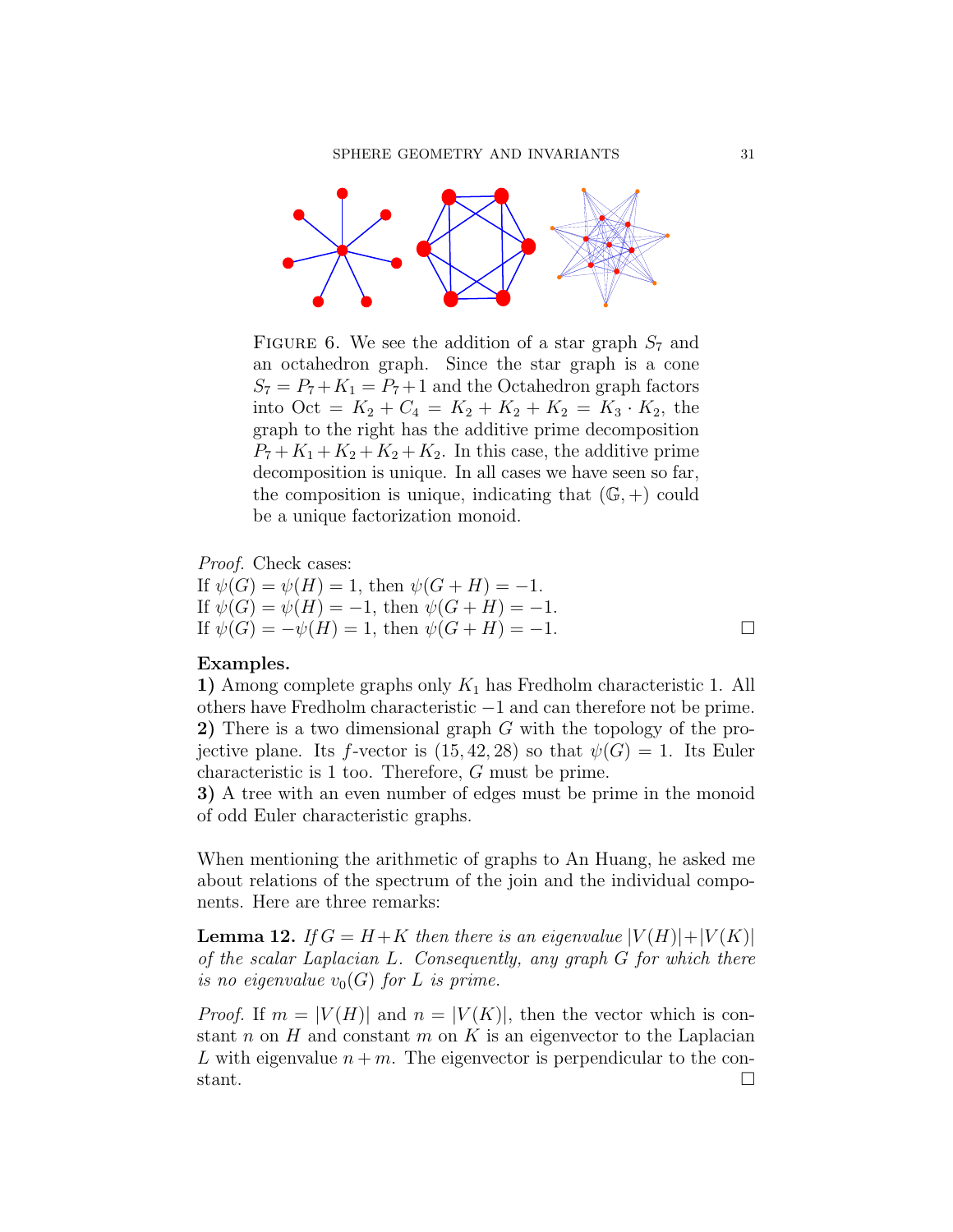**Corollary 9.** The graph  $nG = G + G + \cdots + G$  has the eigenvalue  $n|V(G)|$  with multiplicity at least  $n-1$ .

*Proof.* The multiplicity follows because we can write the sum in  $n-1$ different ways as a sum of two graphs  $A+B$ . The proof above determine then the eigenvector.

The example  $K_n = K_1 + K_1 + \ldots + K_1$ , where *n* appears with multiplicity  $n-1$  is an extreme case. An other case is the  $(n-1)$ -dimensional cross polytop  $nP_2 = P_2 + ... + P_2$  which has the eigenvalue  $2n$  with multiplicity  $n-1$ .

Of interest is also the smallest non-zero eigenvalue  $\lambda_2$  of the Laplacian.

Lemma 13.  $\lambda_2(G+H) = \min(|V(H)|, |V(K)|) + \min(\lambda_2(G), \lambda_2(H)).$ 

*Proof.* The Courant-Fischer formula tells  $\lambda_2 = \inf_{v \cdot 1 = 0} (v, Lv)/(v, v)$ . Let  $v_2(H)$  be the eigenvector of  $L(H)$  with eigenvalue  $\lambda_2(H)$  and  $v_2(G)$ the eigenvector of  $L(H)$  with eigenvalue  $\lambda_2(G)$ . Assume they are normalized. Extend  $v_2(G)$  and  $v_2(H)$  onto  $G+H$  by putting 0 on the other part. They still have norm 1 on the product space. They are also perpendicular to the constant vector. Now  $(v_2(H), Lv_2(H)) = \lambda_2(H) + m$ and  $(v_2(G), Lv_2(G)) = \lambda_2(G) + n$ . This shows

$$
\lambda_2(G+H) \le \min(|V(H)|, |V(K)|) + \min(\lambda_2(G), \lambda_2(H)).
$$

On the other hand, since  $G + H$  can be obtained from the disjoint union of G and  $P_n$  (the graph without edges), by adding edges, we have  $\lambda_i(G) + n \leq \lambda_i(G+H)$ . Similarly  $\lambda_i(H) + m \leq \lambda_i(G+H)$ . See Corollary 4.4.2. in [33].  $\Box$ 

Here is an other spectral result. It deals with the highest form Laplacian. Let  $D = d + d^*$  be the Dirac operator of a simplicial complex. The form Laplacian  $L = (d + d^*)^2$  splits into blocks called form Laplacians  $L_k$ , the restriction of L on discrete k-forms. The nullity of  $L_k$  is the k'th Betti number  $b_k$  [17, 16]. We have already seen that if we have two graphs  $G, H$ , then the volume of  $G + H$  is the product of the volumes of G and volumes of H. Lets write  $L_v(G)$  for  $L_{dim(G)}(G)$  for the volume Laplacian, the Laplacian belonging to the largest dimension. Now if G has volume  $m$  and  $H$  has volume  $n$  then we can look at the volume eigenvalues  $\lambda_1, \ldots, \lambda_n$  of  $L_v(G)$  and the volume eigenvalues  $\mu_1, \ldots, \mu_m$ of  $L_v(H)$ . What are the volume eigenvalues of  $H + G$ ?

**Lemma 14.** For two arbitrary simplicial complexes  $G, H$ , the volume eigenvalues of  $G+H$  are given by  $\lambda+\mu$ , where  $\lambda$  runs over the volume eigenvalues of G and  $\mu$  runs over the volume eigenvalues of H.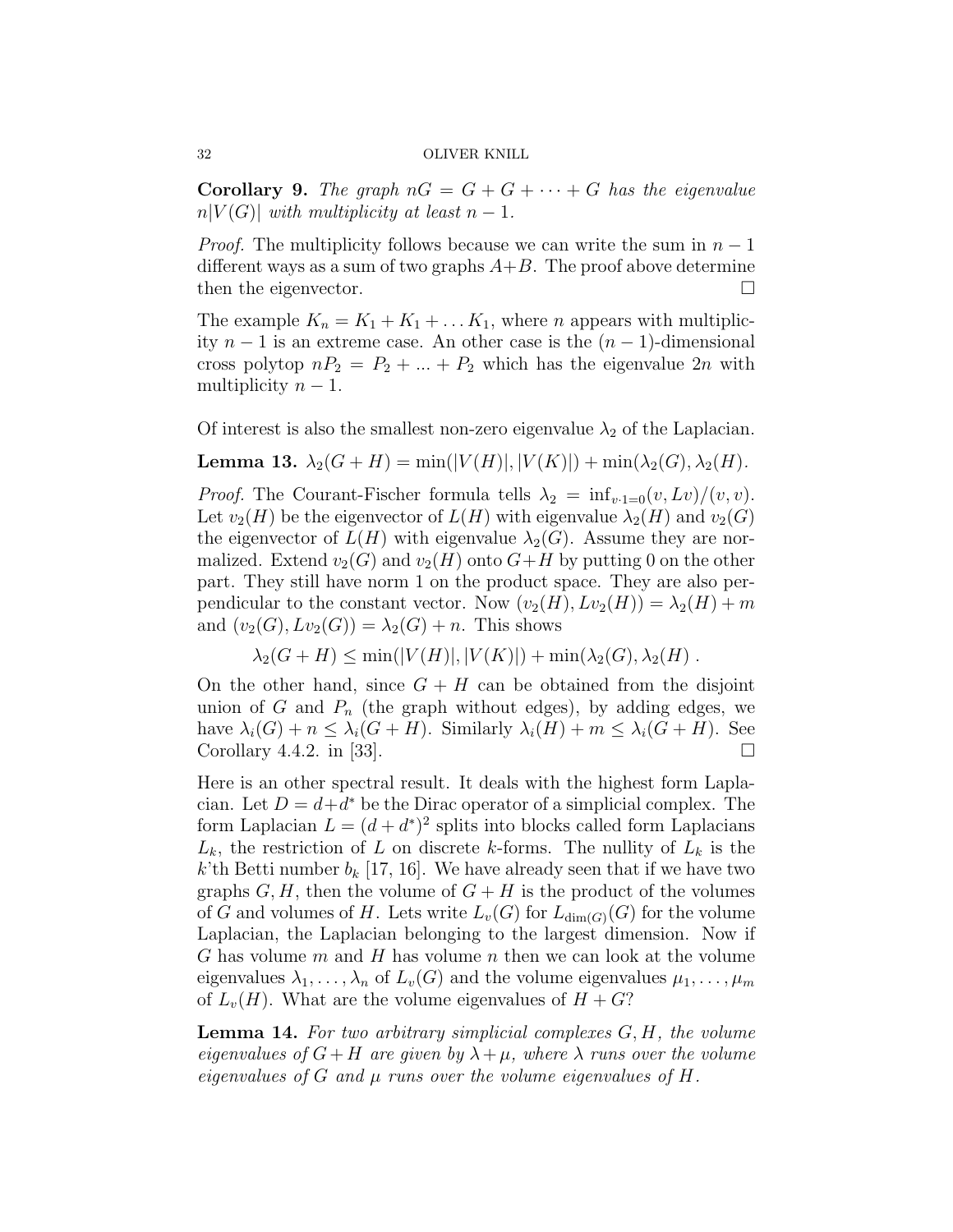*Proof.* If U is the volume Laplacian of G and K is the volume Laplacian of H. Given  $Uv = \lambda v$  and  $Vw = \mu w$ . The volume Laplacian W of  $G + H$  is a  $(nm) \times (nm)$  matrix because the volumes of G and K have multiplied. Define on the facet xy of  $G + H$  joining the facets x and y of G and H the value  $f_{xy} = v_x w_y$ . Now  $Wf = \lambda f + \mu f$ .

## 10. A ring of networks

The group  $(X, +, 0)$  with Zykov addition  $+$  (graph join) has a compatible multiplication. We formulate it only in the graph case, meaning the case of simplicial complexes which are Whitney complexes of graphs, even so it would also work for general simplicial complexes.

Given two graphs  $G = (V, E), H = (W, F)$ , define the graph  $G \cdot H =$  $(V \times W, Q)$ , where the vertex set  $V \times W$  is the Cartesian product of the two vertex sets and where the edge set  $Q$  consists of all pairs

$$
\{((a, b), (c, d) \mid (a, c) \in E \text{ or } (b, d) \in F\}.
$$

This means that we connect  $(a, b)$  with any  $(c, x)$  if  $(a, c) \in E$  and with any  $(a, b)$  with  $(x, d)$  if  $(b, d) \in F$ . This product is obviously associative and commutative.

Lemma 15. This product is compatible with the join addition 0 in the sense that the distributivity law  $G \cdot (H + K) = G \cdot H + G \cdot K$  holds.

Proof. Like in the case of the ring of integers, spacial geometric insight can help by placing the graphs H,K and H+K into one coordinate axes and G onto the other. Now both  $G \cdot H + G \cdot K$  and  $G \cdot (H + K)$  have as the vertex set the product sets of the vertices. As connections in a sum H+K consist of three types, connections within H, connections within K and any possible connection between H and K, two points  $(a, b), (c, d)$  are connected if either  $(a, c)$  is an edge in H, or  $(b, d)$  is an edge in K or then if either a, c or b, d are in different graphs.  $\square$ 

# Examples:

All equality signs mean here "graph isomorphic".

- a)  $P_n \cdot P_m = P_{nm}$
- b)  $K_n + K_m = K_{n+m}$
- c)  $K_n \cdot K_m = K_{nm}$
- d)  $1 + G$  is cone over G
- e)  $1 + C_n = W_n$  wheel graph
- f)  $P_2 + G$  suspension of G
- g)  $P_2 + C_4 = P_2 + P_2 + P_2 = K_3 \cdot P_2$  octahedron graph: Oct
- h)  $K_{3,3} = P_3 + P_3 = K_2 \cdot P_3$  utility graph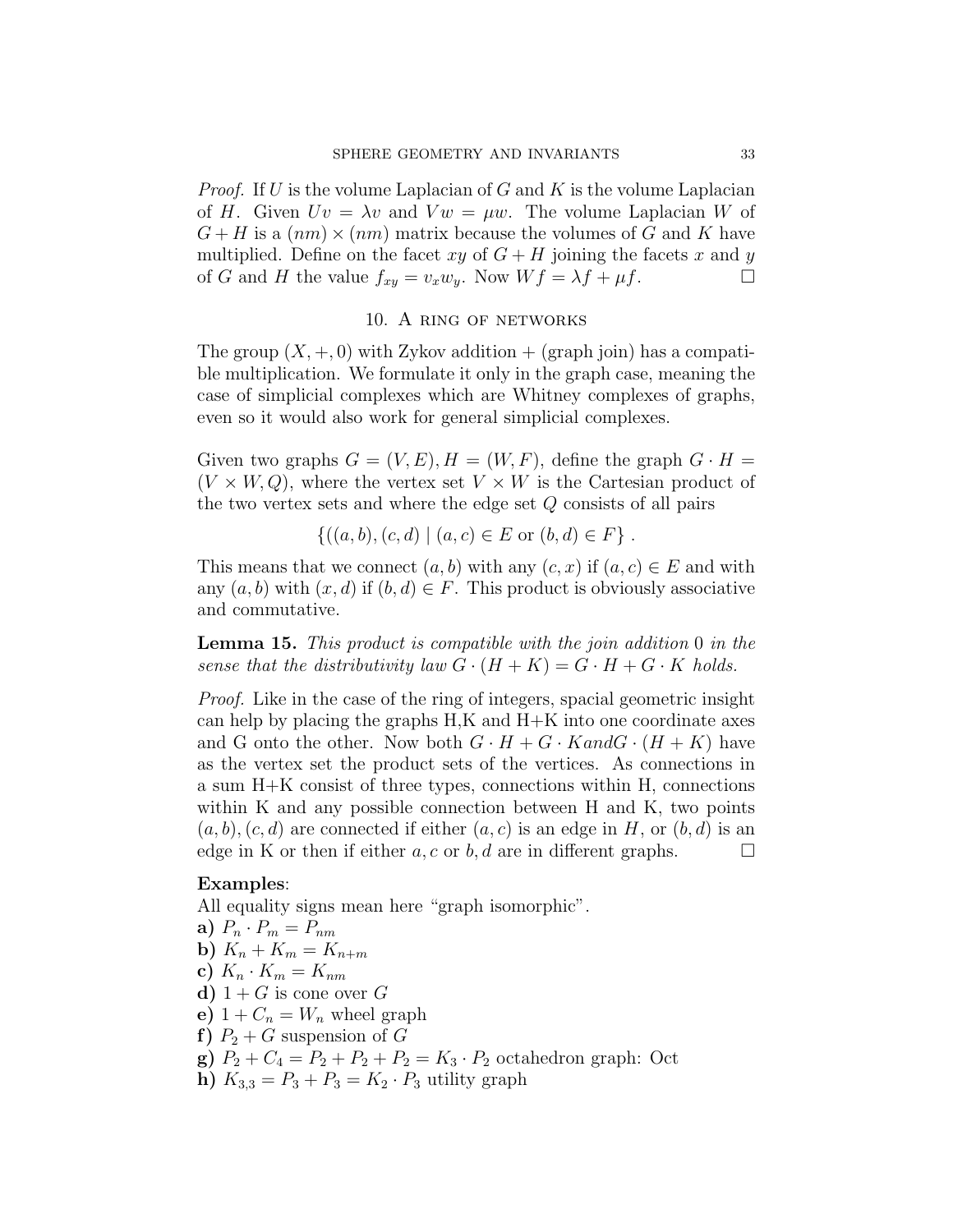i)  $K_{n,m} = P_n + P_m$  complete bipartite graph j)  $1 + P_n = S_n$  star graph **k**)  $1 + S_3 = 1 + 1 + P_n = K_2 + P_n$  windmill graph i)  $K_2 \cdot C_4 = C_4 + C_4$  three sphere j)  $K_3 \cdot \text{Oct} = \text{Oct} + \text{Oct} + \text{Oct}$  is an 7-dimensional sphere k)  $K_{n,m} + K_{n,m} = K_2 \cdot K_{n,m} = K_2(P_n + P_m) = K_{n,n} + K_{m,m}$ l)  $W_4 + P_2 = 1 + C_4 + 1 + C_4 = K_2 + C_4 + C_4.$ 



FIGURE 7. Working in the field generated by the ring of networks is analogues to work with fractions. In school arithmetic, we start with the monoid  $\mathbb{N} = \{0, 1, 2, 3, \dots\},\$ then introduce the integers  $\mathbb{Z}$ , then build multiplication leading to the ring of integers and finally produce the field of fractions. Here we see the identity  $1/3 + 1/2 =$ 5/6 in network arithmetic. All graphs involved are here complete graphs where arithmetic is equivalent to the arithmetic in the rationals Q.



Figure 8. While the field of networks contains the field  $\mathbb{Q}$  as  $K_n + K_m = K_{n+m}$  and  $K_n \cdot K_m = K_{nm}$ , we can work with more general graphs. Here we see the result of the addition of two fractions:  $1/C_4 + S_3/K_2$ , where  $C_4$  is the circular graph and  $S_3$  is the star graph. The addition is done as in school arithmetic. We get  $K_1 \cdot K_2 + S_3 \cdot$  $C_4 = K_2 + S_3 \cdot C_4$  in the nominator and  $C_4 \cdot K_2$  in the denominator.

One of the consequences of the fact that we know the maximal eigenvalue of  $G + H$  is that we can get the maximal eigenvalue of some graphs immediately.

**Corollary 10.** For  $n > 1$ , the maximal eigenvalue of  $K_n \cdot G$  is  $n|V(G)|$ .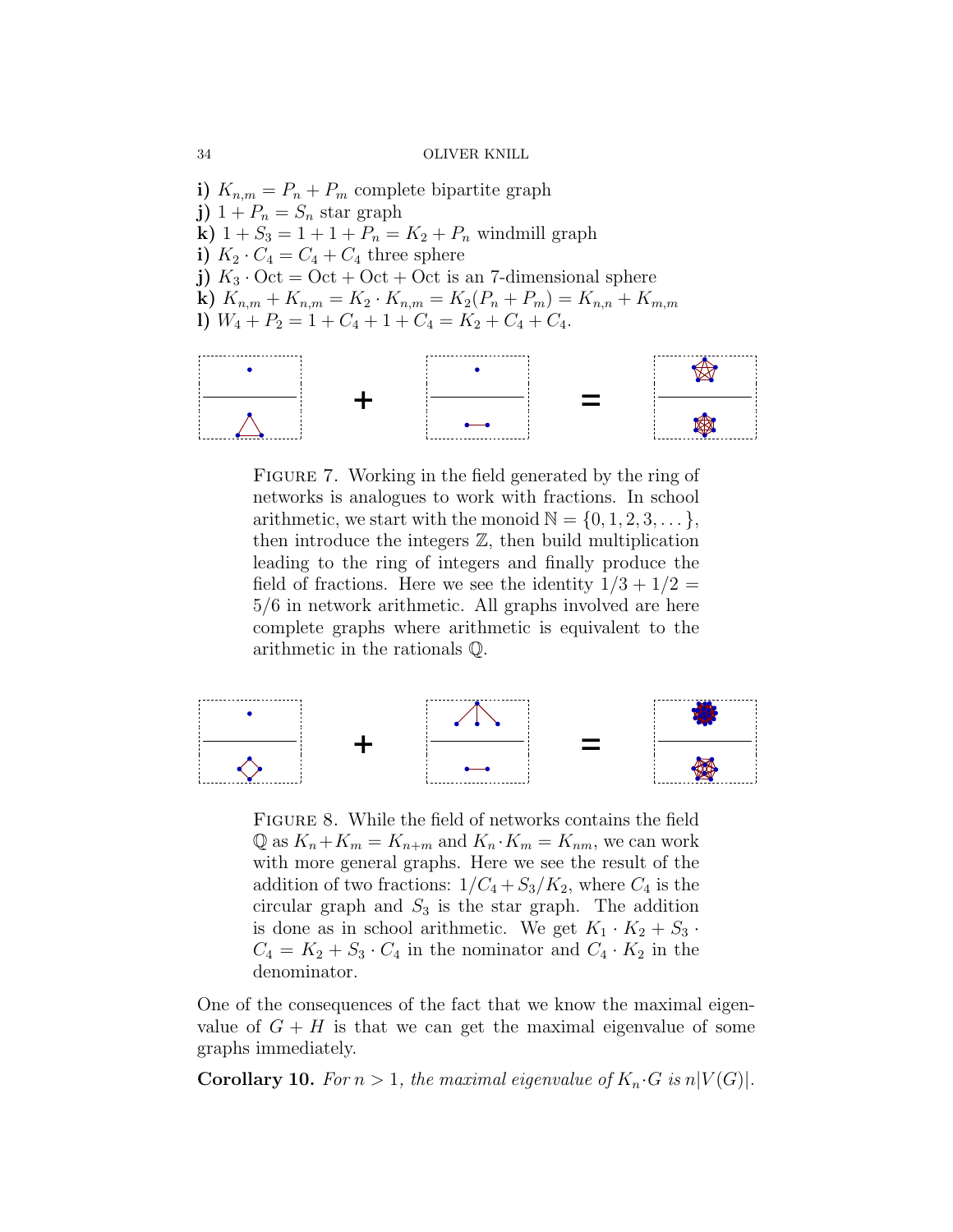This implies for example that the maximal eigenvalue of  $K_n$  is n for  $n > 1$  and the maximal eigenvalue for  $K_{n,m}$  is  $n + m$  for  $n, m \geq 1$ . This is extremal as  $\lambda_k \leq |V(G)|$  for all eigenvalue. It also shows that because  $K_nP_2$  is the  $n-1$  dimensional sphere (cross polytop), that the maximal eigenvalue is  $2n$ . Indeed, the octahedron  $K_3 \cdot P_2$  for example has maximal eigenvalue 6 and the 16-cell  $K_4 \cdot P_2$  has maximal eigenvalue 8 with multiplicity at least 3.



FIGURE 9. The graph  $1 + P_4 + P_2 = S_4 + P_2$  is the suspension of the star graph  $S_4 = 1 + P_4$ . As a nonprime graph, its maximal eigenvalue is the number of vertices, which is 7. Since  $P_4$  has only 0 eigenvalues, the graph  $S_4 = 1 + P_4$  has  $\lambda_2 = 1$ . According to the spectral lemma for  $\lambda_2$  above, we know that  $P_2+S_4$  has eigenvalue  $2 + 0 + 1 = 3.$ 

# 11. QUESTIONS

Lets finish with some questions.

A) We still have not identified the off diagonal terms  $(1 + A(G'))_{xy}^{-1}$ in topological terms, where  $G'$  is the connection graph of a complex. Having the diagonal terms related to natural sphere index functionals, which are very closely related to Morse theory, it is likely that also the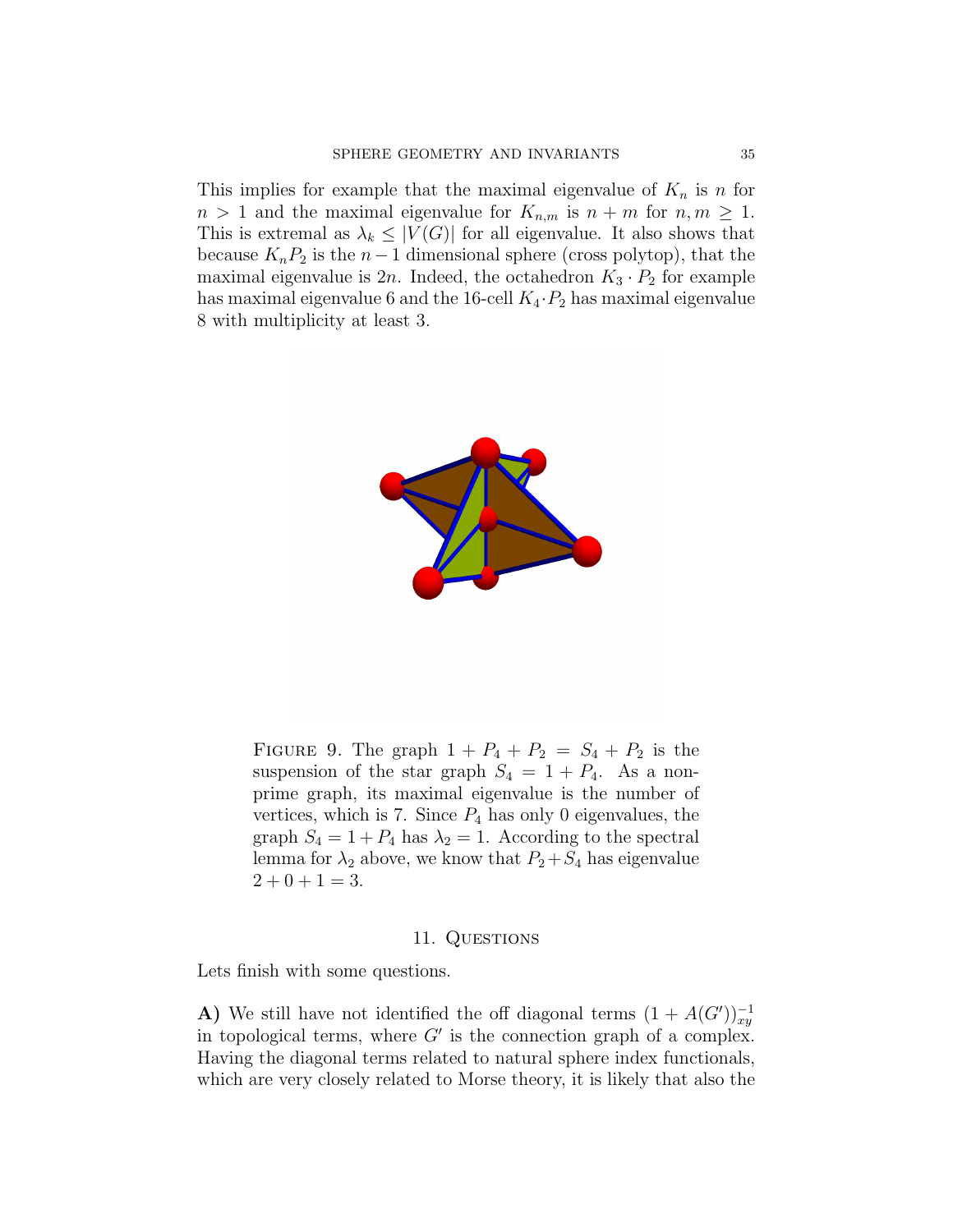

FIGURE 10. The graph  $K_3 \cdot L_2 = K_3 \cdot (1 + P_2) =$  $K_3 + K_3 \cdot P_2 = K_3 + \mathrm{Oct} = 1 + 1 + 1 + \mathrm{Oct}$  is the sum of the triangle and the octahedron but it is also 3 times the linear graph  $L_2$  of length 2. It is also the suspension of the cone of the octahedron or the cone of a 3 sphere. As the graph is not an additive prime, its maximal eigenvalue is the number of vertices, which is 9. The multiplicity result above only assures the maximal eigenvalue to appear with multiplicity 2. The eigenvalue 9 actually appears with multiplicity 5.

off diagonal terms refer to some interesting topological or dynamical notion.

**B)** Since we have identified two characters  $i(G) = 1 - \chi(G)$  and  $\psi(G)$ on the sphere group (a homomorphism from the sphere group to the group  $\{|z|=1\}$   $z\in\mathbb{C}\}$ , it is natural to ask whether there is more representation theory of the sphere group for which the character are classical characters, represented by a trace of a matrix associated to a sphere. We especially would like to know the collection of all characters. Since the sphere group is discrete, one could take any distance (like the minimal number of vertices or edges to be modified to get from one to an isomorphic image of the other). This is then a topological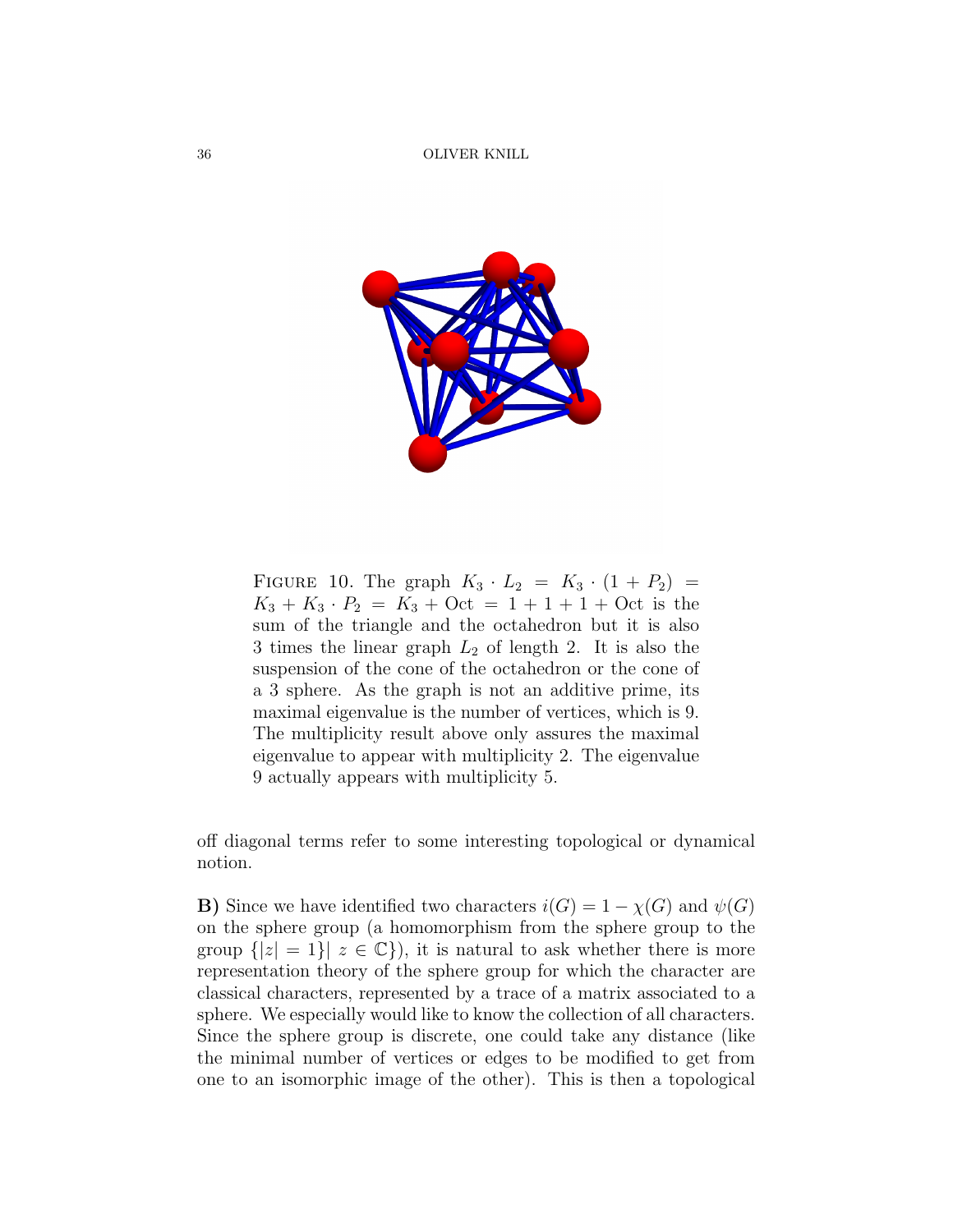group which has a Haar measure as discreteness assures that it is locally compact and such that the Haar measure, the counting measure. There are many characters on the sphere group like assigning real numbers  $k(x)$  to every vertex  $x \in V(G)$  of a graph G and  $-k(x)$  to vertices of  $-G. A character is then defined as$ 

$$
X(G - H) = \prod_{x \in V(G)} e^{2\pi i k(x)} / \prod_{x \in V(H)} e^{2\pi i k(x)}.
$$

Since adding two graphs takes the union of the vertices, this is multiplicative for the additive group of spheres. But as both  $i(G)$  and  $\psi(G)$ tap into the structure of the simplices in the graph, it is likely that there are more interesting examples of characters.

C) The join and multiplication in which the addition is not extended yet, forms a commutative semiring of type  $(2, 2, 0, 0)$ : both addition and multiplication are commutative monoids, distributivity holds and  $a \cdot 0 = 0$ . The question of unique prime decomposition in the additive and multiplicative monoids of abstract finite simplicial complexes is interesting. Maybe the question is more approachable on submonoids like the sphere monoid. On the multiplicative submonoid of complete graphs, the prime factorization is the same than on the multiplicative group of natural numbers without 0.

D) We would also like to be able to compute in the field of fractions defined by the ring and then do a completion solve equations like  $G + G = C_5$  leading to  $G = C_5/2$  or solving  $G \cdot G = K_5$  with soluke  $G + G = C_5$  leading to  $G = C_5/2$  or solving  $G \cdot G = K_5$  with solution  $\sqrt{K_5}$ . Both equations can not be solved in the ring because  $C_5$ is an additive prime (every cyclic graph  $C_n$  with  $n > 4$  is an additive prime) and  $K_5$  is a multiplicative prime because every graph  $K_p$  with  $p$  vertices is a multiplicative prime if  $p$  is a rational prime.

E) There are interesting questions related to the number theoretically defined prime graphs  $G_n$  and prime connection graphs  $H_n$ . One can for example try to estimate the Green function values from above. The topology of  $G_n$  is linked the Riemann hypothesis as it is directly linked to the growth of the Euler characteristic of  $G_n$  by the Mertens connection [25]. The Fredholm characteristic of truncations of truncated prime graphs on the other hand gives a signature, comparing the parity of square free integers  $\leq n$  which have an even number of prime factors. Such integers correspond to odd-dimensional simplices in the complex. The Green function values for prime graphs, the matrix entries of  $(1 + A(H_n))_{xy}^{-1}$  could contain some interesting number theory.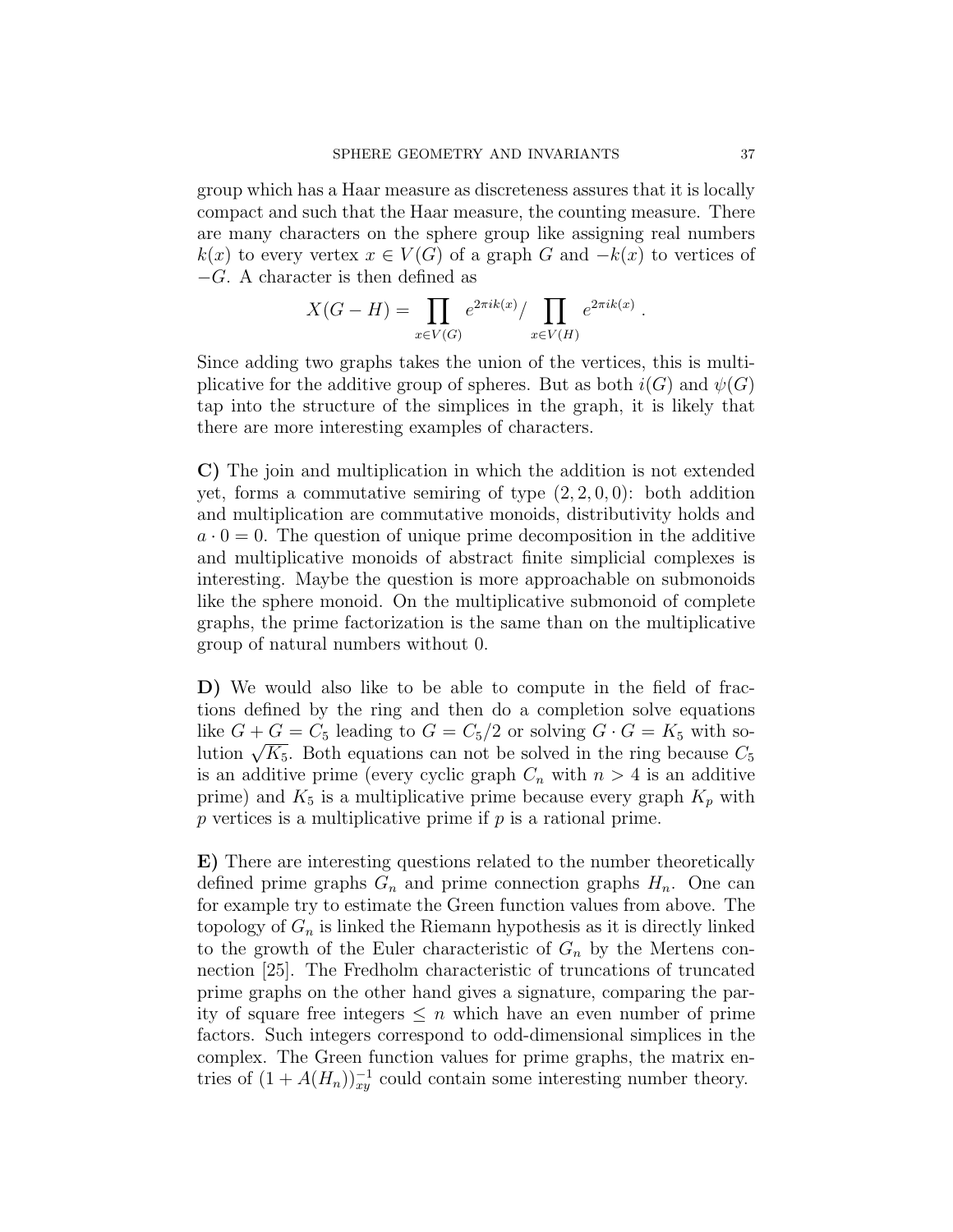## **REFERENCES**

- [1] U. Andrews. Undecidable problems in topology. Online, May 10, 2015.
- [2] R. Bott. Two new combinatorial invariants for polyhedra. Portugaliae Math., 11:35–40, 1952.
- [3] F. Chung and S.-Y. Yau. Discrete Green functions. Journal of Combinatorial Theory (A), 91:191–214, 2000.
- [4] A.V. Evako. Dimension on discrete spaces. Internat. J. Theoret. Phys., 33(7):1553–1568, 1994.
- [5] R. Forman. Morse theory for cell complexes. Adv. Math., page 90, 1998.
- [6] B. Grünbaum. Polytopes, graphs, and complexes. Bull. Amer. Math. Soc., 76:1131–1201, 1970.
- [7] F. Harary. Graph Theory. Addison-Wesley Publishing Company, 1969.
- [8] A. Hatcher. *Algebraic Topology*. Cambridge University Press, 2002.
- [9] A. Ivashchenko. Contractible transformations do not change the homology groups of graphs. Discrete Math., 126(1-3):159–170, 1994.
- [10] J. Jonsson. Simplicial Complexes of Graphs, volume 1928 of Lecture Notes in Mathematics. Springer, 2008.
- [11] M. Joswig. Computing invariants of simplicial manifolds. https://arxiv.org/abs/math/0401176, 2004.
- [12] J. Kahn, M. Saks, and D. Sturtevant. A topological approach to evasiveness. Combinatorica, 4(4):297–306, 1984.
- [13] D.A. Klain and G-C. Rota. Introduction to geometric probability. Lezioni Lincee. Accademia nazionale dei lincei, 1997.
- [14] O. Knill. The dimension and Euler characteristic of random graphs. http://arxiv.org/abs/1112.5749, 2011.
- [15] O. Knill. A graph theoretical Poincaré-Hopf theorem. http://arxiv.org/abs/1201.1162, 2012.
- [16] O. Knill. The McKean-Singer Formula in Graph Theory. http://arxiv.org/abs/1301.1408, 2012.
- [17] O. Knill. The Dirac operator of a graph. http://http://arxiv.org/abs/1306.2166, 2013.
- [18] O. Knill. Coloring graphs using topology. http://arxiv.org/abs/1410.3173, 2014.
- [19] O. Knill. A notion of graph homeomorphism. http://arxiv.org/abs/1401.2819, 2014.
- [20] O. Knill. Graphs with Eulerian unit spheres. http://arxiv.org/abs/1501.03116, 2015.
- [21] O. Knill. The Künneth formula for graphs. http://arxiv.org/abs/1505.07518, 2015.
- [22] O. Knill. Universality for barycentric subdivision. http://arxiv.org/abs/1509.06092, 2015.
- [23] O. Knill. Gauss-Bonnet for multi-linear valuations. http://arxiv.org/abs/1601.04533, 2016.
- [24] O. Knill. On Fredholm determinants in topology. https://arxiv.org/abs/1612.08229, 2016.
- [25] O. Knill. On primes, graphs and cohomology. https://arxiv.org/abs/1608.06877, 2016.